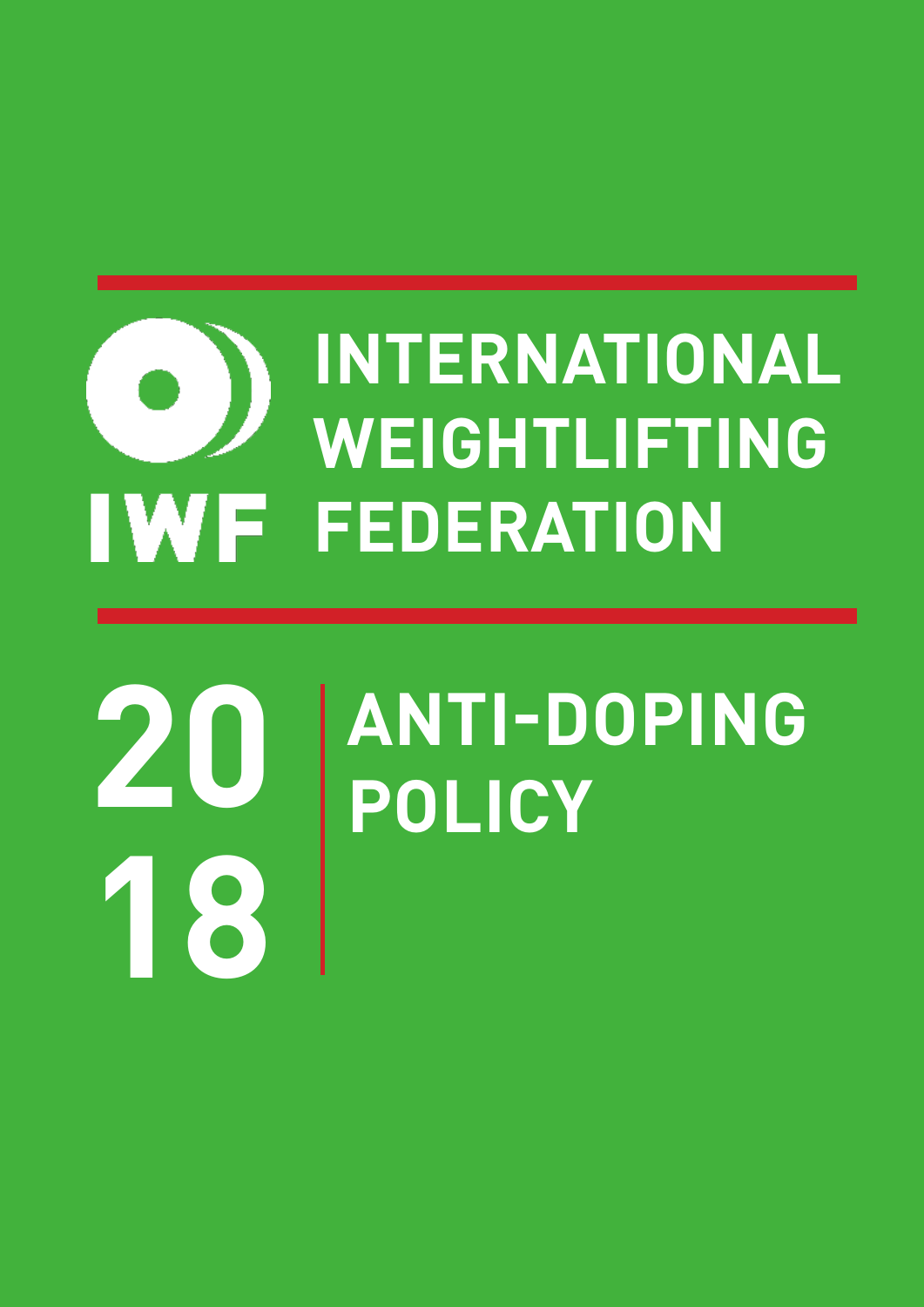#### **Approved by the IWF Executive Board – 25 November 2017 in effect with 15 April 2018**

Published by The International Weightlifting Federation 1146 Budapest, Istvánmezei út 1-3. Hungary

> Chief Editor **Dr. Tamás Aján, IWF President**

> > Editors - Contributors

**Attila ADAMFI Dr. François CARRARD Dr. Eva NYIRFA Dr. Patrick SCHAMASCH Dr. Richard YOUNG Nicolas ZBINDEN**

**Clean Sport Commission IWF Executive Board**

> Copyright: **IWF** All rights reserved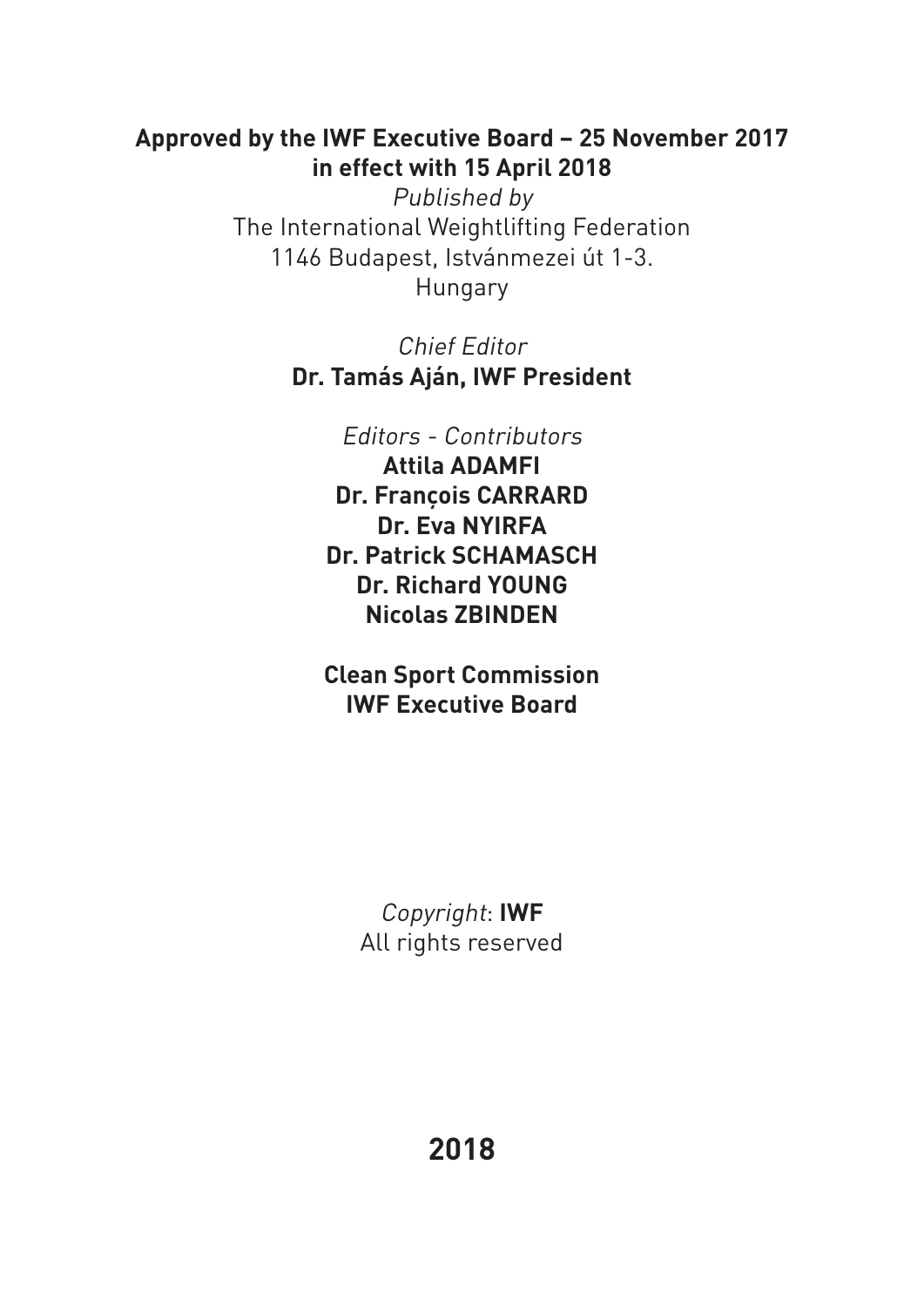# **TABLE OF CONTENTS**

| <b>INTRODUCTION</b><br><b>PREFACE</b><br>FUNDAMENTAL RATIONALE FOR THE CODE AND IWF'S ANTI-DOPING RULES<br>SCOPE OF THESE ANTI-DOPING RULES | 3<br>3<br>3<br>4 |
|---------------------------------------------------------------------------------------------------------------------------------------------|------------------|
| <b>ARTICLE 1 DEFINITION OF DOPING</b>                                                                                                       | 5                |
| <b>ARTICLE 2 ANTI-DOPING RULE VIOLATIONS</b>                                                                                                | 5                |
| <b>ARTICLE 3 PROOF OF DOPING</b>                                                                                                            | 9                |
| <b>ARTICLE 4 THE PROHIBITED LIST</b>                                                                                                        | 11               |
| <b>ARTICLE 5 TESTING AND INVESTIGATIONS</b>                                                                                                 | 15               |
| <b>ARTICLE 6 ANALYSIS OF SAMPLES</b>                                                                                                        | 19               |
| <b>ARTICLE 7 RESULTS MANAGEMENT</b>                                                                                                         | 21               |
| <b>ARTICLE 8 RIGHT TO A FAIR HEARING</b>                                                                                                    | 27               |
| <b>ARTICLE 9 AUTOMATIC DISQUALIFICATION OF INDIVIDUAL RESULTS</b>                                                                           | 29               |
| <b>ARTICLE 10 SANCTIONS ON INDIVIDUALS</b>                                                                                                  | 29               |
| <b>ARTICLE 11 CONSEQUENCES TO TEAMS</b>                                                                                                     | 39               |
| <b>ARTICLE 12 SANCTION AGAINST MEMBER FEDERATIONS</b>                                                                                       | 39               |
| <b>ARTICLE 13 APPEALS</b>                                                                                                                   | 43               |
| <b>ARTICLE 14 CONFIDENTIALITY AND REPORTING</b>                                                                                             | 47               |
| ARTICLE 15 APPLICATION AND RECOGNITION OF DECISIONS                                                                                         | 50               |
| ARTICLE 16 INCORPORATION OF IWF ANTI-DOPING RULES AND                                                                                       |                  |
| <b>OBLIGATIONS OF MEMBER FEDERATIONS</b>                                                                                                    | 50               |
| <b>ARTICLE 17 STATUTE OF LIMITATIONS</b>                                                                                                    | 53               |
| ARTICLE 18 IWF COMPLIANCE REPORTS TO WADA                                                                                                   | 53               |
| <b>ARTICLE 19 EDUCATION</b>                                                                                                                 | 53               |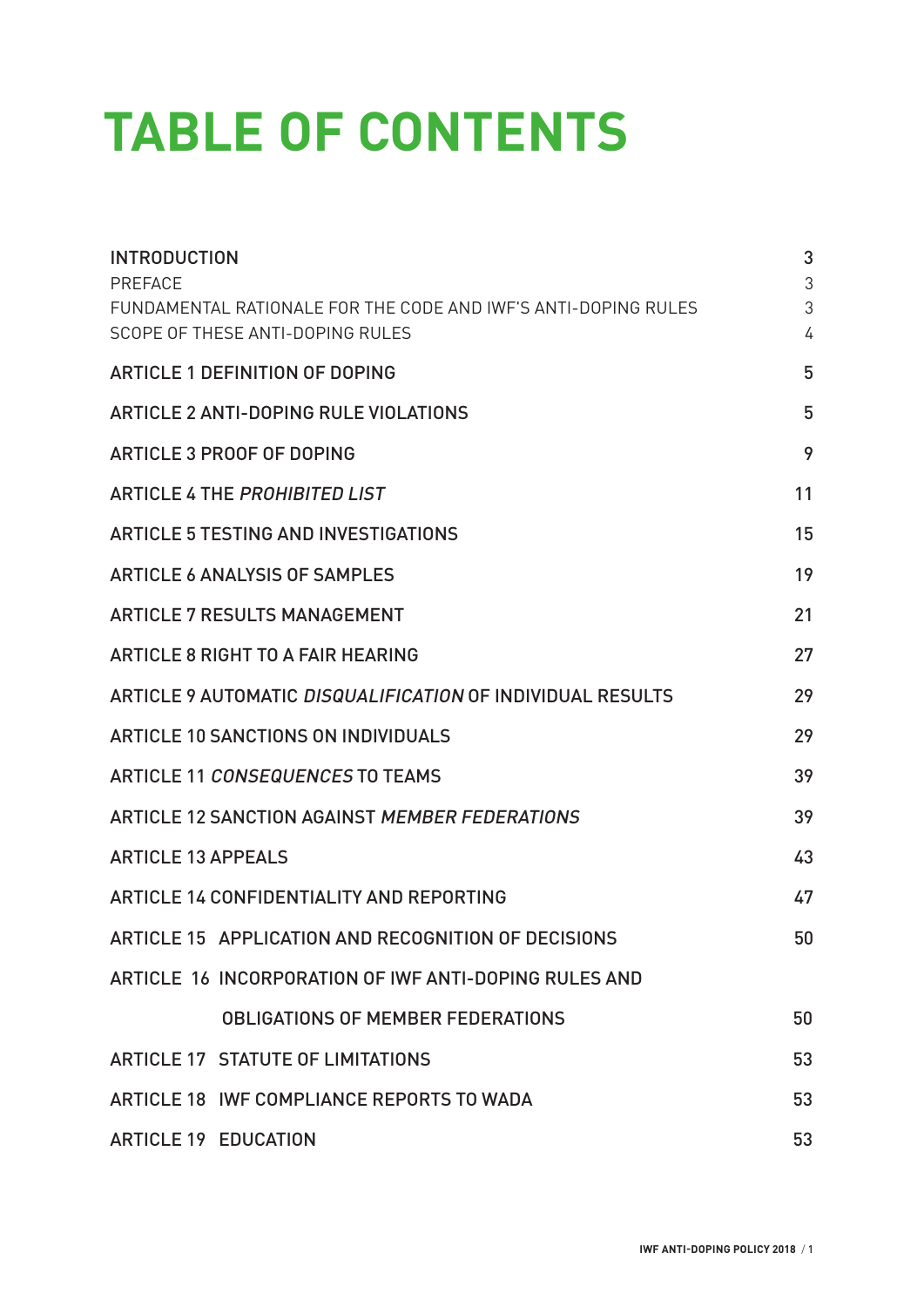| ARTICLE 20 AMENDMENT AND INTERPRETATION              |    |
|------------------------------------------------------|----|
| OF ANTI-DOPING RULES                                 | 53 |
| ARTICLE 21 INTERPRETATION OF THE CODE                | 55 |
| ARTICLE 22 ADDITIONAL ROLES AND RESPONSIBILITIES     |    |
| OF ATHLETES AND OTHER PERSONS                        | 55 |
| <b>APPENDIX 1 DEFINITIONS</b>                        | 57 |
| APPENDIX 2 EXAMPLES OF THE APPLICATION OF ARTICLE 10 | 65 |
| APPENDIX 3 CRITERIA FOR INCLUSION IN IWF REGISTERED  |    |
| <b>TESTING POOL</b>                                  | 71 |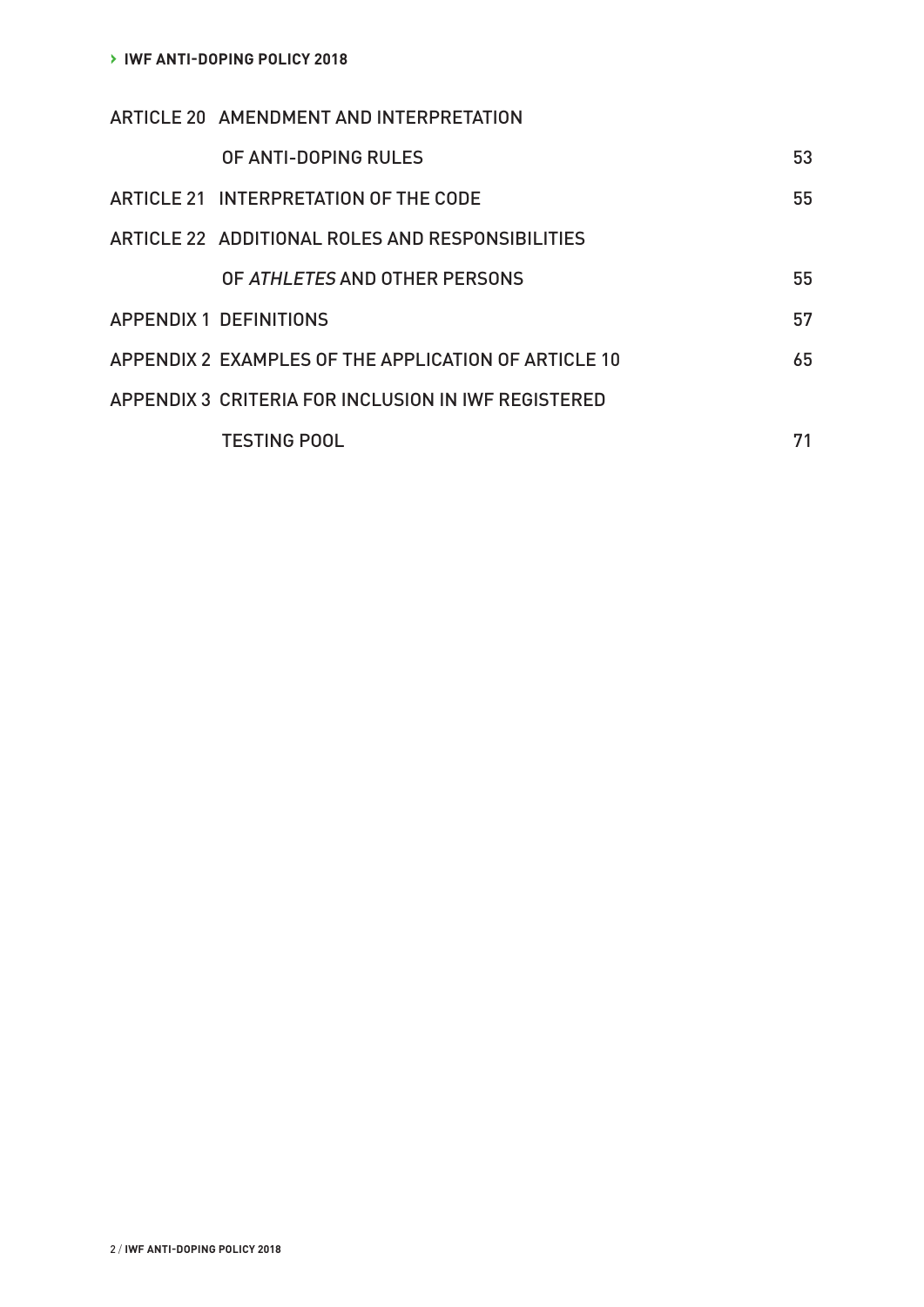## **INTRODUCTION**

#### **PREFACE**

At the IWF Executive Board Meeting held on 25 November 2017, the IWF accepted this Anti-Doping Policy which is based on the 2015 World Anti-Doping Code (the "Code") and the recommendations of the experts of the Clean Sport Commission. This Anti-Doping Policy is adopted and implemented in accordance with IWF's responsibilities under the Code, and in furtherance of IWF's continuing efforts to eradicate doping in sport.

These Anti-Doping Rules are sport rules governing the conditions under which sport is played. Aimed at enforcing anti-doping principles in a global and harmonized manner, they are distinct in nature from criminal and civil laws, and are not intended to be subject to or limited by any national requirements and legal standards applicable to criminal or civil proceedings. When reviewing the facts and the law of a given case, all courts, arbitral tribunals and other adjudicating bodies should be aware of and respect the distinct nature of these Anti-Doping Rules implementing the Code and the fact that these rules represent the consensus of a broad spectrum of stakeholders around the world as to what is necessary to protect and ensure fair sport.

#### **FUNDAMENTAL RATIONALE FOR THE CODE AND IWF'S ANTI-DOPING RULES**

Anti-doping programs seek to preserve what is intrinsically valuable about sport. This intrinsic value is often referred to as "the spirit of sport". It is the essence of Olympism, the pursuit of human excellence through the dedicated perfection of each person's natural talents. It is how we play true. The spirit of sport is the celebration of the human spirit, body and mind, and is reflected in values we find in and through sport, including:

- Ethics, fair play and honesty
- Health
- Excellence in performance
- Character and education
- Fun and joy
- Teamwork
- Dedication and commitment
- Respect for rules and laws
- Respect for self and other Participants
- **Courage**
- Community and solidarity
- Doping is fundamentally contrary to the spirit of sport.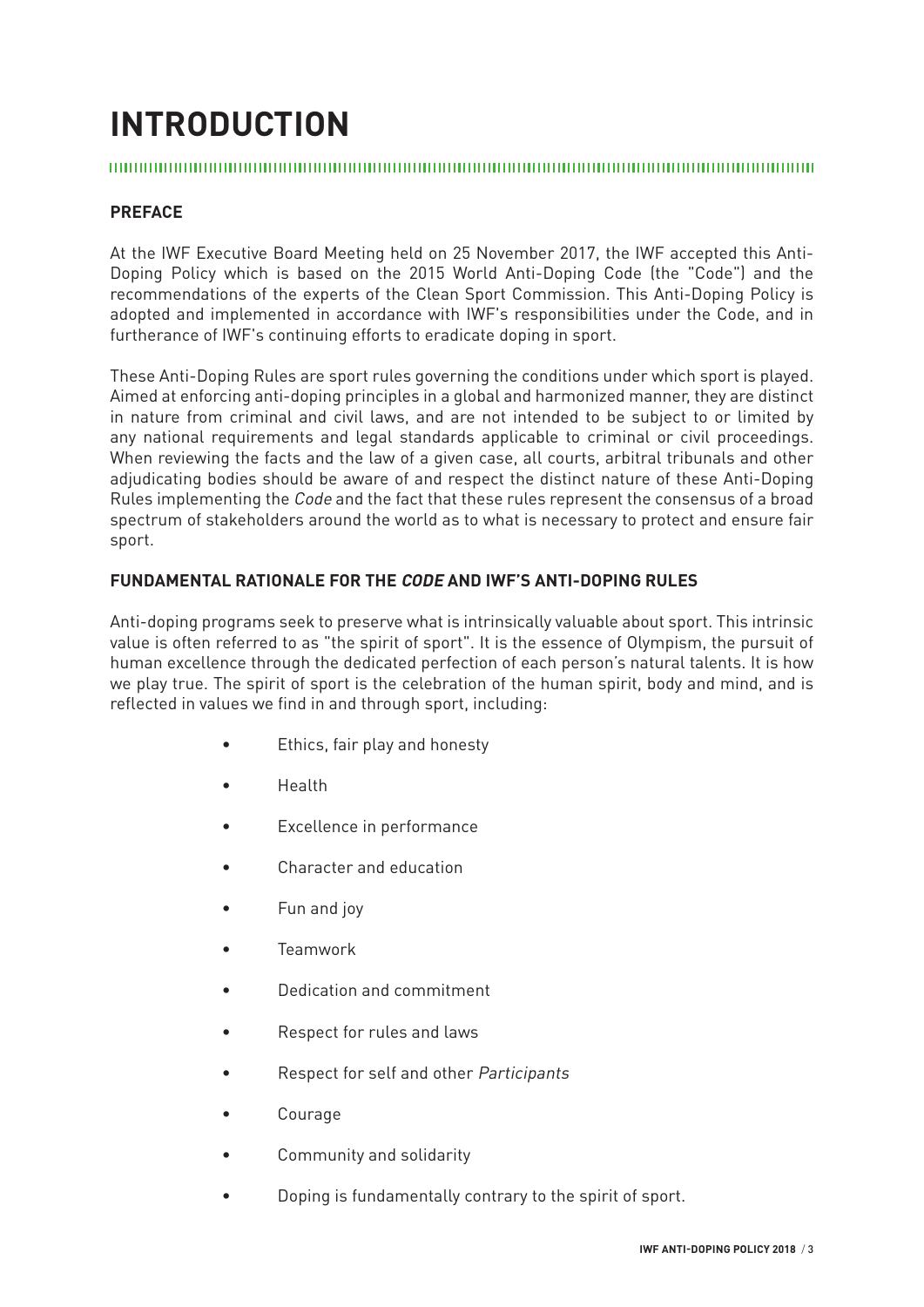#### **SCOPE OF THESE ANTI-DOPING RULES**

These Anti-Doping Rules shall apply to IWF and to each of its Member Federations.

They also apply to the following Athletes, Athlete Support Personnel and other Persons, each of whom is deemed, as a condition of his/her membership, accreditation and/or participation in the sport, to have agreed to be bound by these Anti-Doping Rules, and to have submitted to the authority of IWF to enforce these Anti-Doping Rules and to the jurisdiction of the hearing panels specified in Article 8, Article 7.10 and Article 13 to hear and determine cases and appeals brought under these Anti-Doping Rules:

- a. all Athletes and Athlete Support Personnel who are members of any Member Federation, or of any member or affiliate organization of any Member Federation (including any clubs, teams, associations or leagues);
- b. all Athletes and Athlete Support Personnel participating in such capacity in Events, Competitions and other activities organized, convened, authorized or recognized by IWF, or any Member Federation, or any member or affiliate organization of any Member Federation (including any clubs, teams, associations or leagues), wherever held;
- c. any other Athlete or Athlete Support Personnel or other Person who, by virtue of an accreditation, or other contractual arrangement, or otherwise, is subject to the jurisdiction of IWF, or of any Member Federation, or of any member or affiliate organization of any Member Federation (including any clubs, teams, associations or leagues), for purposes of anti-doping; and
- d. Athletes who are not regular members of IWF or of one of its Member Federations but who want to be eligible to compete in a particular IWF Event and are therefore obliged to provide whereabouts information on the basis of art. 5.6.5..

Within the overall pool of Athletes set out above who are bound by and required to comply with these Anti-Doping Rules, the following Athletes shall be considered to be International-Level Athletes for purposes of these Anti-Doping Rules, and therefore the specific provisions in these Anti-Doping Rules applicable to International-Level Athletes (as regards Testing but also as regards TUEs, whereabouts information, results management, and appeals) shall apply to such Athletes:

- a. Athletes who are part of the IWF Registered Testing Pool;
- b. Athletes who participate in IWF Events. Such Athletes are already considered as International-Level Athletes during the two-month period prior to the IWF Event in question. If the Event is a World Championship (Youth, Junior and/ or Senior), then the period shall be of at least 3 months prior to the event in question.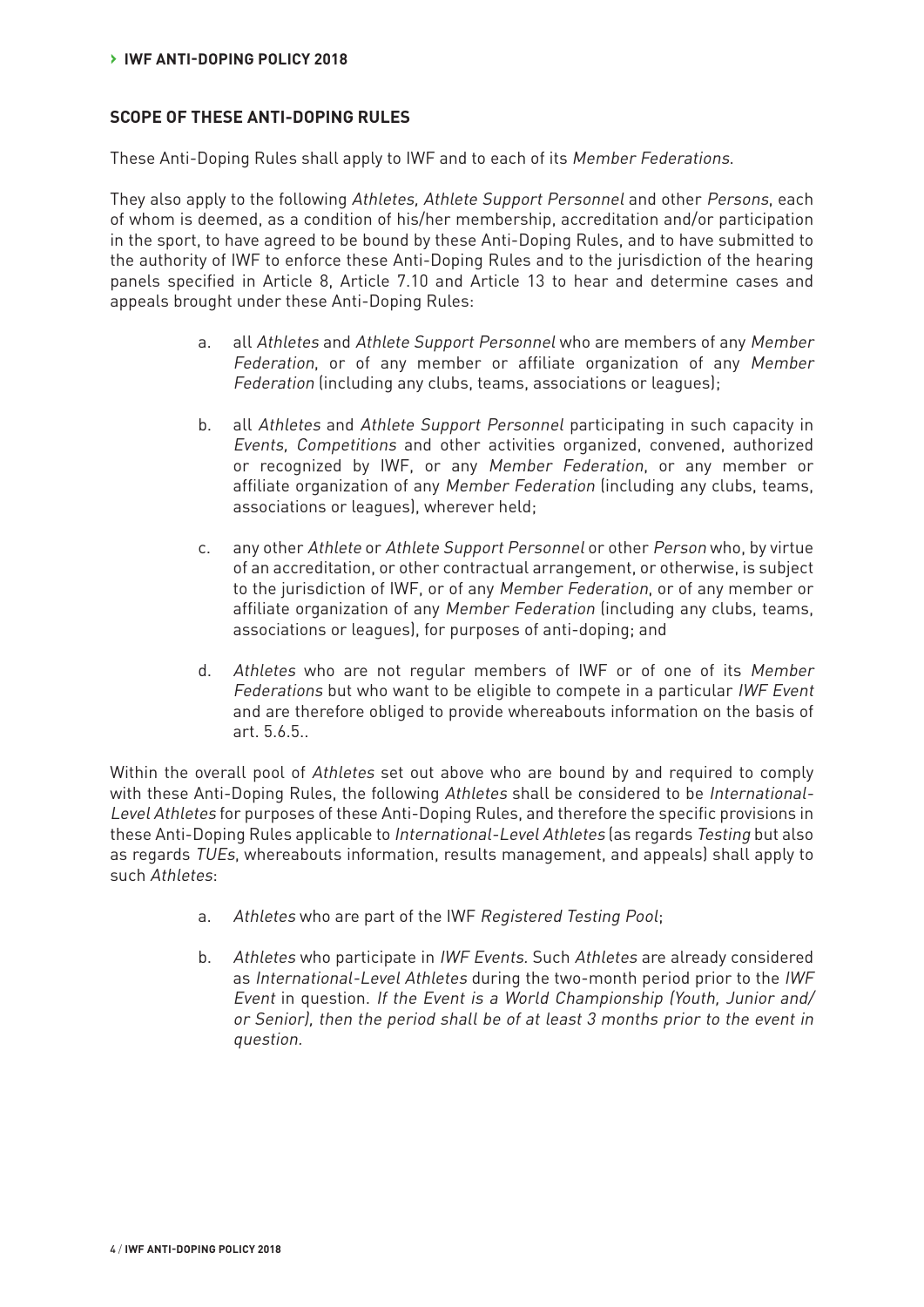## **ARTICLE 1 DEFINITION OF DOPING**

Doping is defined as the occurrence of one or more of the anti-doping rule violations set forth in Article 2.1 through Article 2.10 of these Anti-Doping Rules.

## **ARTICLE 2 ANTI-DOPING RULE VIOLATIONS**

The purpose of Article 2 is to specify the circumstances and conduct which constitute antidoping rule violations. Hearings in doping cases will proceed based on the assertion that one or more of these specific rules have been violated.

Athletes or other Persons shall be responsible for knowing what constitutes an anti-doping rule violation and the substances and methods which have been included on the Prohibited List.

The following constitute anti-doping rule violations:

#### **2.1 Presence of a Prohibited Substance or its Metabolites or Markers in an Athlete's Sample**

2.1.1 It is each Athlete's personal duty to ensure that no Prohibited Substance enters his or her body. Athletes are responsible for any Prohibited Substance or its Metabolites or Markers found to be present in their Samples. Accordingly, it is not necessary that intent, Fault, negligence or knowing Use on the Athlete's part be demonstrated in order to establish an anti-doping rule violation under Article 2.1.

[Comment to Article 2.1.1: An anti-doping rule violation is committed under this Article without regard to an Athlete's Fault. This rule has been referred to in various CAS decisions as "Strict Liability". An Athlete's Fault is taken into consideration in determining the Consequences of this anti-doping rule violation under Article 10. This principle has consistently been upheld by CAS.]

**2.1.2** Sufficient proof of an anti-doping rule violation under Article 2.1 is established by any of the following: presence of a Prohibited Substance or its Metabolites or Markers in the Athlete's A Sample where the Athlete waives analysis of the B Sample and the B Sample is not analyzed; or, where the Athlete's B Sample is analyzed and the analysis of the Athlete's B Sample confirms the presence of the Prohibited Substance or its Metabolites or Markers found in the Athlete's A Sample; or, where the Athlete's B Sample is split into two bottles and the analysis of the second bottle confirms the presence of the Prohibited Substance or its Metabolites or Markers found in the first bottle.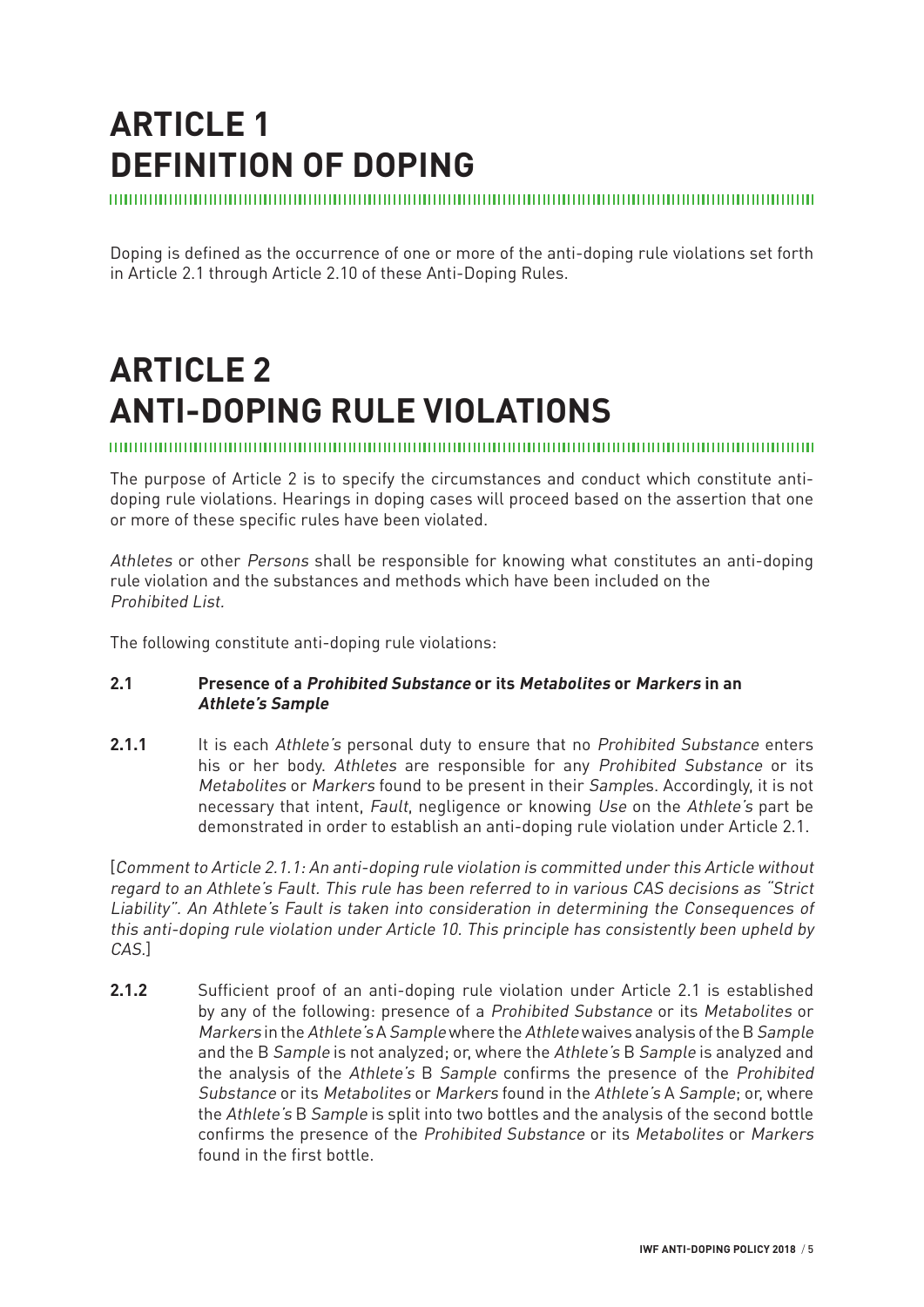#### **› IWF ANTI-DOPING POLICY 2018**

[Comment to Article 2.1.2: The Anti-Doping Organization with results management responsibility may, at its discretion, choose to have the B Sample analyzed even if the Athlete does not request the analysis of the B Sample.]

- **2.1.3** Excepting those substances for which a quantitative threshold is specifically identified in the Prohibited List, the presence of any quantity of a Prohibited Substance or its Metabolites or Markers in an Athlete's Sample shall constitute an anti-doping rule violation.
- **2.1.4** As an exception to the general rule of Article 2.1, the Prohibited List or International Standards may establish special criteria for the evaluation of Prohibited Substances that can also be produced endogenously.

#### **2.2 Use or Attempted Use by an Athlete of a Prohibited Substance or a Prohibited Method**

[Comment to Article 2.2: It has always been the case that Use or Attempted Use of a Prohibited Substance or Prohibited Method may be established by any reliable means. As noted in the Comment to Article 3.2, unlike the proof required to establish an anti-doping rule violation under Article 2.1, Use or Attempted Use may also be established by other reliable means such as admissions by the Athlete, witness statements, documentary evidence, conclusions drawn from longitudinal profiling, including data collected as part of the Athlete Biological Passport, or other analytical information which does not otherwise satisfy all the requirements to establish "Presence" of a Prohibited Substance under Article 2.1. For example, Use may be established based upon reliable analytical data from the analysis of an A Sample (without confirmation from an analysis of a B Sample) or from the analysis of a B Sample alone where the Anti-Doping Organization provides a satisfactory explanation for the lack of confirmation in the other Sample.]

- **2.2.1** It is each Athlete's personal duty to ensure that no Prohibited Substance enters his or her body and that no Prohibited Method is Used. Accordingly, it is not necessary that intent, Fault, negligence or knowing Use on the Athlete's part be demonstrated in order to establish an anti-doping rule violation for Use of a Prohibited Substance or a Prohibited Method.
- **2.2.2** The success or failure of the Use or Attempted Use of a Prohibited Substance or Prohibited Method is not material. It is sufficient that the Prohibited Substance or Prohibited Method was Used or Attempted to be Used for an anti-doping rule violation to be committed.

[Comment to Article 2.2.2: Demonstrating the "Attempted Use" of a Prohibited Substance or a Prohibited Method requires proof of intent on the Athlete's part. The fact that intent may be required to prove this particular anti-doping rule violation does not undermine the Strict Liability principle established for violations of Article 2.1 and violations of Article 2.2 in respect of Use of a Prohibited Substance or Prohibited Method.

An Athlete's "Use" of a Prohibited Substance constitutes an anti-doping rule violation unless such substance is not prohibited Out-of-Competition and the Athlete's Use takes place Out-of-Competition. (However, the presence of a Prohibited Substance or its Metabolites or Markers in a Sample collected In-Competition is a violation of Article 2.1 regardless of when that substance might have been administered).]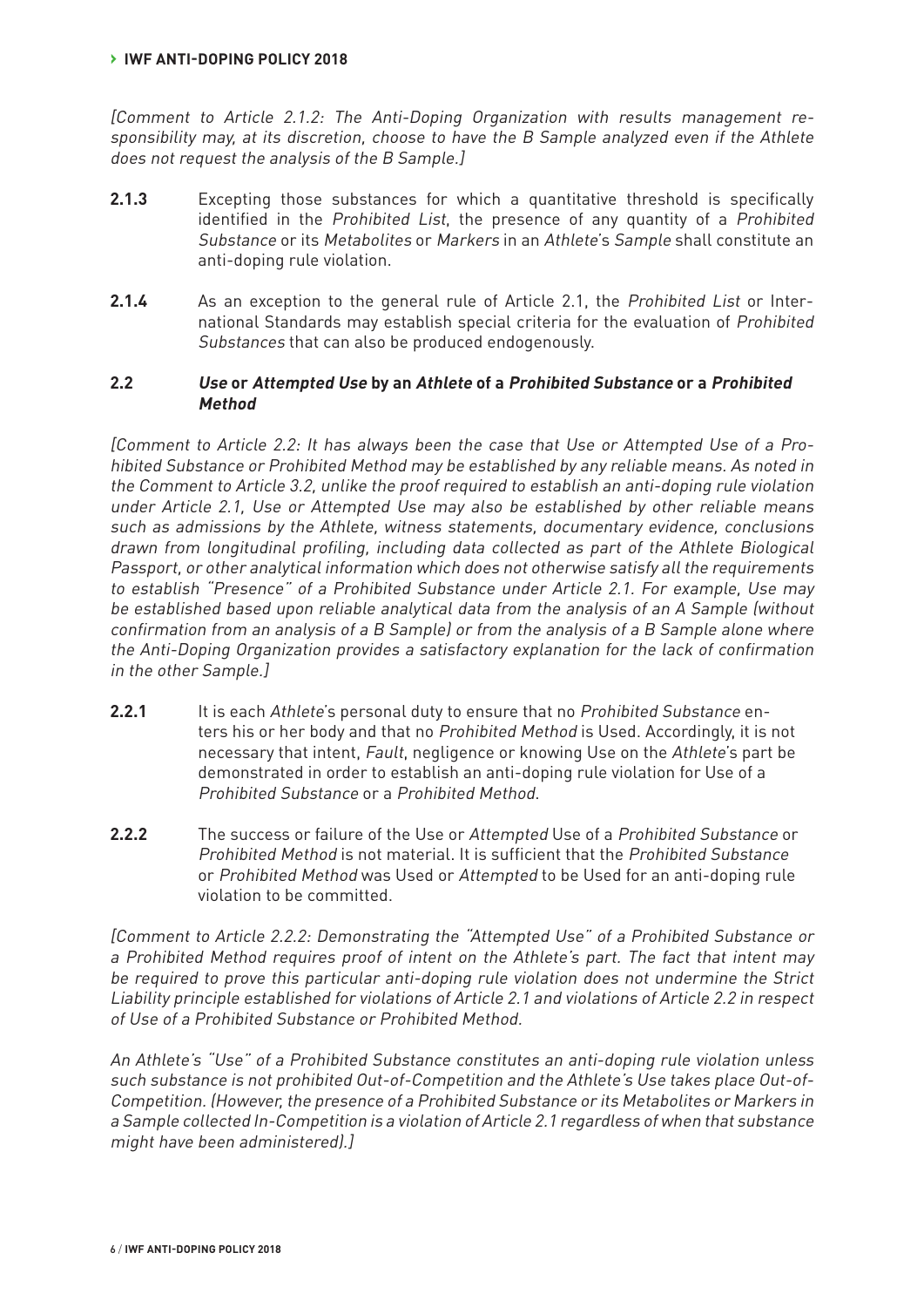#### **2.3 Evading, Refusing or Failing to Submit to Sample Collection**

Evading Sample collection, or without compelling justification refusing or failing to submit to Sample collection after notification as authorized in these Anti-Doping Rules or other applicable anti-doping rules.

[Comment to Article 2.3: For example, it would be an anti-doping rule violation of "evading Sample collection" if it were established that an Athlete was deliberately avoiding a Doping Control official to evade notification or Testing. A violation of "failing to submit to Sample collection" may be based on either intentional or negligent conduct of the Athlete, while "evading" or "refusing" Sample collection contemplates intentional conduct by the Athlete.]

#### **2.4 Whereabouts Failures**

Any combination of three missed tests and/or filing failures, as defined in the International Standard for Testing and Investigations, within a twelve-month period by an Athlete in a Registered Testing Pool.

#### **2.5 Tampering or Attempted Tampering with any part of Doping Control**

Conduct which subverts the Doping Control process but which would not otherwise be included in the definition of Prohibited Methods. Tampering shall include, without limitation, intentionally interfering or attempting to interfere with a *Doping* Control official, providing fraudulent information to an Anti-Doping Organization, or intimidating or attempting to intimidate a potential witness.

[Comment to Article 2.5: For example, this Article would prohibit altering identification numbers on a Doping Control form during Testing, breaking the B bottle at the time of B Sample analysis, or altering a Sample by the addition of a foreign substance. Offensive conduct towards a Doping Control official or other Person involved in Doping Control which does not otherwise constitute Tampering shall be addressed in the disciplinary rules of sport organizations.]

#### **2.6 Possession of a Prohibited Substance or a Prohibited Method**

- **2.6.1** Possession by an Athlete In-Competition of any Prohibited Substance or any Prohibited Method, or Possession by an Athlete Out-of-Competition of any Prohibited Substance or any Prohibited Method which is prohibited Out-of-Competition unless the Athlete establishes that the Possession is consistent with a Therapeutic Use Exemption ("TUE") granted in accordance with Article 4.4 or other acceptable justification.
- **2.6.2** Possession by an Athlete Support Person In-Competition of any Prohibited Substance or any Prohibited Method, or Possession by an Athlete Support Person Out-of-Competition of any Prohibited Substance or any Prohibited Method which is prohibited Out-of-Competition in connection with an Athlete, Competition or training, unless the Athlete Support Person establishes that the Possession is consistent with a TUE granted to an Athlete in accordance with Article 4.4 or other acceptable justification.

[Comment to Articles 2.6.1 and 2.6.2: Acceptable justification would not include, for example, buying or Possessing a Prohibited Substance for purposes of giving it to a friend or relative, except under justifiable medical circumstances where that Person had a physician's prescription, e.g., buying Insulin for a diabetic child.]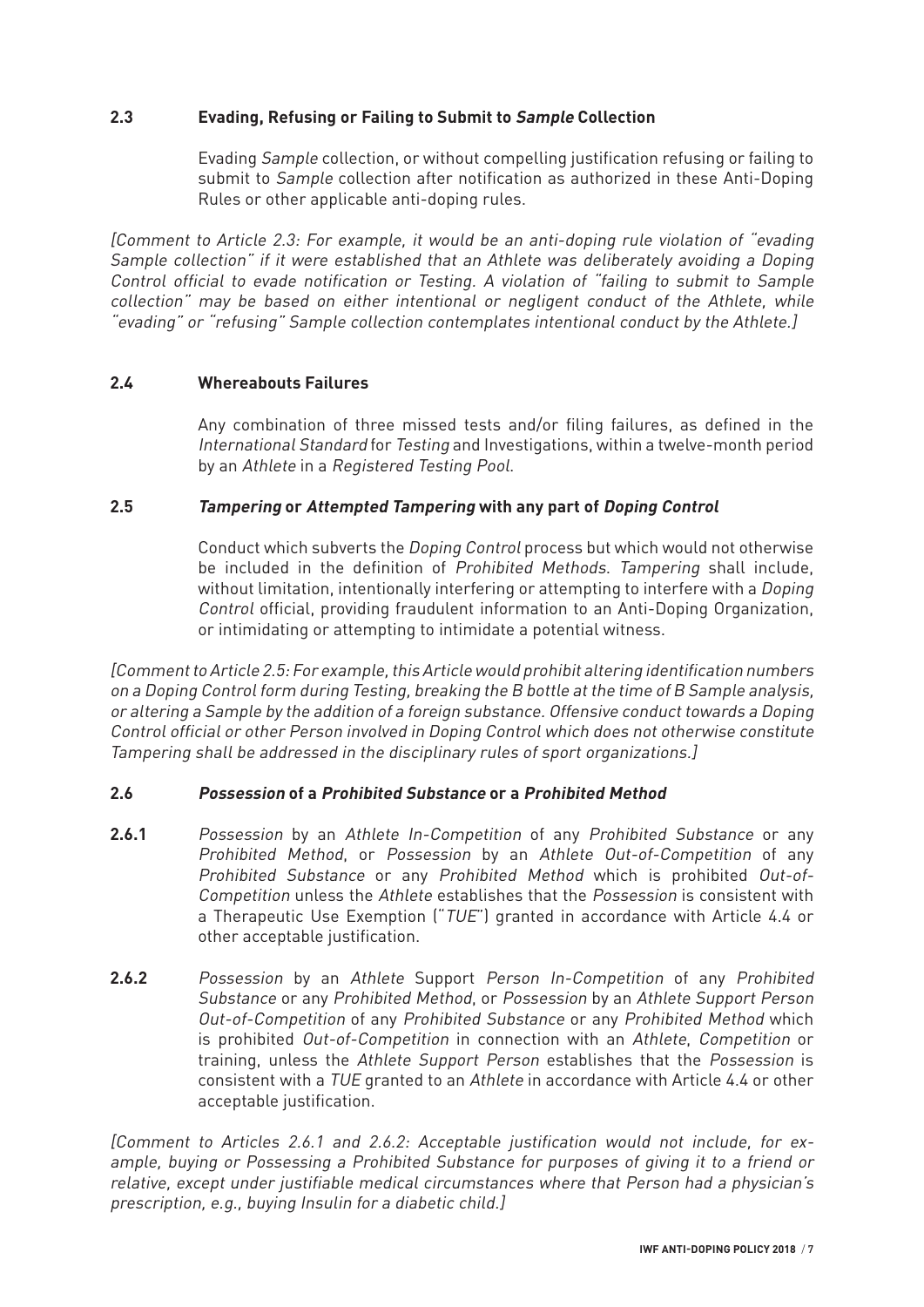#### **› IWF ANTI-DOPING POLICY 2018**

[Comment to Article 2.6.2: Acceptable justification would include, for example, a team doctor carrying Prohibited Substances for dealing with acute and emergency situations.]

#### **2.7 Trafficking or Attempted Trafficking in any Prohibited Substance or Prohibited Method**

**2.8 Administration or Attempted Administration to any Athlete In-Competition of any Prohibited Substance or Prohibited Method, or Administration or Attempted Administration to any Athlete Out-of-Competition of any Prohibited Substance or any Prohibited Method that is prohibited Out-of-Competition** 

#### **2.9 Complicity**

Assisting, encouraging, aiding, abetting, conspiring, covering up or any other type of intentional complicity involving an anti-doping rule violation, Attempted antidoping rule violation or violation of Article 10.12.1 by another Person.

#### **2.10 Prohibited Association**

Association by an Athlete or other Person subject to the authority of an Anti-Doping Organization in a professional or sportrelated capacity with any Athlete Support Person who:

- **2.10.1** If subject to the authority of an Anti-Doping Organization, is serving a period of Ineligibility; or
- **2.10.2** If not subject to the authority of an Anti-Doping Organization and where Ineligibility has not been addressed in a results management process pursuant to the Code, has been convicted or found in a criminal, disciplinary or professional proceeding to have engaged in conduct which would have constituted a violation of anti-doping rules if Code-compliant rules had been applicable to such Person. The disqualifying status of such Person shall be in force for the longer of six years from the criminal, professional or disciplinary decision or the duration of the criminal, disciplinary or professional sanction imposed; or
- **2.10.3** Is serving as a front or intermediary for an individual described in Article 2.10.1 or 2.10.2.

In order for this provision to apply, it is necessary that the Athlete or other Person has previously been advised in writing by an Anti-Doping Organization with jurisdiction over the Athlete or other Person, or by WADA, of the Athlete Support Person's disqualifying status and the potential Consequence of prohibited association and that the Athlete or other Person can reasonably avoid the association. The Anti-Doping Organization shall also use reasonable efforts to advise the Athlete Support Person who is the subject of the notice to the Athlete or other Person that the Athlete Support Person may, within 15 days, come forward to the Anti-Doping Organization to explain that the criteria described in Articles 2.10.1 and 2.10.2 do not apply to him or her. (Notwithstanding Article 17, this Article applies even when the Athlete Support Person's disqualifying conduct occurred prior to the effective date provided in Article 20.7.)

The burden shall be on the Athlete or other Person to establish that any association with Athlete Support Personnel described in Article 2.10.1 or 2.10.2 is not in a professional or sport-related capacity.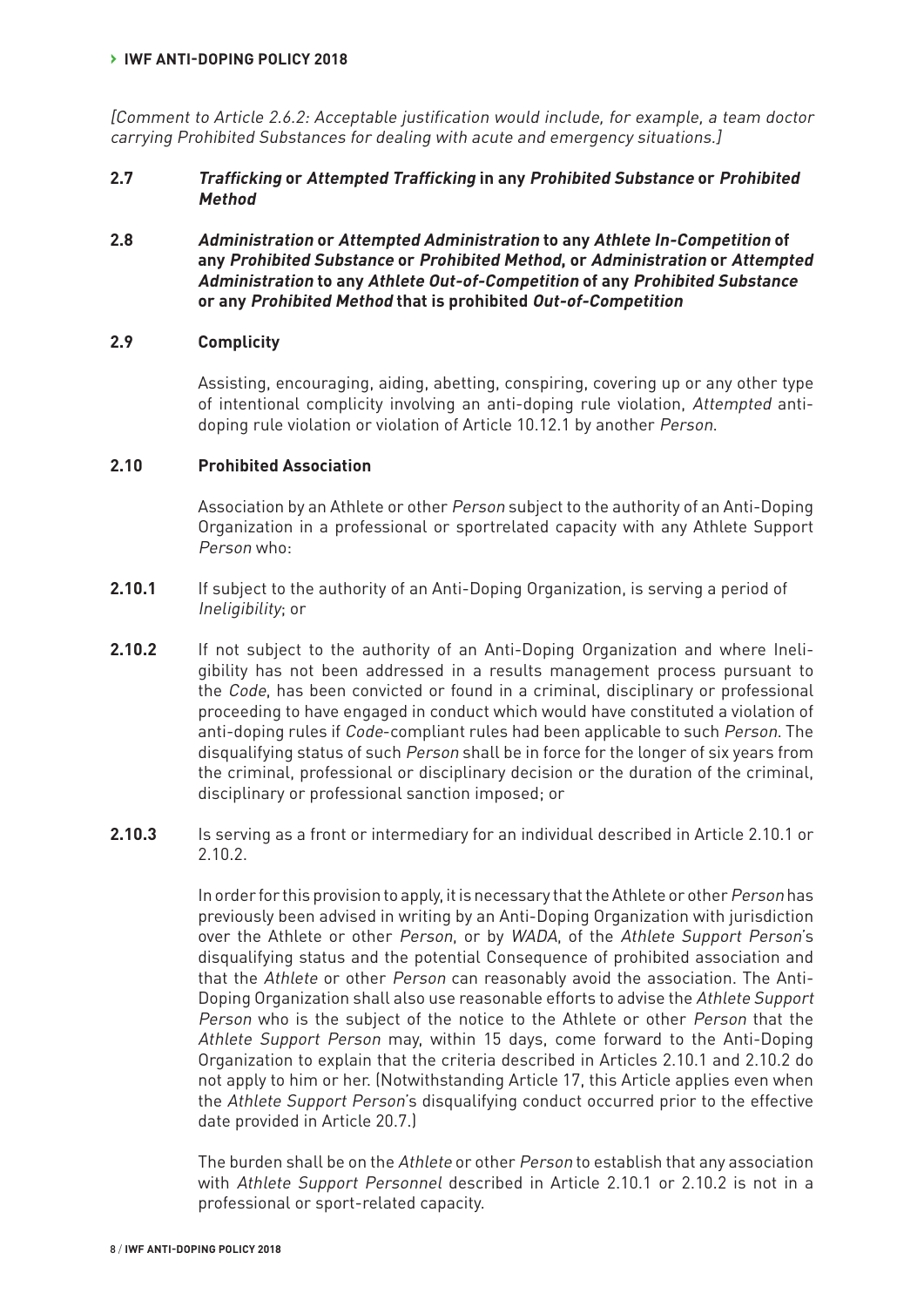Anti-Doping Organizations that are aware of Athlete Support Personnel who meet the criteria described in Article 2.10.1, 2.10.2, or 2.10.3 shall submit that information to WADA.

[Comment to Article 2.10: Athletes and other Persons must not work with coaches, trainers, physicians or other Athlete Support Personnel who are Ineligible on account of an anti-doping rule violation or who have been criminally convicted or professionally disciplined in relation to doping. Some examples of the types of association which are prohibited include: obtaining training, strategy, technique, nutrition or medical advice; obtaining therapy, treatment or prescriptions; providing any bodily products for analysis; or allowing the Athlete Support Person to serve as an agent or representative. Prohibited association need not involve any form of compensation.]

## **ARTICLE 3 PROOF OF DOPING**

#### **3.1 Burdens and Standards of Proof**

IWF shall have the burden of establishing that an anti-doping rule violation has occurred. The standard of proof shall be whether IWF has established an antidoping rule violation to the comfortable satisfaction of the Hearing Panel bearing in mind the seriousness of the allegation which is made. This standard of proof in all cases is greater than a mere balance of probability but less than proof beyond a reasonable doubt. Where these Anti-Doping Rules place the burden of proof upon the Athlete or other Person alleged to have committed an anti-doping rule violation to rebut a presumption or establish specified facts or circumstances, the standard of proof shall be by a balance of probability.

[Comment to Article 3.1: This standard of proof required to be met by IWF is comparable to the standard which is applied in most countries to cases involving professional misconduct.]

#### **3.2 Methods of Establishing Facts and Presumptions**

Facts related to anti-doping rule violations may be established by any reliable means, including admissions. The following rules of proof shall be applicable in doping cases:

[Comment to Article 3.2: For example, IWF may establish an anti-doping rule violation under Article 2.2 based on the Athlete's admissions, the credible testimony of third Persons, reliable documentary evidence, reliable analytical data from either an A or B Sample as provided in the Comments to Article 2.2, or conclusions drawn from the profile of a series of the Athlete's blood or urine Samples, such as data from the Athlete Biological Passport.]

**3.2.1** Analytical methods or decision limits approved by WADA after consultation within the relevant scientific community and which have been the subject of peer review are presumed to be scientifically valid. Any Athlete or other Person seeking to rebut this presumption of scientific validity shall, as a condition precedent to any such challenge, first notify WADA of the challenge and the basis of the challenge.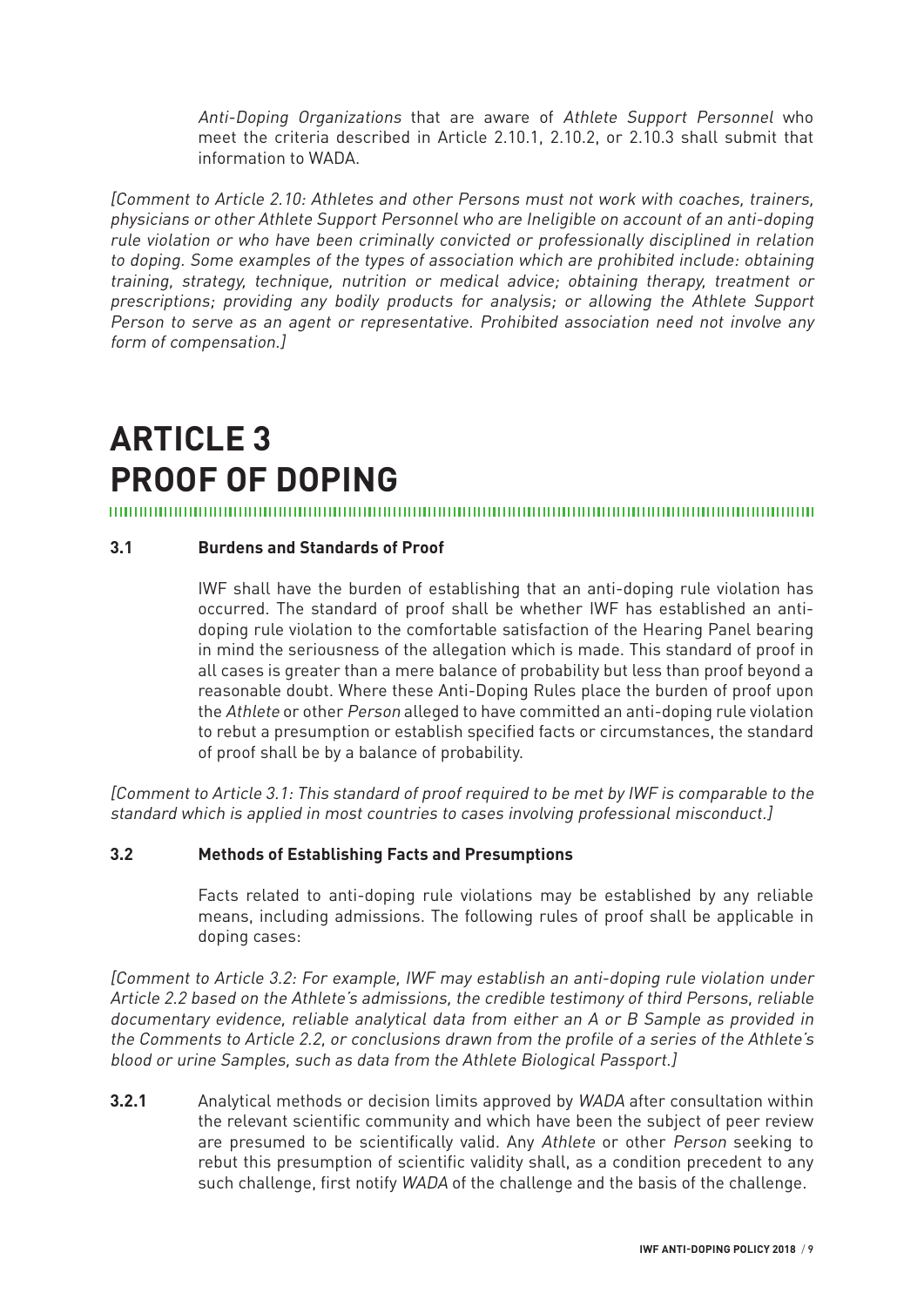- CAS on its own initiative may also inform WADA of any such challenge. At WADA's request, the CAS panel shall appoint an appropriate scientific expert to assist the panel in its evaluation of the challenge. Within 10 days of WADA's receipt of such notice, and WADA's receipt of the CAS file, WADA shall also have the right to intervene as a party, appear amicus curiae, or otherwise provide evidence in such proceeding.
- **3.2.2** WADA-accredited laboratories, and other laboratories approved by WADA, are presumed to have conducted Sample analysis and custodial procedures in accordance with the International Standard for Laboratories. The Athlete or other Person may rebut this presumption by establishing that a departure from the International Standard for Laboratories occurred which could reasonably have caused the Adverse Analytical Finding. If the Athlete or other Person rebuts the preceding presumption by showing that a departure from the International Standard for Laboratories occurred which could reasonably have caused the Adverse Analytical Finding, then IWF shall have the burden to establish that such departure did not cause the Adverse Analytical Finding.

[Comment to Article 3.2.2: The burden is on the Athlete or other Person to establish, by a balance of probability, a departure from the International Standard for Laboratories that could reasonably have caused the Adverse Analytical Finding. If the Athlete or other Person does so, the burden shifts to IWF to prove to the comfortable satisfaction of the hearing panel that the departure did not cause the Adverse Analytical Finding.]

- **3.2.3** Departures from any other International Standard or other anti-doping rule or policy set forth in the Code or these Anti-Doping Rules which did not cause an Adverse Analytical Finding or other anti-doping rule violation shall not invalidate such evidence or results. If the Athlete or other Person establishes a departure from another International Standard or other anti-doping rule or policy which could reasonably have caused an anti-doping rule violation based on an Adverse Analytical Finding or other anti-doping rule violation, then IWF shall have the burden to establish that such departure did not cause the Adverse Analytical Finding or the factual basis for the anti-doping rule violation.
- **3.2.4** The facts established by a decision of a court or professional disciplinary tribunal of competent jurisdiction which is not the subject of a pending appeal shall be irrebuttable evidence against the Athlete or other Person to whom the decision pertained of those facts unless the Athlete or other Person establishes that the decision violated principles of natural justice.
- **3.2.5** The IWF Hearing Panel in a hearing on an anti-doping rule violation may draw an inference adverse to the Athlete or other Person who is asserted to have committed an anti-doping rule violation based on the Athlete's or other Person's refusal, after a request made in a reasonable time in advance of the hearing, to appear at the hearing (either in person or telephonically as directed by the Hearing Panel) and to answer questions from the IWF Hearing Panel or IWF.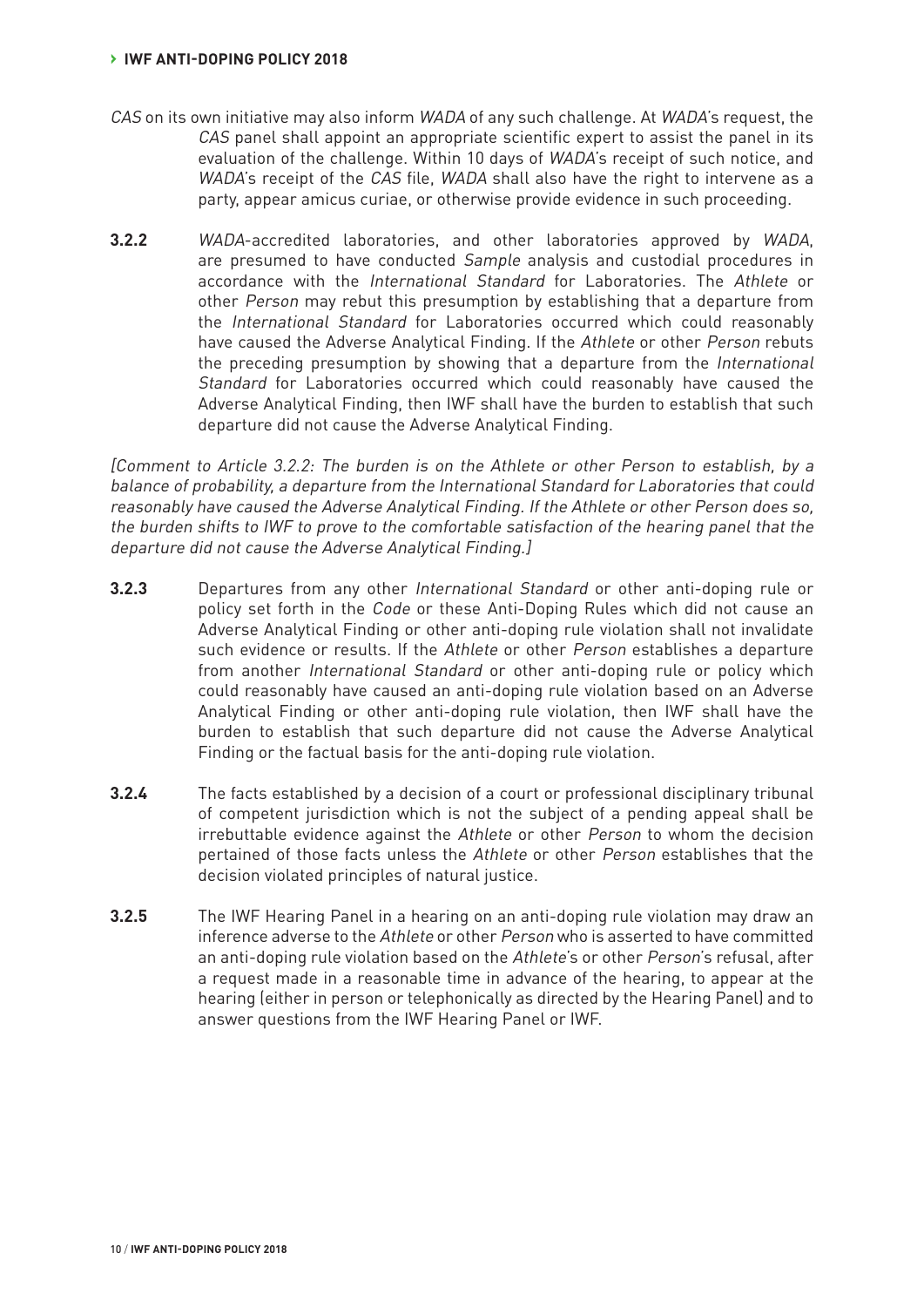## **ARTICLE 4 THE PROHIBITED LIST**

#### 

#### **4.1 Incorporation of the Prohibited List**

These Anti-Doping Rules incorporate the Prohibited List, which is published and revised by WADA as described in Article 4.1 of the Code.

[Comment to Article 4.1: The current Prohibited List is available on WADA's website at www. wada-ama.org.]

#### **4.2 Prohibited Substances and Prohibited Methods Identified on the Prohibited List**

#### **4.2.1** Prohibited Substances and Prohibited Methods

Unless provided otherwise in the Prohibited List and/or a revision, the Prohibited List and revisions shall go into effect under these Anti-Doping Rules three months after publication by WADA, without requiring any further action by IWF or its Member Federations. All Athletes and other Persons shall be bound by the Prohibited List, and any revisions thereto, from the date they go into effect, without further formality. It is the responsibility of all Athletes and other Persons to familiarize themselves with the most up-to-date version of the Prohibited List and all revisions thereto.

#### **4.2.2** Specified Substances

For purposes of the application of Article 10, all Prohibited Substances shall be Specified Substances except substances in the classes of anabolic agents and hormones and those stimulants and hormone antagonists and modulators so identified on the Prohibited List. The category of Specified Substances shall not include Prohibited Methods.

[Comment to Article 4.2.2: The Specified Substances identified in Article 4.2.2 should not in any way be considered less important or less dangerous than other doping substances. Rather, they are simply substances which are more likely to have been consumed by an Athlete for a purpose other than the enhancement of sport performance.]

#### **4.3 WADA's Determination of the Prohibited List**

WADA's determination of the Prohibited Substances and Prohibited Methods that will be included on the Prohibited List, the classification of substances into categories on the Prohibited List, and the classification of a substance as prohibited at all times or In-Competition only, is final and shall not be subject to challenge by an Athlete or other Person based on an argument that the substance or method was not a masking agent or did not have the potential to enhance performance, represent a health risk or violate the spirit of sport.

#### **4.4 Therapeutic Use Exemptions ("TUEs")**

**4.4.1** The presence of a Prohibited Substance or its Metabolites or Markers, and/ or the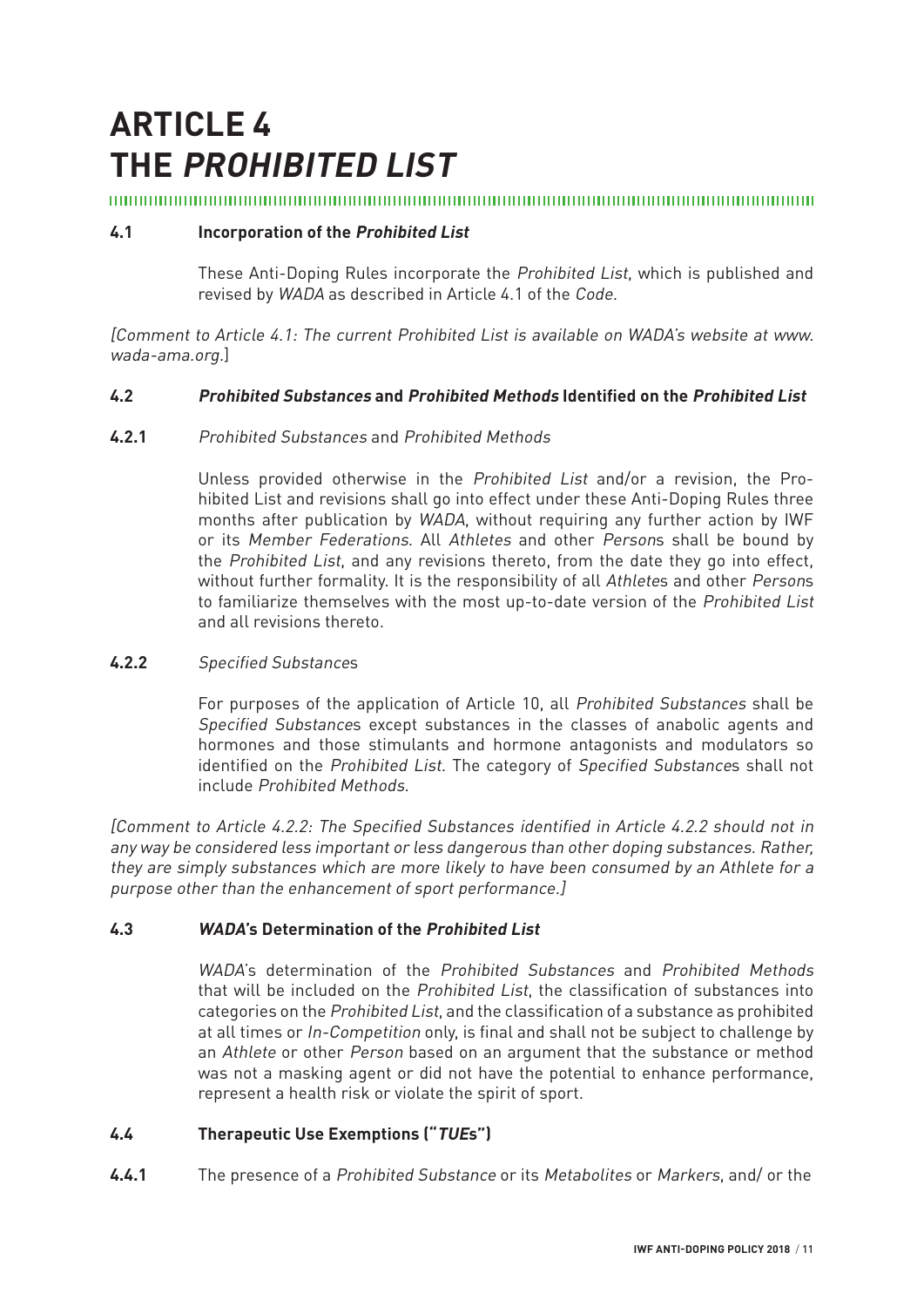Use or Attempted Use, Possession or Administration or Attempted Administration of a Prohibited Substance or Prohibited Method, shall not be considered an antidoping rule violation if it is consistent with the provisions of a TUE granted in accordance with the International Standard for Therapeutic Use Exemptions.

- **4.4.2** If an International-Level Athlete (as defined in the Scope of these Anti-Doping Rules) is using a Prohibited Substance or a Prohibited Method for therapeutic reasons:
- **4.4.2.1** Where the Athlete already has a TUE granted by his or her National Anti-Doping Organization for the substance or method in question, that TUE is automatically valid for international-level Competition provided that such TUE decision has been reported in accordance with Article 5.4 of the International Standard for Therapeutic Use Exemption and therefore are available for re-view by WADA.

[Comment to Article 4.4.2.1: Further to Articles 5.6 and 7.1(a) of the International Standard for Therapeutic Use Exemptions, IWF may publish notice on its website [www.iwf.net] that it will automatically recognize TUE decisions (or categories of such decisions, e.g., as to particular substances or methods) made by National Anti-Doping Organizations. If an Athlete's TUE falls into a category of automatically recognized TUEs, then he/she does not need to apply to IWF for recognition of that TUE.

If IWF refuses to recognize a TUE granted by a National Anti-Doping Organization only because medical records or other information are missing that are needed to demonstrate satisfaction of the criteria in the International Standard for Therapeutic Use Exemptions, the matter should not be referred to WADA. Instead, the file should be completed and resubmitted to IWF.]

**4.4.2.2** If the Athlete does not already have a TUE granted by his/her National Anti-Doping Organization for the substance or method in question, the Athlete must apply directly to IWF for a TUE in accordance with the process set out in the International Standard for Therapeutic Use Exemptions. All TUE requests shall be communicated to IWF at tue@iwfnet.net, using the form posted on the IWF website. If IWF denies the Athlete's application, it must notify the Athlete promptly, with reasons. If IWF grants the Athlete's application, it shall notify not only the Athlete but also his/ her National Anti-Doping Organization. If the National Anti-Doping Organization considers that the TUE granted by IWF does not meet the criteria set out in the International Standard for Therapeutic Use Exemptions, it has 21 days from such notification to refer the matter to WADA for review in accordance with Article 4.4.6. If the National Anti-Doping Organization refers the matter to WADA for review, the TUE granted by IWF remains valid for international-level Competition and Outof-Competition Testing (but is not valid for national-level Competition) pending WADA's decision. If the National Anti-Doping Organization does not refer the matter to WADA for review, the TUE granted by IWF becomes valid for nationallevel Competition as well when the 21-day review deadline expires.

[Comment to Article 4.4.2: IWF may agree with a National Anti-Doping Organization that the National Anti-Doping Organization will consider TUE applications on behalf of IWF.]

**4.4.3** If IWF chooses to test an Athlete who is not an International-Level Athlete, IWF shall recognize a TUE granted to that Athlete by his or her National Anti-Doping Organization. If IWF chooses to test an Athlete who is not an International-Level or a National-Level Athlete, IWF shall permit that Athlete to apply for a retroactive TUE for any Prohibited Substance or Prohibited Method that he/she is using for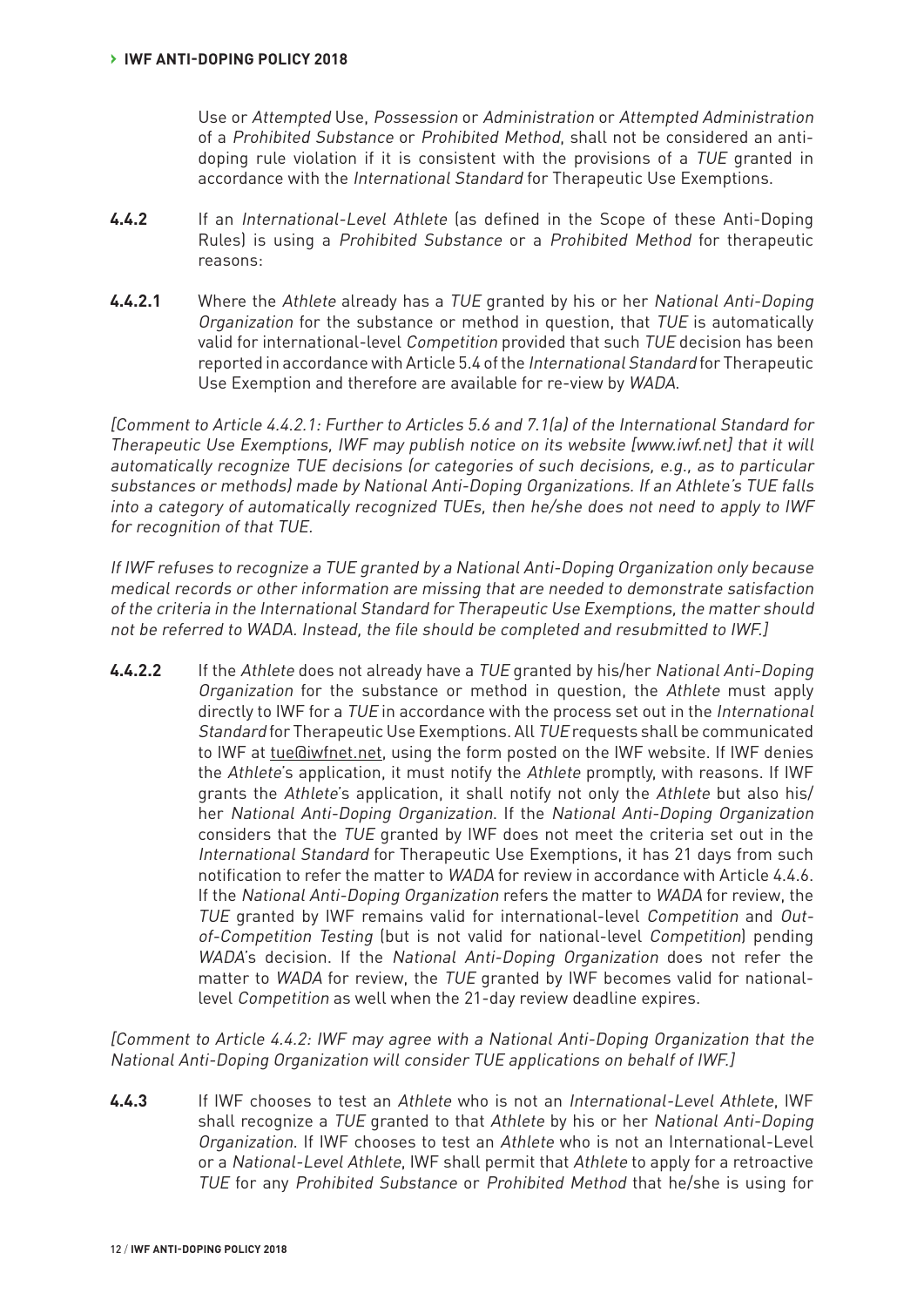**4.4.4** An application to IWF for grant of a TUE should be made as soon as the need arises. For substances prohibited In-Competition only, the Athlete should apply for a TUE at least 30 days before the Athlete's next Competition unless it is an emergency or exceptional situation.

An Athlete may only be granted retroactive approval for his/her Therapeutic Use of a Prohibited Substance or Prohibited Method (i.e., a retroactive TUE) if:

- a) Emergency treatment or treatment of an acute medical condition was necessary; or
- b) Due to other exceptional circumstances, there was insufficient time or opportunity for the Athlete to submit, or for the IWF TUE Panel to consider, an application for the TUE prior to Sample collection; or
- c) The applicable rules required the Athlete or permitted the Athlete (see Code Article 4.4.5) to apply for a retroactive TUE; or
- d) It is agreed, by WADA and by the Anti-Doping Organization to whom the application for a retroactive TUE is or would be made, that fairness requires the grant of a retroactive TUE.

In accordance with Article 5.2 of the International Standard for Therapeutic Use Exemptions the IWF Executive Board shall appoint a standing panel of at least 6 physicians consisting of at least 2 Chairs and 4 Members to consider applications for the grant or recognition of TUEs ( "the IWF TUE Pool"). Upon IWF's receipt of a TUE request, the IWF Anti-Doping Administrator or its delegate shall appoint a TUE Panel consisting of 1 Chair and 2 Members which will consider such request. The appointed TUE Panel shall promptly evaluate and decide upon the application in accordance with the relevant provisions of the International Standard for Therapeutic Use Exemptions and the eventual specific IWF protocols posted on the IWF website. Subject to Article 4.4.6 of these Rules, the decision of the IWF TUE Panel shall be the final decision of IWF, and shall be reported to WADA and other relevant Anti-Doping Organizations, including the Athlete's National Anti-Doping Organization, through ADAMS, in accordance with the International Standard for Therapeutic Use Exemptions.

[Comment to Article 4.4.4: The submission of false or misleadingly incomplete information in support of a TUE application (including but not limited to the failure to advise of the unsuccessful outcome of a prior application to another Anti-Doping Organization for such a TUE) may result in a charge of Tampering or Attempted Tampering under Article 2.5.

An Athlete should not assume that his/her application for grant or recognition of a TUE (or for renewal of a TUE) will be granted. Any Use or Possession or Administration of a Prohibited Substance or Prohibited Method before an application has been granted is entirely at the Athlete's own risk.]

#### **4.4.5 Expiration, Cancellation, Withdrawal or Reversal of a TUE**

**4.4.5.1** A TUE granted pursuant to these Anti-Doping Rules: (a) shall expire automatically at the end of any term for which it was granted, without the need for any further notice or other formality; (b) may be cancelled if the Athlete does not promptly comply with any requirements or conditions imposed by the TUE Panel upon grant of the TUE; (c) may be withdrawn by the TUE Panel if it is subsequently determined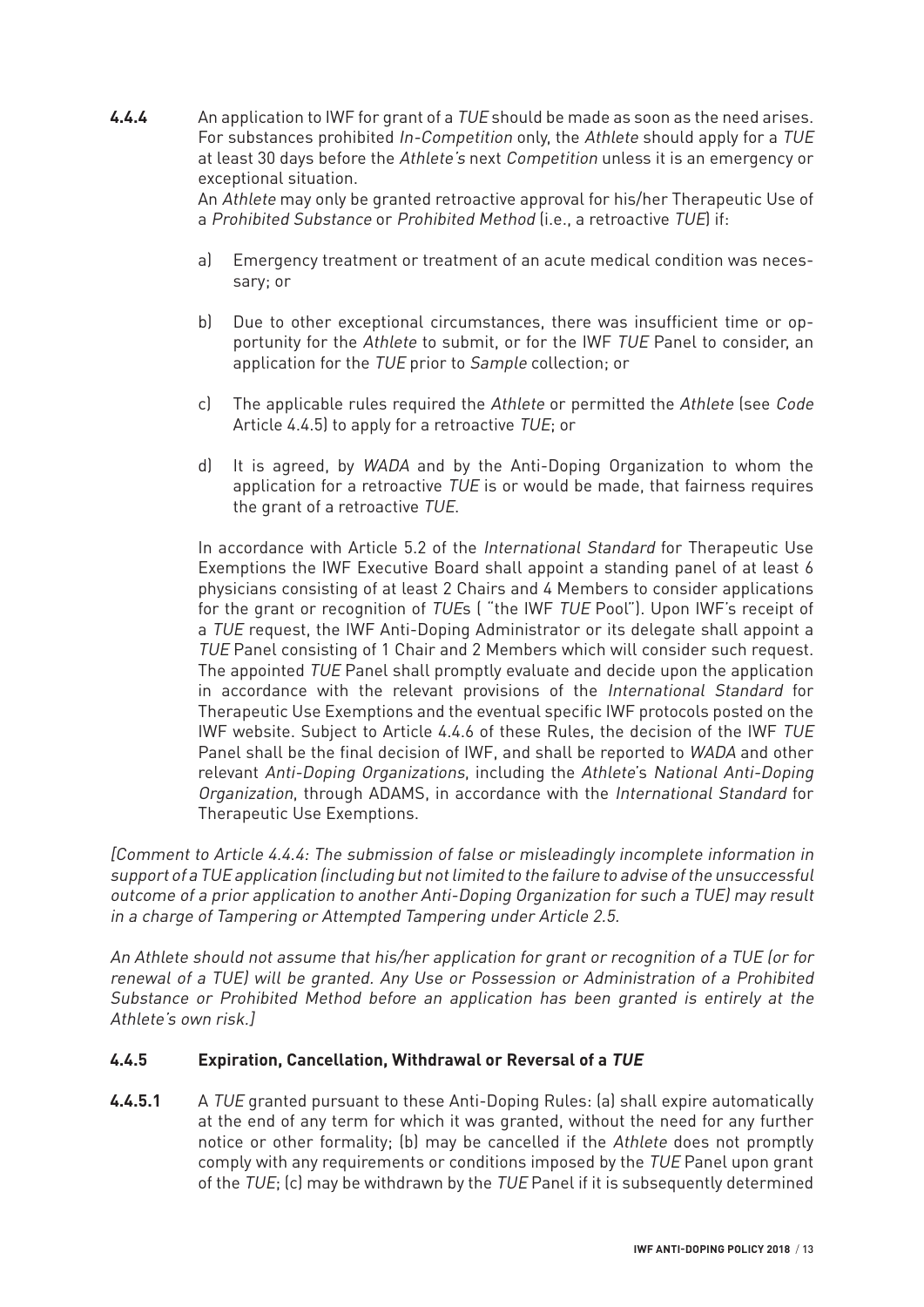#### **› IWF ANTI-DOPING POLICY 2018**

- that the criteria for grant of a TUE are not in fact met; or (d) may be reversed on review by WADA or on appeal.
- **4.4.5.2** In such event, the Athlete shall not be subject to any Consequences based on his/ her Use or Possession or Administration of the Prohibited Substance or Prohibited Method in question in accordance with the TUE prior to the effective date of expiry, cancellation, withdrawal or reversal of the TUE. The review pursuant to Article 7.2 of any subsequent Adverse Analytical Finding shall include consideration of whether such finding is consistent with Use of the Prohibited Substance or Prohibited Method prior to that date, in which event no anti-doping rule violation shall be asserted.

#### **4.4.6 Reviews and Appeals of TUE Decisions**

- **4.4.6.1** WADA shall review any decision by IWF to grant a TUE that is referred to WADA by the Athlete's National Anti-Doping Organization. WADA may review any other TUE decisions at any time, whether upon request by those affected or on its own initiative. If the TUE decision being reviewed meets the criteria set out in the International Standard for Therapeutic Use Exemptions, WADA will not interfere with it. If the TUE decision does not meet those criteria, WADA will reverse it.
- **4.4.6.2** Any TUE decision by IWF (or by a National Anti-Doping Organization where it has agreed to consider the application on behalf of IWF) that is not reviewed by WADA, or that is reviewed by WADA but is not reversed upon review, may be appealed by the Athlete and/or the Athlete's National Anti-Doping Organization exclusively to CAS, in accordance with Article 13.

[Comment to Article 4.4.6.2: In such cases, the decision being appealed is the IWF's TUE decision, not WADA's decision not to review the TUE decision or (having reviewed it) not to reverse the TUE decision. However, the deadline to appeal the TUE decision does not begin to run until the date that WADA communicates its decision. In any event, whether the decision has been reviewed by WADA or not, WADA shall be given notice of the appeal so that it may participate if it sees fit.]

- **4.4.6.3** A decision by WADA to reverse a TUE decision may be appealed by the Athlete, the National Anti-Doping Organization and/or IWF exclusively to CAS, in accordance with Article 13.
- **4.4.6.4** A failure to take action within a reasonable time on a properly submitted application for grant or recognition of a TUE or for review of a TUE decision shall be considered a denial of the application.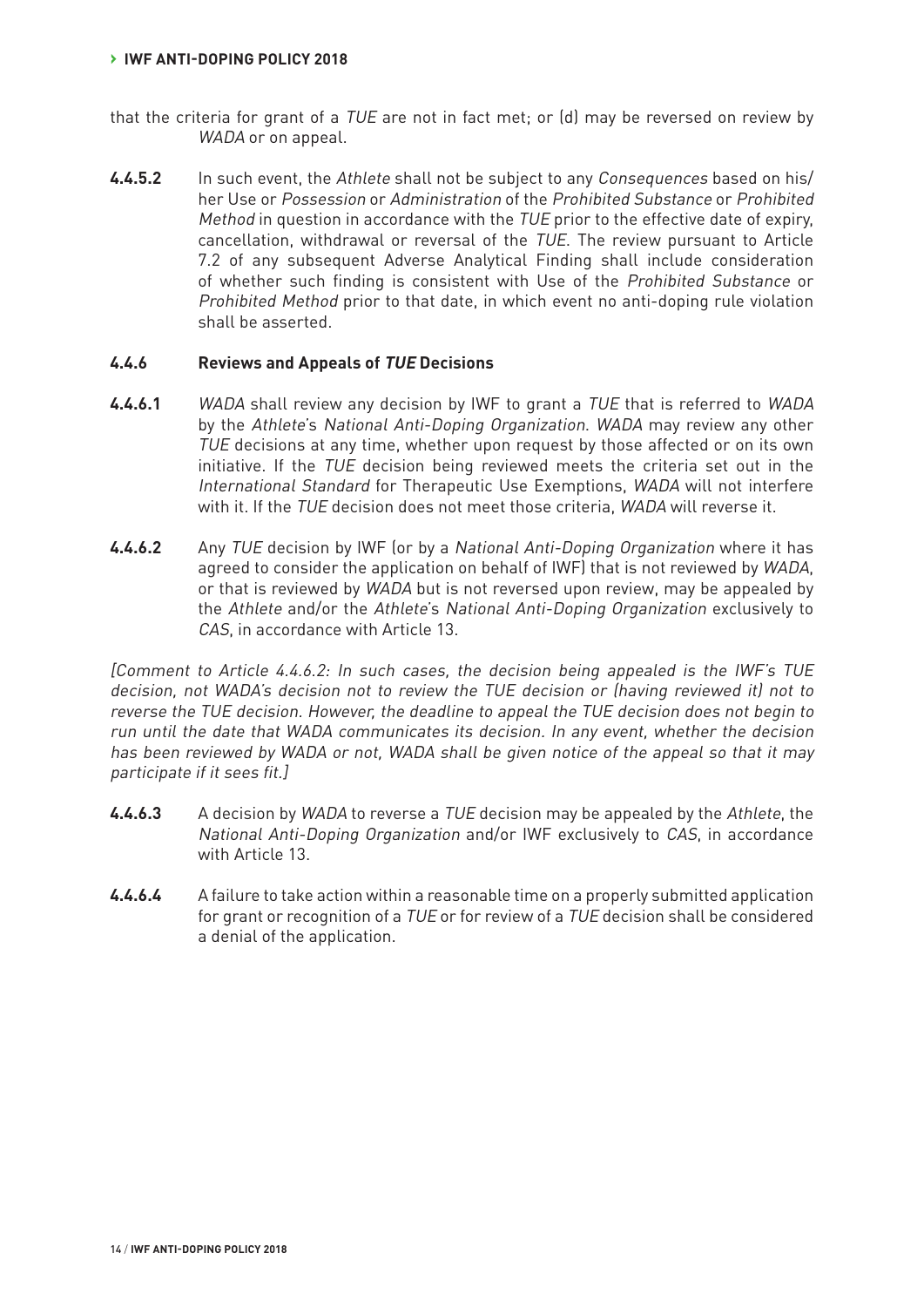## **ARTICLE 5 TESTING AND INVESTIGATIONS**

#### **5.1 Purpose of Testing and Investigations**

Testing and investigations shall only be undertaken for anti-doping purposes. They shall be conducted in conformity with the provisions of the International Standard for Testing and Investigations and the specific protocols of IWF supplementing that International Standard.

- **5.1.1** Testing shall be undertaken to obtain analytical evidence as to the Athlete's compliance (or non-compliance) with the strict Code prohibition on the presence/ Use of a Prohibited Substance or Prohibited Method. Test distribution planning, Testing, post-Testing activity and all related activities conducted by IWF shall be in conformity with the International Standard for Testing and Investigations. IWF shall determine the number of finishing placement tests, random tests and target tests to be performed, in accordance with the criteria established by the International Standard for Testing and Investigations. All provisions of the International Standard for Testing and Investigations shall apply automatically in respect of all such Testing.
- **5.1.2** Investigations shall be undertaken:
- **5.1.2.1** in relation to Atypical Findings, Atypical Passport Findings and Adverse Passport Findings, in accordance with Articles 7.4 and 7.5 respectively, gathering intelligence or evidence (including, in particular, analytical evidence) in order to determine whether an anti-doping rule violation has occurred under Article 2.1 and/or Article 2.2; and
- **5.1.2.2** in relation to other indications of potential anti-doping rule violations, in accordance with Articles 7.6 and 7.7, gathering intelligence or evidence (including, in particular, non-analytical evidence) in order to determine whether an anti-doping rule violation has occurred under any of Articles 2.2 to 2.10.
- **5.1.3** IWF may obtain, assess and process anti-doping intelligence from all available sources, to inform the development of an effective, intelligent and proportionate test distribution plan, to plan Target Testing, and/or to form the basis of an investigation into a possible anti-doping rule violation(s).

#### **5.2 Authority to conduct Testing**

- **5.2.1** Subject to the jurisdictional limitations for Event Testing set out in Article 5.3 of the Code, IWF shall have In-Competition and Out-of-Competition Testing authority over all of the Athletes specified in the Introduction to these Anti-Doping Rules (under the heading "Scope").
- **5.2.2** IWF may require any Athlete over whom it has Testing authority (including any Athlete serving a period of Ineligibility) to provide a Sample at any time and at any place.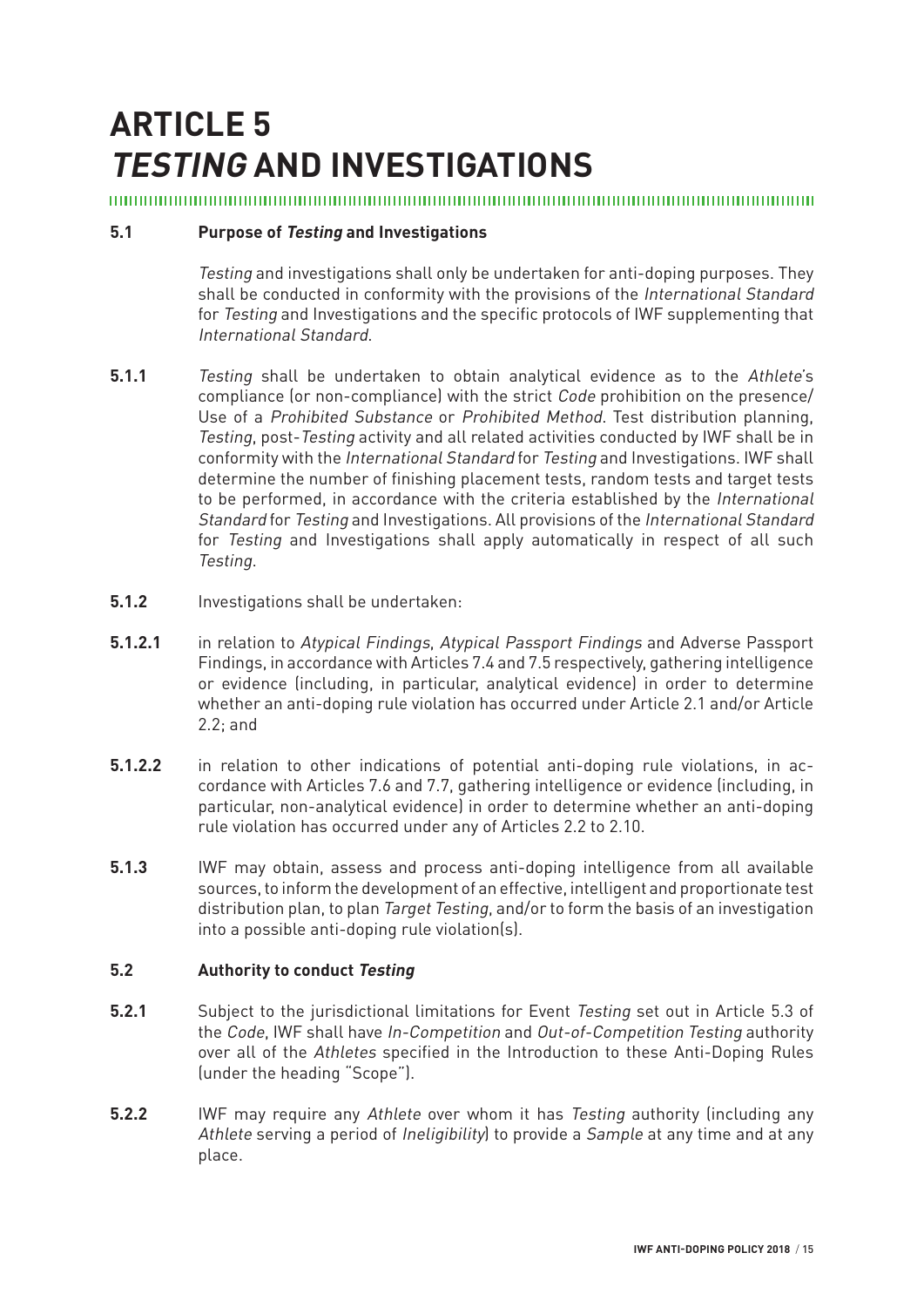[Comment to Article 5.2.2: Unless the Athlete has identified a 60-minute timeslot for Testing between the hours of 11pm and 6am, or has otherwise consented to Testing during that period, IWF will not test an Athlete during that period unless it has a serious and specific suspicion that the Athlete may be engaged in doping. A challenge to whether IWF had sufficient suspicion for Testing in that period shall not be a defense to an anti-doping rule violation based on such test or attempted test.]

- **5.2.3** WADA shall have In-Competition and Out-of-Competition Testing authority as set out in Article 20.7.8 of the Code.
- **5.2.4** If IWF delegates or contracts any part of Testing to a National Anti-Doping Organization (directly or through a Member Federation), that National Anti-Doping Organization may collect additional Samples or direct the laboratory to perform additional types of analysis at the National Anti-Doping Organization's expense. If additional Samples are collected or additional types of analysis are performed, IWF shall be notified.

#### **5.3 Event Testing**

- **5.3.1** Except as provided in Article 5.3 of the *Code*, only a single organization should be responsible for initiating and directing Testing at Event Venues during an Event Period. When Testing is conducted at IWF Events, the collection of Samples shall be initiated and directed by IWF (or any other body acting upon delegation of IWF). Any Testing during the Event Period outside of the Event Venues shall be coordinated with IWF (or the relevant ruling body of the Event).
- **5.3.2** If an Anti-Doping Organization which would otherwise have Testing authority but is not responsible for initiating and directing Testing at an Event desires to conduct Testing of Athletes at the Event Venues during the Event Period, the Anti-Doping Organization shall first confer with IWF (or any other international organization which is the ruling body of the *Event*) to obtain permission to conduct and coordinate such Testing. If the Anti-Doping Organization is not satisfied with the response from IWF (or any other international organization which is the ruling body of the Event), the Anti-Doping Organization may ask WADA for permission to conduct Testing and to determine how to coordinate such Testing, in accordance with the procedures set out in the International Standard for Testing and Investigations. WADA shall not grant approval for such Testing before consulting with and informing IWF (or any other international organization which is the ruling body for the Event).

WADA's decision shall be final and not subject to appeal. Unless otherwise provided in the authorization to conduct Testing, such tests shall be considered Out-of-Competition tests. Results management for any such test shall be the responsibility of the Anti-Doping Organization initiating the test unless provided otherwise in the rules of the ruling body of the Event.

- **5.3.3** When decided by the IWF Anti-Doping Commission, every organiser of IWF Calendar Events must plan for Doping Controls to take place and must ensure that, during the Event, the necessary facilities, Sample collection materials and doping control personnel are available, and the Testing procedures are correctly applied in accordance with the International Standard for Testing and Investigation and conducted by qualified Persons so authorized.
- **5.3.4** When Testing is conducted at IWF Events, the IWF Anti-Doping Administrator or its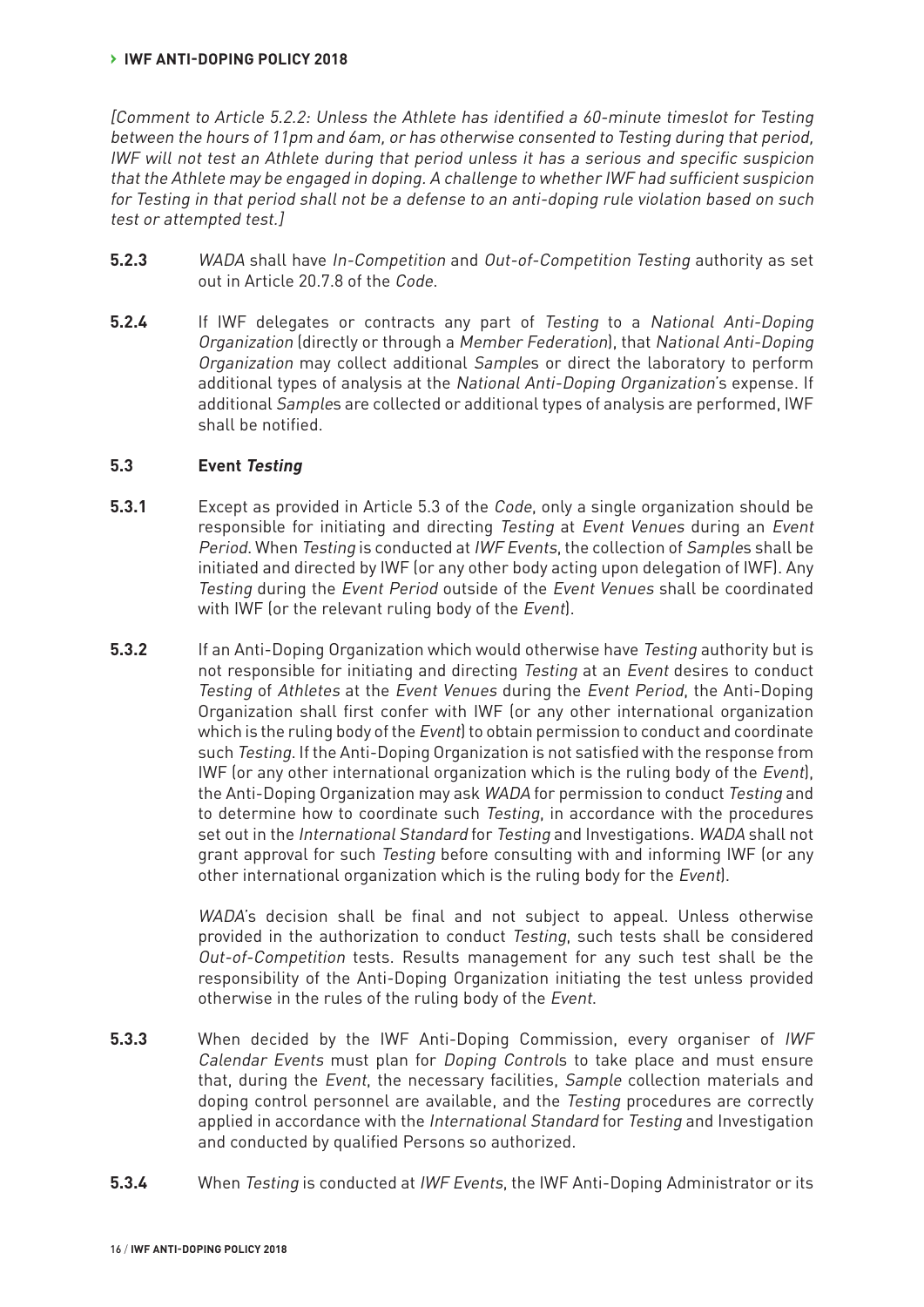delegate shall be responsible for coordinating all Testing, in accordance with Article 5.3 of the Code.

**5.3.5** The overall costs of Testing and Sample analysis is the responsibility of the organizing committee and/or the Member Federation of the country in which the Competition or Event is taking place. IWF may at its own discretion decide to take responsibility for those costs.

#### **5.4 Test Distribution Planning**

Consistent with the International Standard for Testing and Investigations, and in coordination with other Anti-Doping Organizations conducting Testing on the same Athletes, IWF shall develop and implement an effective, intelligent and proportionate test distribution plan that prioritizes appropriately between categories of Athletes, types of Testing, types of Samples collected, and types of Sample analysis, all in compliance with the requirements of the International Standard for Testing and Investigations. IWF shall provide WADA upon request with a copy of its current test distribution plan.

#### **5.5 Coordination of Testing**

Where reasonably feasible, Testing can be coordinated through ADAMS or any other systems approved by WADA in order to maximize the effectiveness of the combined Testing effort and to avoid unnecessary repetitive Testing.

#### **5.6 Athlete Whereabouts Information**

- 5.6.1 IWF shall identify a Registered Testing Pool of those Athletes who are required to comply with the whereabouts requirements of Annex I to the International Standard for Testing and Investigations, and shall make available through ADAMS, a list which identifies those Athletes included in its Registered Testing Pool either by name or by clearly defined, specific criteria (see Appendix 3). IWF shall coordinate with National Anti-Doping Organizations the identification of such Athletes and the collection of their whereabouts information. IWF shall review and update as necessary its criteria for including Athletes in its Registered Testing Pool, and shall revise the membership of its Registered Testing Pool from time to time as appropriate in accordance with the set criteria. Athletes shall be notified before they are included in a Registered Testing Pool and when they are removed from that pool. Each Athlete in the Registered Testing Pool shall do the following, in each case in accordance with Annex I to the International Standard for Testing and Investigations: (a) advise IWF of his/ her whereabouts on a quarterly basis; (b) update that information as necessary so that it remains accurate and complete at all times; and (c) make him/herself available for Testing at such whereabouts.
- 5.6.2 For purposes of Article 2.4, an Athlete's failure to comply with the requirements of the International Standard for Testing and Investigations shall be deemed a filing failure or a missed test (as defined in the International Standard for Testing and Investigations) where the conditions set forth in the International Standard for Testing and Investigations for declaring a filing failure or missed test are met.
- 5.6.3 An Athlete in IWF's Registered Testing Pool shall continue to be subject to the obligation to comply with the whereabouts requirements of Annex I to the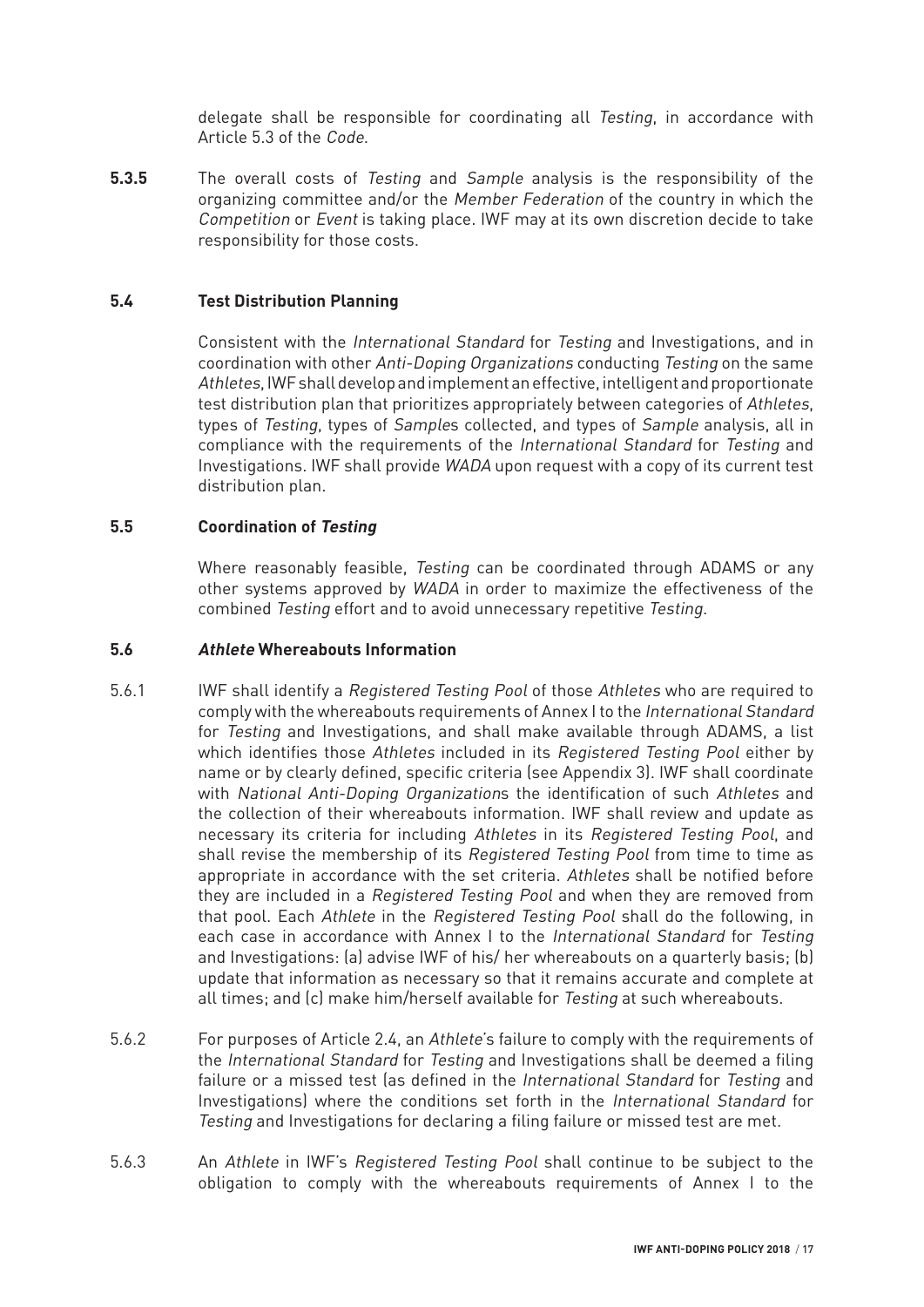International Standard for Testing and Investigations unless and until a) the Athlete gives written notice to IWF that he/she has retired or (b) IWF has informed him or her that he/she no longer satisfies the criteria for inclusion in IWF's Registered Testing Pool. The Member Federations are obliged to inform the IWF that the Athlete no longer satisfies the criteria for inclusion in the IWF's Registered Testing Pool.

- **5.6.4** Notwithstanding art. 5.6.3 above, an Athlete found by the IWF to have committed an anti-doping rule violation shall, regardless of whether he/she was/is part of the IWF's Registered Testing Pool, be subject to the obligation to comply with the whereabouts requirements of Annex I of the International Standard for Testing and Investigations throughout his/her period of Ineligibility unless and until the Athlete gives written notice to IWF that he/she has retired.
- **5.6.5** An Athlete who is not listed on the IWF's Registered Testing Pool but wishes to participate in an IWF Event shall provide accurate and complete whereabouts information as set out at Annex I of the International Standard for Testing and Investigations for a period of at least two months prior to the IWF Event in question. If the IWF Event is a World Championship (Youth, Junior and/or Senior), then the period shall be of at least three months prior to the event in question. An Athlete who does not comply with this provision is not eligible to compete at the *IWF Event.*

IWF, in consultation with WADA and the Athlete's National Anti-Doping Organization, may grant an exemption to the obligation to provide whereabouts two months prior to an IWF Event where the strict application of that rule would be manifestly unfair to the Athlete. Such decision may be appealed under Article 13.

More information about the IWF's Registered Testing Pool, IWF Events and the current whereabouts requirements can be found on the IWF website.

- **5.6.6** The Member Federations are obliged to inform IWF in writing about their current national team before the beginning of each year and upon request of the IWF. All the changes in the team must be communicated without any request to IWF.
- **5.6.7** Whereabouts information relating to an Athlete shall be shared (through ADAMS or any other systems approved by WADA) with WADA and other Anti-Doping Organizations having authority to test that Athlete, shall be maintained in strict confidence at all times, shall be used exclusively for the purposes set out in Article 5.6 of the Code, and shall be destroyed in accordance with the International Standard for the Protection of Privacy and Personal Information once it is no longer relevant for these purposes.

#### **5.7 Retired Athletes Returning to Competition**

**5.7.1** An Athlete in IWF's Registered Testing Pool who has given notice of retirement to IWF may not resume competing in IWF Calendar Events or National Events until he/she has given IWF written notice of his/her intent to resume competing and has made him/herself available for Testing for a period of six months before returning to Competition, including (if requested) complying with the whereabouts requirements of Annex I to the International Standard for Testing and Investigations. WADA, in consultation with IWF and the Athlete's National Anti-Doping Organization, may grant an exemption to the six-month written notice rule where the strict application of that rule would be manifestly unfair to an Athlete. This decision may be appealed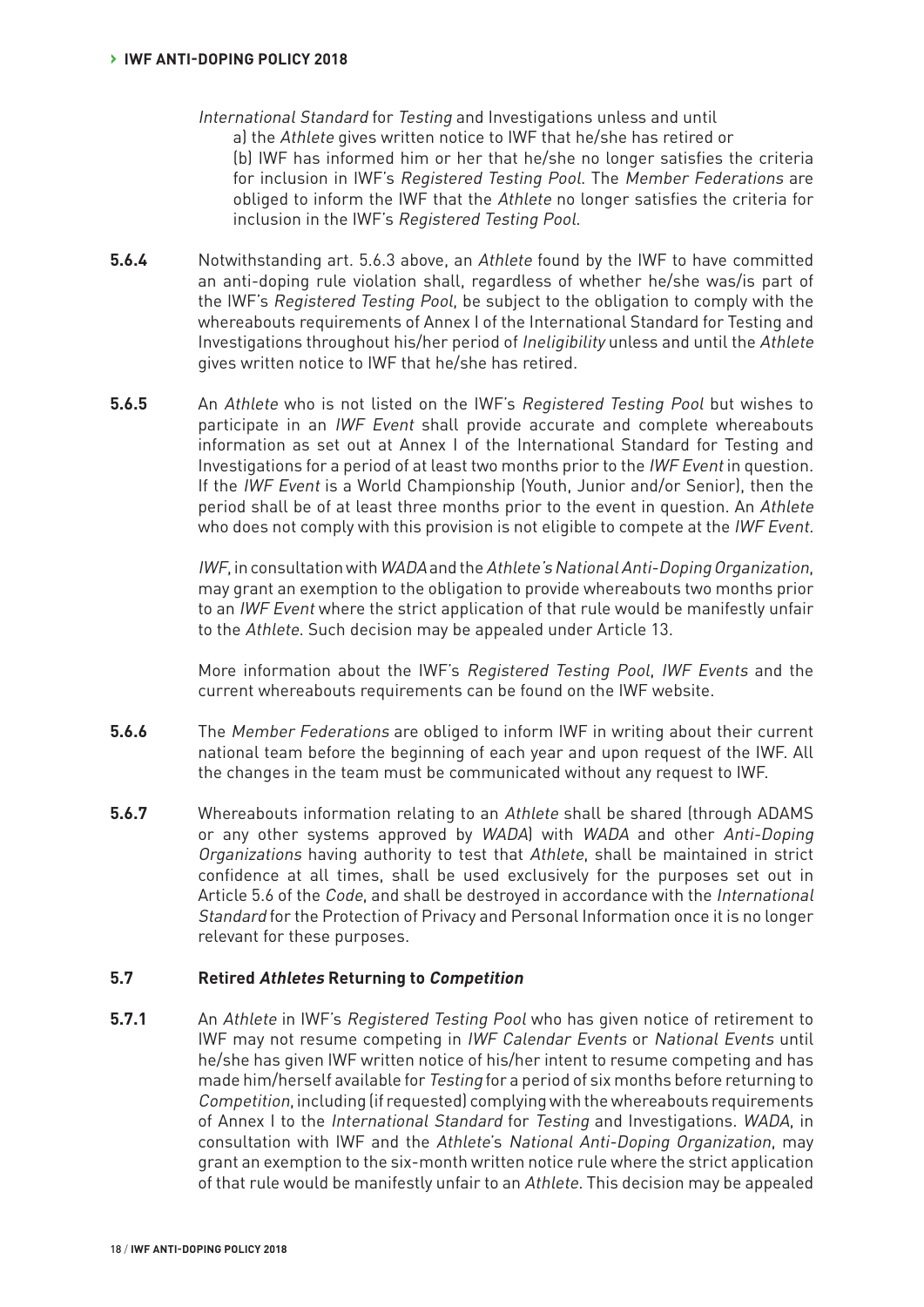under Article 13. Any competitive results obtained in violation of this Article 5.7.1 shall be Disqualified.

- **5.7.2** If an Athlete retires from sport while subject to a period of Ineligibility, the Athlete shall not resume competing in IWF Calendar Events or National Events until the Athlete has given six months prior written notice (or notice equivalent to the period of Ineligibility remaining as of the date the Athlete retired, if that period was longer than six months) to IWF and to his/her National Anti-Doping Organization of his/ her intent to resume competing and has made him/herself available for Testing for that notice period, including (if requested) complying with the whereabouts requirements of Annex I to the International Standard for Testing and Investigations.
- **5.7.3** In any event, any retired Athlete who wishes to return to Competition and intends to enter an IWF Event shall fulfil the requirements of Article 5.6.4 of this Anti-Doping Policy, without prejudice to any further obligations that the Athlete may have due to having retired while being in a Registered Testing Pool.

#### **5.8 Independent Observer Program**

IWF and the organizing committees for IWF Calendar Events, as well as the Member Federations and the organizing committees for National Events, shall authorize and facilitate the Independent Observer Program at such Events.

## **ARTICLE 6 ANALYSIS OF SAMPLES**

Samples shall be analyzed in accordance with the following principles:

#### **6.1 Use of Accredited and Approved Laboratories**

For purposes of Article 2.1, Samples shall be analyzed only in laboratories accredited or otherwise approved by WADA. The choice of the WADA-accredited or WADA-approved laboratory used for the Sample analysis shall be determined exclusively by IWF.

[Comment to Article 6.1: Violations of Article 2.1 may be established only by Sample analysis performed by a laboratory accredited or otherwise approved by WADA. Violations of other Articles may be established using analytical results from other laboratories so long as the results are reliable.]

#### **6.2 Purpose of Analysis of Samples**

**6.2.1** Samples shall be analyzed to detect Prohibited Substances and Prohibited Methods and other substances as may be directed by WADA pursuant to the Monitoring Program described in Article 4.5 of the Code; or to assist IWF in profiling relevant parameters in an Athlete's urine, blood or other matrix, including DNA or genomic profiling; or for any other legitimate anti-doping purpose. Samples may be collected and stored for future analysis.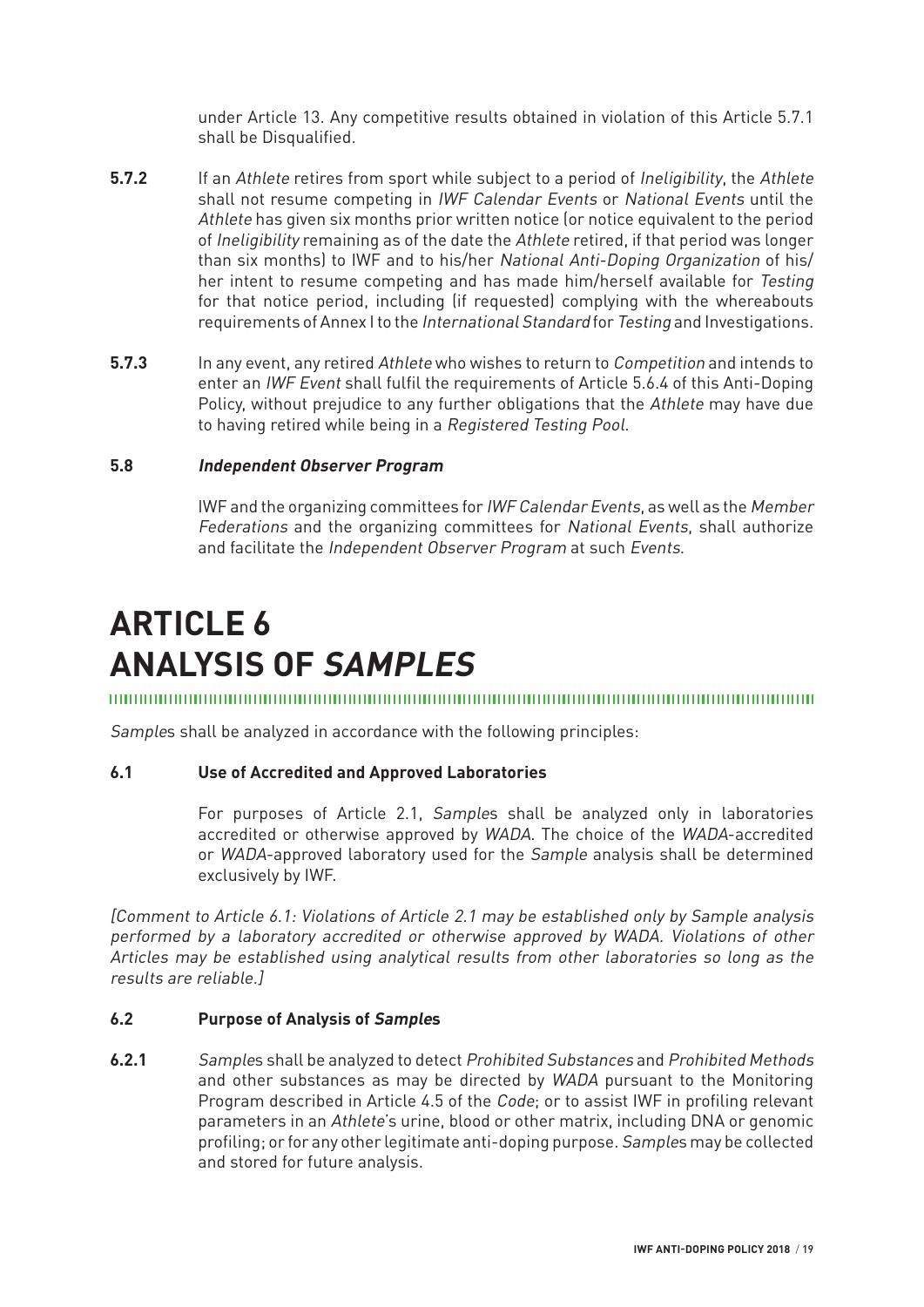#### **› IWF ANTI-DOPING POLICY 2018**

[Comment to Article 6.2.1: For example, relevant profile information could be used to direct Target Testing or to support an anti-doping rule violation proceeding under Article 2.2, or both.]

**6.2.2** IWF shall ask laboratories to analyze Samples in conformity with Article 6.4 of the Code and Article 4.7 of the International Standard for Testing and Investigations.

#### **6.3 Research on Samples**

No Sample may be used for research without the Athlete's written consent. Samples used for purposes other than Article 6.2 shall have any means of identification removed such that they cannot be traced back to a particular Athlete.

#### **6.4 Standards for Sample Analysis and Reporting**

Laboratories shall analyze Samples and report results in conformity with the International Standard for Laboratories. To ensure effective Testing, the Technical Document referenced at Article 5.4.1 of the Code will establish risk assessmentbased Sample analysis menus appropriate for particular sports and sport disciplines, and laboratories shall analyze Samples in conformity with those menus, except as follows:

- **6.4.1** IWF may request that laboratories analyze its Samples using more extensive menus than those described in the Technical Document.
- **6.4.2** IWF may request that laboratories analyze its Samples using less extensive menus than those described in the Technical Document only if it has satisfied WADA that, because of the particular circumstances of its sport, as set out in its test distribution plan, less extensive analysis would be appropriate.
- **6.4.3** As provided in the International Standard for Laboratories, laboratories at their own initiative and expense may analyze Samples for Prohibited Substances or Prohibited Methods not included on the Sample analysis menu described in the Technical Document or specified by the Testing authority. Results from any such analysis shall be reported and have the same validity and consequence as any other analytical result.

[Comment to Article 6.4: The objective of this Article is to extend the principle of "intelligent Testing" to the Sample analysis menu so as to most effectively and efficiently detect doping. It is recognized that the resources available to fight doping are limited and that increasing the Sample analysis menu may, in some sports and countries, reduce the number of Samples which can be analyzed.]

#### **6.5 Further Analysis of Samples**

Any Sample may be stored and subsequently subjected to further analysis for the purposes set out in Article 6.2: (a) by WADA at any time; and/or (b) by IWF at any time before both the A and B Sample analytical results (or A Sample result where B Sample analysis has been waived or will not be performed) have been communicated by IWF to the Athlete as the asserted basis for an Article 2.1 antidoping rule violation. Such further analysis of Samples shall conform with the requirements of the International Standard for Laboratories and the International Standard for Testing and Investigations.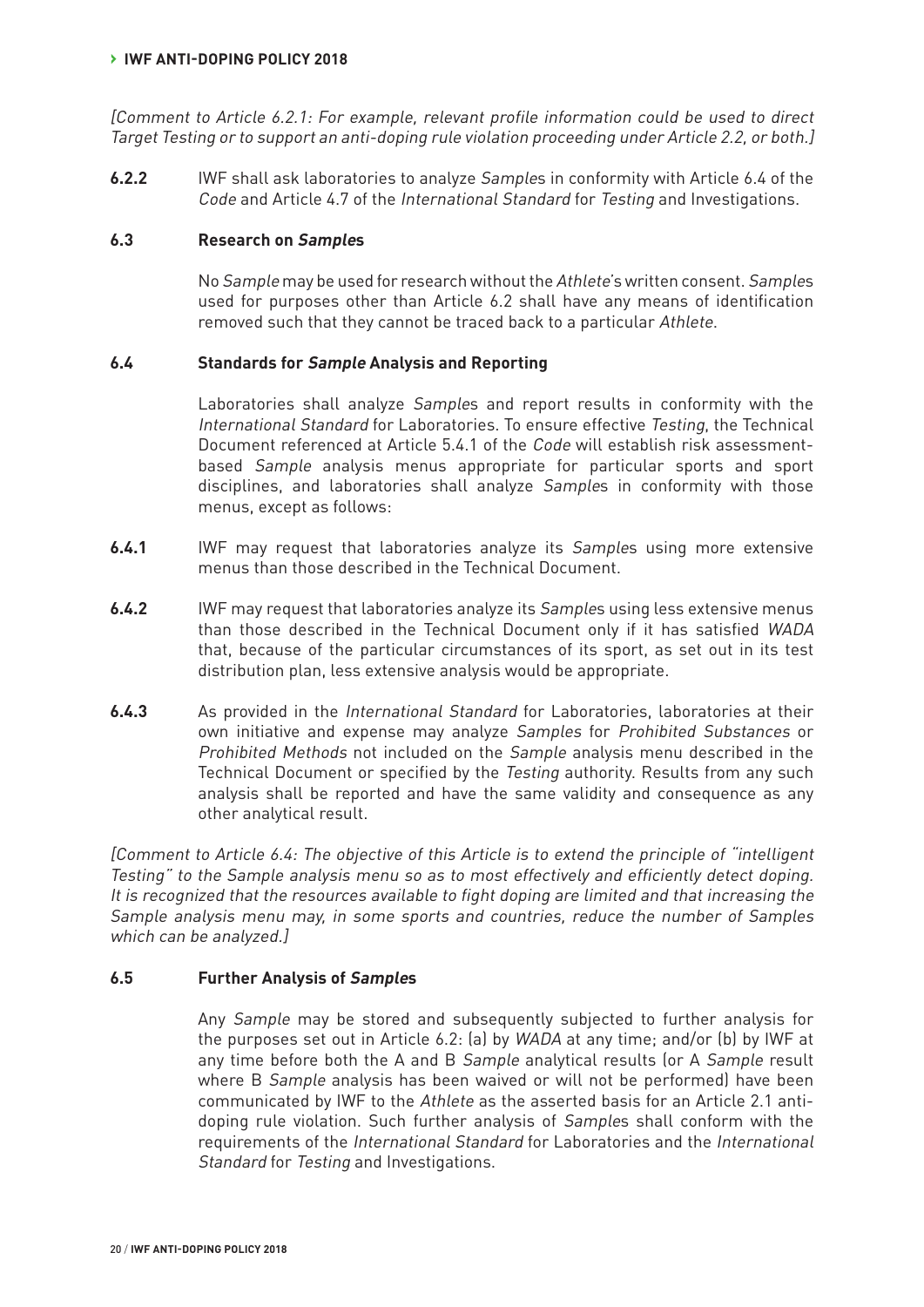## **ARTICLE 7 RESULTS MANAGEMENT**

#### 

#### **7.1 Responsibility for Conducting Results Management**

- **7.1.1** The circumstances in which IWF shall take responsibility for conducting results management in respect of anti-doping rule violations involving Athletes and other Persons under its jurisdiction shall be determined by reference to and in accordance with Article 7 of the Code.
- **7.1.2** The IWF Anti-Doping Administrator or its delegate will conduct the review discussed in article 7.2, 7.3, 7.4, 7.5 and 7.6. The review prescribed in article 7.7 should be conducted by the IWF Hearing Panel

#### **7.2 Review of Adverse Analytical Findings From Tests Initiated by IWF**

Results management in respect of the results of tests initiated by IWF (including tests performed by WADA pursuant to agreement with IWF) shall proceed as follows:

- **7.2.1** The results from all analyses must be sent to IWF in encoded form, in a report signed by an authorized representative of the laboratory. All communication must be conducted confidentially and in conformity with ADAMS.
- **7.2.2** Upon receipt of an Adverse Analytical Finding, the IWF Anti-Doping Administrator or its delegate shall conduct a review to determine whether: (a) an applicable TUE has been granted or will be granted as provided in the International Standard for Therapeutic Use Exemptions, or (b) there is any apparent departure from the International Standard for Testing and Investigations or International Standard for Laboratories that caused the Adverse Analytical Finding.
- **7.2.3** If the review of an Adverse Analytical Finding under Article 7.2.2 reveals an applicable TUE or departure from the International Standard for Testing and Investigations or the International Standard for Laboratories that caused the Adverse Analytical Finding, the entire test shall be considered negative and the Athlete, the Athlete's National Anti-Doping Organization and WADA shall be so informed.

#### **7.3 Notification After Review Regarding Adverse Analytical Findings**

**7.3.1** If the review of an Adverse Analytical Finding under Article 7.2.2 does not reveal an applicable TUE or entitlement to a TUE as provided in the Inter-national Standard for Therapeutic Use Exemptions, or departure from the International Standard for Testing and Investigations or the International Standard for Laboratories that caused the Adverse Analytical Finding, IWF Anti-Doping Administrator or its delegate shall promptly notify the Athlete, and simultaneously the Athlete's National Anti-Doping Organization and WADA, in the manner set out in Article 14.1, of: (a) the Adverse Analytical Finding; (b) the anti-doping rule violated; (c) the Athlete's right to promptly request the analysis of the B Sample or, failing such request, that the B Sample analysis may be deemed waived; (d) the scheduled date, time and place for the B Sample analysis if IWF chooses to request an analysis of the B Sample; (e) the opportunity for the Athlete and/or the Athlete's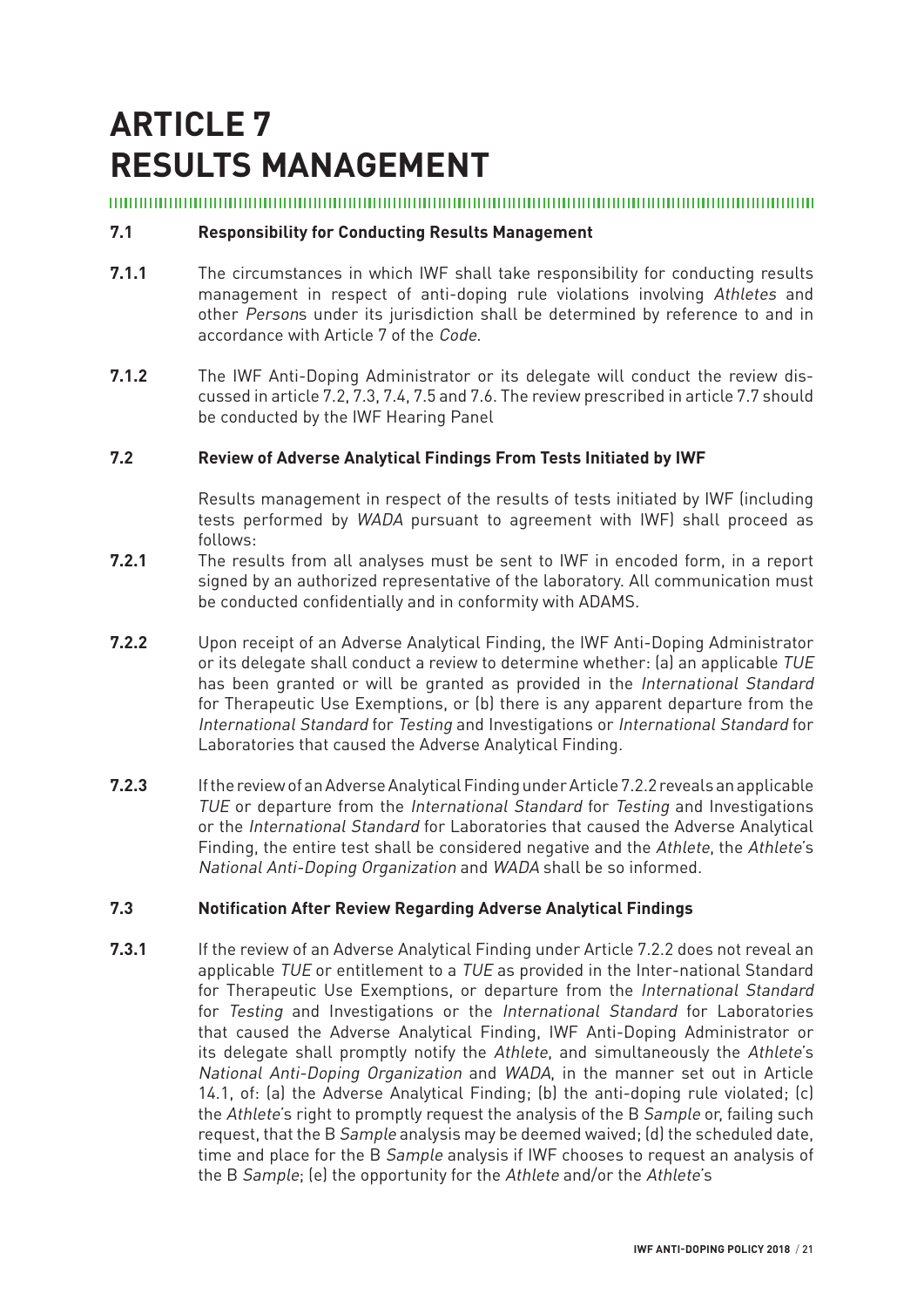representative to attend the B Sample opening and analysis in accordance with the International Standard for Laboratories if such analysis is requested; and (f) the Athlete's right to request copies of the A and B Sample laboratory documentation package which includes information as required by the International Standard for Laboratories; (g) the Athlete's right to request a hearing or, failing such request within the deadline specified in the notification, that the hearing may be deemed waived; (h) the opportunity for the Athlete to provide written explanation about the overall circumstances of the case or to dispute (within a specific deadline indicated in the notification) the IWF assertion that an anti-doping rule violation has occurred (i) the imposition of a mandatory provisional suspension (in case described in article 7.9.1) (j) the imposition of the optional provisional suspension in cases where IWF decides to impose it in accordance with Article 7.9.2 (k) the opportunity to accept voluntarily a Provisional Suspension pending the resolution of the matter, in all cases where a Provisional Suspension has not been imposed (l) the Athlete's opportunity to promptly admit the anti-doping rule violation and consequently request the reduction in the period of Ineligibility as described in Article 10.6.3 (m) the Athlete's opportunity to cooperate and provide Substantial Assistance in discovering or establishing Anti-Doping Rule Violations as described in Article 10.6.1.

> If IWF decides not to bring forward the Adverse Analytical Finding as an anti-doping rule violation, it shall so notify the Athlete, the Athlete's National Anti-Doping Organization and WADA.

- **7.3.2** Where requested by the Athlete or the IWF Anti-Doping Administrator or its delegate, arrangements shall be made to analyze the B Sample in accordance with the International Standard for Laboratories. An Athlete may accept the A Sample analytical results by waiving the requirement for B Sample analysis. IWF may nonetheless elect to proceed with the B Sample analysis.
- **7.3.3** The Athlete and/or his representative shall be allowed to be present at the analysis of the B Sample. Also, a representative of IWF as well as a representative of the Athlete's Member Federation shall be allowed to be present.
- **7.3.4** If the B Sample analysis does not confirm the A Sample analysis, then (unless IWF takes the case forward as an anti-doping rule violation under Article 2.2) the entire test shall be considered negative and the Athlete, the Athlete's National Anti-Doping Organization and WADA shall be so informed.
- **7.3.5** If the B Sample analysis confirms the A Sample analysis, the findings shall be reported to the Athlete, the Athlete's National Anti-Doping Organization and to WADA.

#### **7.4 Review of Atypical Findings**

- **7.4.1** As provided in the International Standard for Laboratories, in some circumstances laboratories are directed to report the presence of Prohibited Substances, which may also be produced endogenously, as Atypical Findings, i.e., as findings that are subject to further investigation.
- **7.4.2** Upon receipt of an Atypical Finding, the IWF Anti-Doping Administrator or its delegate shall conduct a review to determine whether: (a) an applicable  $\overline{LUE}$  has been granted or will be granted as provided in the International Standard for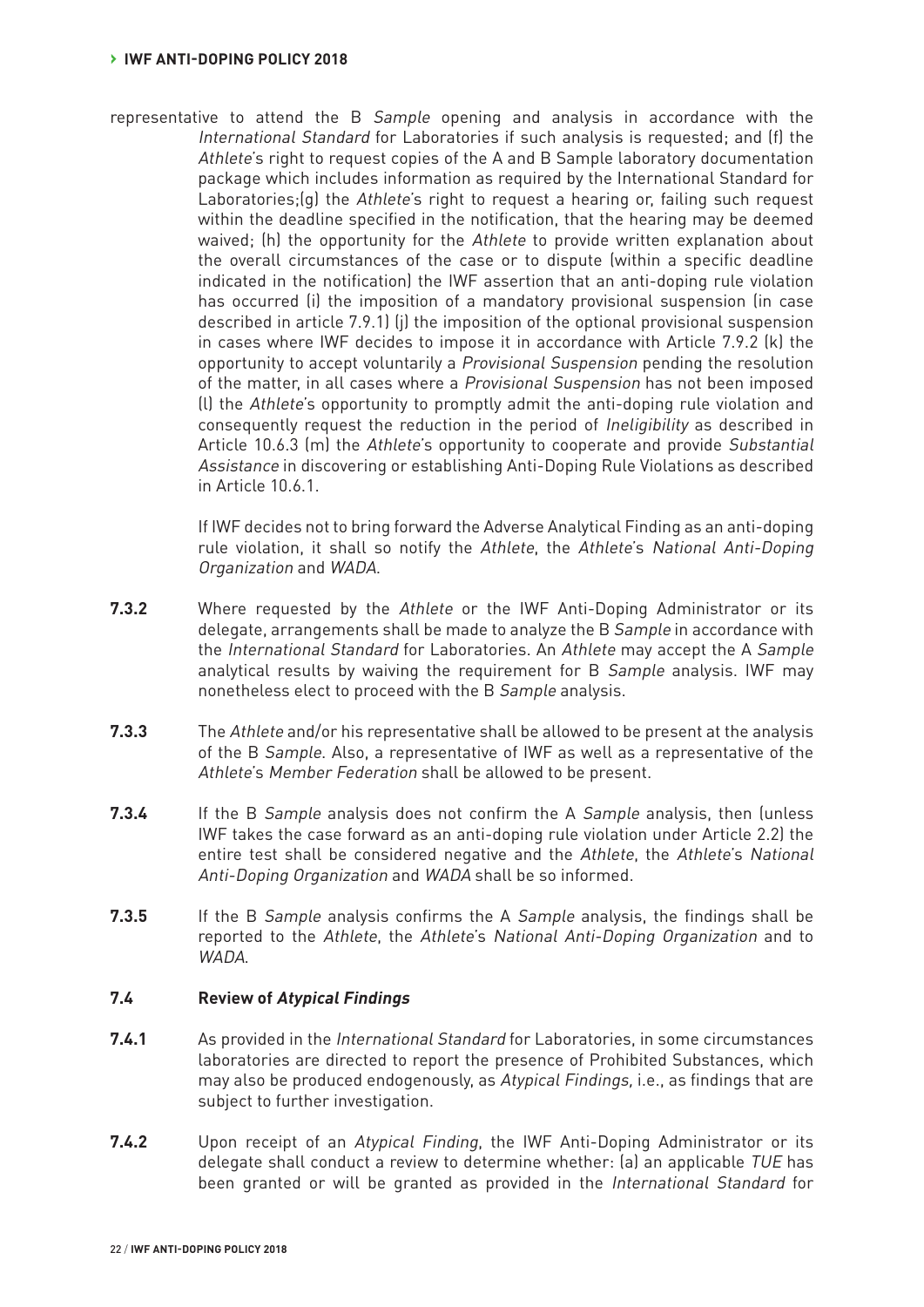Therapeutic Use Exemptions, or (b) there is any apparent departure from the International Standard for Testing and Investigations or International Standard for Laboratories that caused the Atypical Finding.

- **7.4.3** If the review of an Atypical Finding under Article 7.4.2 reveals an applicable TUE or a departure from the International Standard for Testing and Investigations or the International Standard for Laboratories that caused the Atypical Finding, the entire test shall be considered negative and the Athlete, the Athlete's National Anti-Doping Organization and WADA shall be so informed.
- **7.4.4** If that review does not reveal an applicable TUE or a departure from the International Standard for Testing and Investigations or the International Standard for Laboratories that caused the Atypical Finding, the IWF Anti-Doping Administrator or its delegate shall conduct the required investigation or cause it to be conducted. After the investigation is completed, either the Atypical Finding will be brought forward as an Adverse Analytical Finding, in accordance with Article 7.3.1, or else the Athlete, the Athlete's National Anti-Doping Organization and WADA shall be notified that the Atypical Finding will not be brought forward as an Adverse Analytical Finding.
- **7.4.5** The IWF Anti-Doping Administrator or its delegate will not provide notice of an Atypical Finding until it has completed its investigation and has decided whether it will bring the Atypical Finding forward as an Adverse Analytical Finding unless one of the following circumstances exists:
- **7.4.5.1** If the IWF Anti-Doping Administrator or its delegate determines the B Sample should be analyzed prior to the conclusion of its investigation, it may conduct the B Sample analysis after notifying the Athlete, with such notice to include a description of the Atypical Finding and the information described in Article 7.3.1(d)-(f).
- **7.4.5.2** If IWF is asked (a) by a Major Event Organization shortly before *IWF Calendar Events*, or (b) by a sport organization responsible for meeting an imminent deadline for selecting team members for an IWF Calendar Event, to disclose whether any Athlete identified on a list provided by the Major Event Organization or sport organization has a pending Atypical Finding, IWF shall so advise the Major Event Organization or sports organization after first providing notice of the Atypical Finding to the Athlete.

#### **7.5 Review of Atypical Passport Findings and Adverse Passport Findings**

Review of Atypical Passport Findings and Adverse Passport Findings shall take place as provided in the International Standard for Testing and Investigations and International Standard for Laboratories. At such time as the IWF Anti-Doping Administrator or its delegate is satisfied that an anti-doping rule violation has occurred, it shall promptly give the Athlete (and simultaneously the Athlete's National Anti-Doping Organization and WADA) notice of the anti-doping rule violation asserted and the basis of that assertion.

#### **7.6 Review of Whereabouts Failures**

The IWF Anti-Doping Administrator or its delegate shall review potential filing failures and missed tests, as defined in the International Standard for Testing and Investigations, in respect of Athletes who file their whereabouts information with IWF, in accordance with Article 5.6.3 of this Anti-Doping Policy and Annex I to the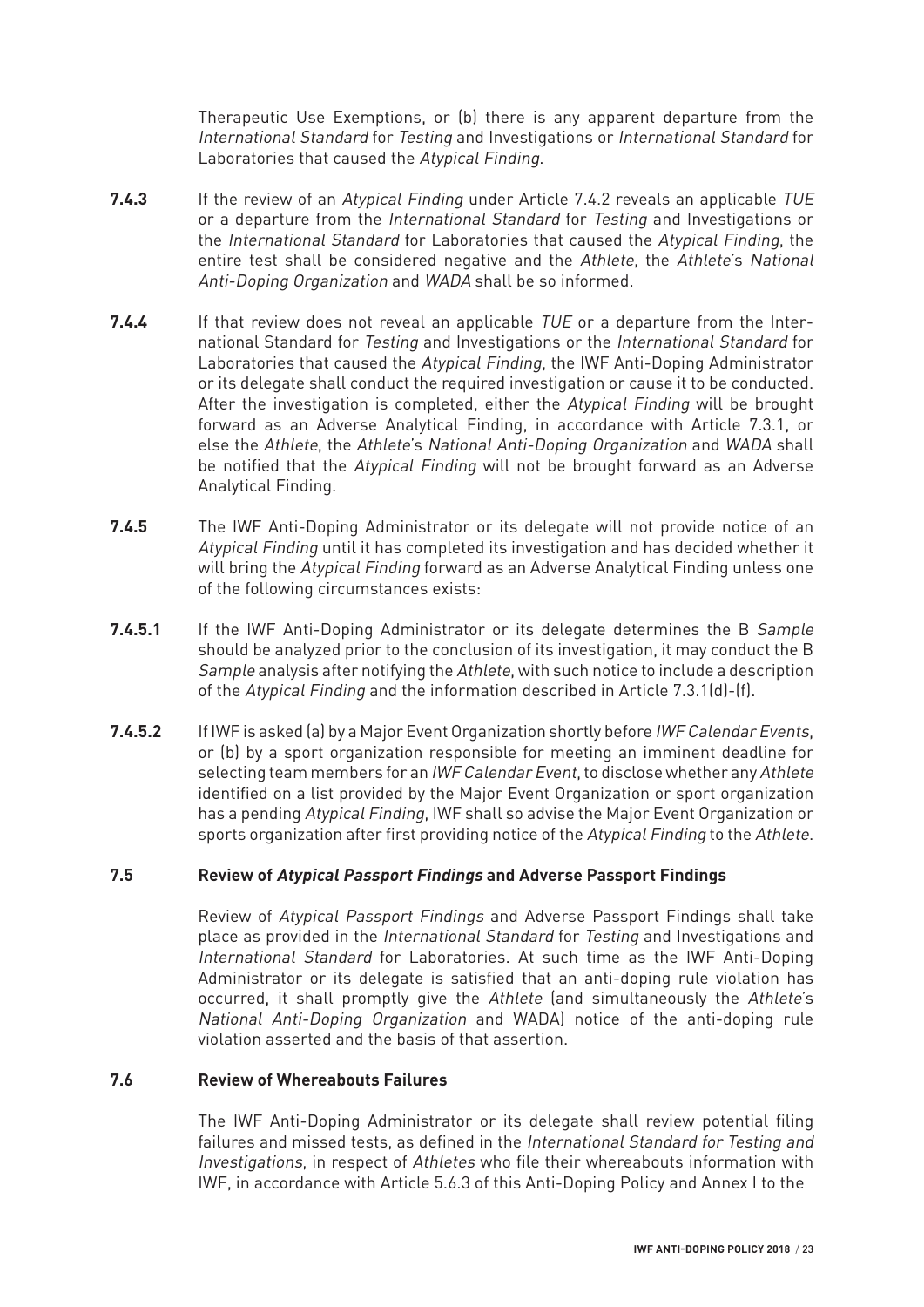International Standard for Testing and Investigations. At such time as the IWF Anti-Doping Administrator or its delegate is satisfied that an Article 2.4 anti-doping rule violation has occurred, it shall promptly give the Athlete (and simultaneously the Athlete's National Anti-Doping Organization and WADA) notice that it is asserting a violation of Article 2.4 and the basis of that assertion.

#### **7.7 Review of Other Anti-Doping Rule Violations Not Covered by Articles 7.2–7.6**

The IWF Hearing Panel shall conduct any follow-up investigation required into a possible anti-doping rule violation not covered by Articles 7.2- 7.6. At such time as the IWF Hearing Panel is satisfied that an anti-doping rule violation has occurred, it shall promptly give the Athlete or other Person (and simultaneously the Athlete's or other Person's National Anti-Doping Organization and WADA) notice of the antidoping rule violation asserted and the basis of that assertion.

#### **7.8 Identification of Prior Anti-Doping Rule Violations**

Before giving an Athlete or other Person notice of an asserted anti-doping rule violation as provided above, IWF shall refer to ADAMS and contact WADA and other relevant Anti-Doping Organizations to determine whether any prior anti-doping rule violation exists.

#### **7.9 Provisional Suspensions**

- **7.9.1** Mandatory Provisional Suspension: If analysis of an A Sample has resulted in an Adverse Analytical Finding for a Prohibited Substance that is not a Specified Substance, or for a Prohibited Method, and a review in accordance with Article 7.2.2 does not reveal an applicable TUE or departure from the International Standard for Testing and Investigations or the International Standard for Laboratories that caused the Adverse Analytical Finding, a Provisional Suspension shall be imposed upon or promptly after the notification described in Articles 7.2, 7.3 or 7.5.
- **7.9.2** Optional Provisional Suspension: In case of an Adverse Analytical Finding for a Specified Substance, or in the case of any other anti-doping rule violations not covered by Article 7.9.1, the IWF Anti-Doping Administrator or its delegate may impose a Provisional Suspension on the Athlete or other Person against whom the anti-doping rule violation is asserted at any time upon or after the review and notification described in Articles 7.2–7.7 and prior to the final hearing as described in Article 8.
- **7.9.3** Where a Provisional Suspension is imposed pursuant to Article 7.9.1 or Article 7.9.2, the Athlete or other Person shall be given either: (a) an opportunity for a Provisional Hearing either before or on a timely basis after imposition of the Provisional Suspension, upon request by the Athlete or other Person; or (b) an opportunity for an expedited final hearing in accordance with Article 8 on a timely basis after imposition of the Provisional Suspension. Where the Athlete or other Person requests the Provisional Hearing, the IWF Hearing Panel will be an ad-hoc panel appointed by IWF (the Provisional Suspension Panel). The IWF Provisional Suspension Panel is composed by three members (one Chair and two members) selected from the Hearing Pool.

Furthermore, the Athlete or other Person has a right to appeal from the Provisional Suspension in accordance with Article 13.2 (save as set out in Article 7.9.3.1).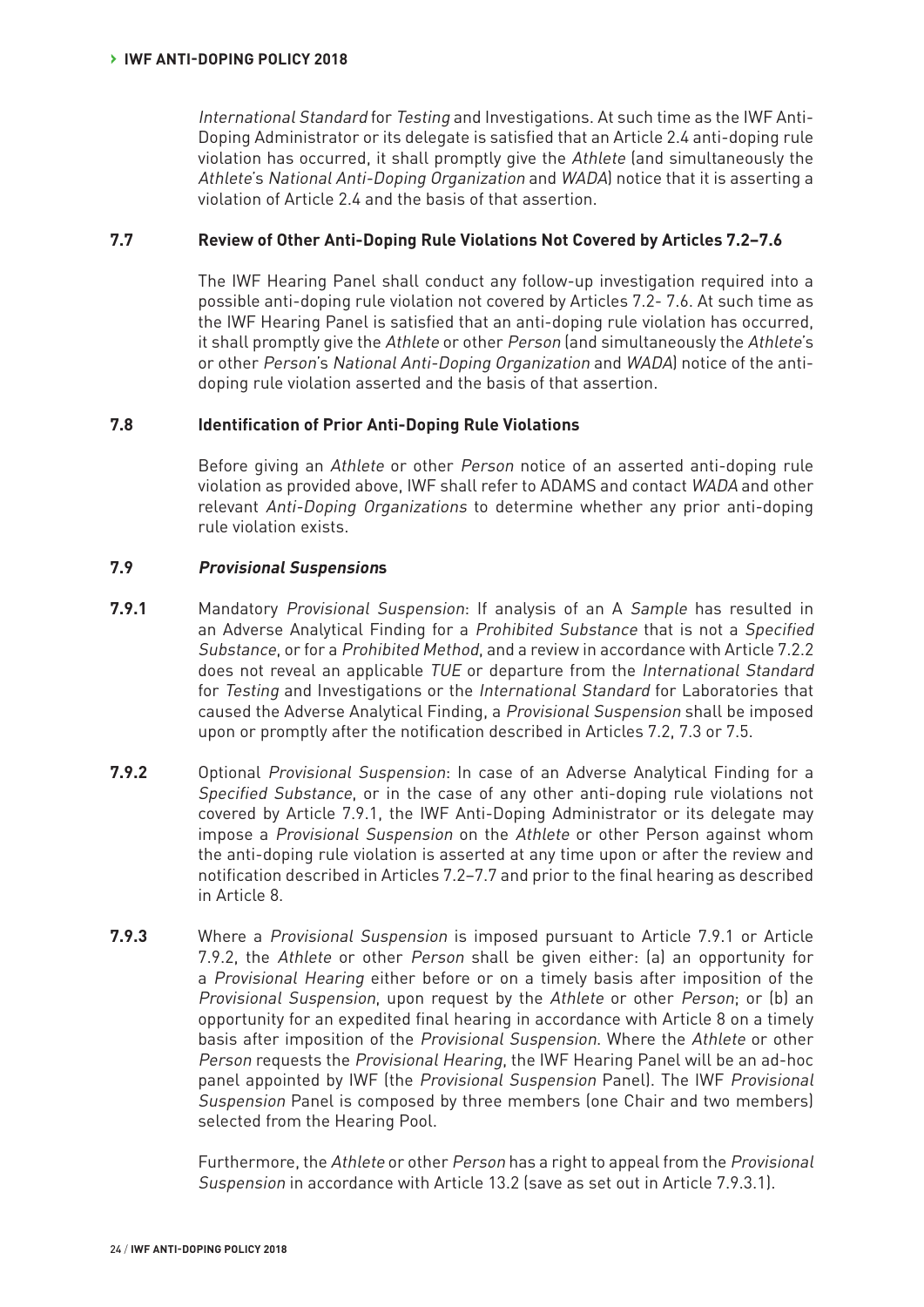- **7.9.3.1** The Provisional Suspension may be lifted if the Athlete or other Person demonstrates to the IWF Hearing Panel that the violation is likely to have involved a Contaminated Product. The IWF Hearing Panel's decision not to lift a mandatory Provisional Suspension on account of the Athlete's assertion regarding a Contaminated Product shall not be appealable.
- **7.9.3.2** The Provisional Suspension shall be imposed (or shall not be lifted) unless the Athlete or other Person establishes that: (a) the assertion of an anti-doping rule violation has no reasonable prospect of being upheld, e.g., because of a patent flaw in the case against the Athlete or other Person; or (b) the Athlete or other Person has a strong arguable case that he/she bears No Fault or Negligence for the anti-doping rule violation(s) asserted, so that any period of *Ineligibility* that might otherwise be imposed for such a violation is likely to be completely eliminated by application of Article 10.4; or (c) some other facts exist that make it clearly unfair, in all of the circumstances, to impose a Provisional Suspension prior to a final hearing in accordance with Article 8. This ground is to be construed narrowly, and applied only in truly exceptional circumstances. For example, the fact that the Provisional Suspension would prevent the Athlete or other Person participating in a particular Competition or Event shall not qualify as exceptional circumstances for these purposes.
- **7.9.4** If a Provisional Suspension is imposed based on an A Sample Adverse Analytical Finding and subsequent analysis of the B Sample does not confirm the A Sample analysis, then the Athlete shall not be subject to any further Provisional Suspension on account of a violation of Article 2.1. In circumstances where the Athlete (or the Athlete's team) has been removed from a Competition based on a violation of Article 2.1 and the subsequent B Sample analysis does not confirm the A Sample finding, then if it is still possible for the Athlete or team to be reinserted, without otherwise affecting the Competition, the Athlete or team may continue to take part in the Competition. In addition, the Athlete or team may thereafter take part in other Competitions in the same Event.
- **7.9.5** In all cases where an Athlete or other Person has been notified of an anti-doping rule violation but a Provisional Suspension has not been imposed on him or her, the Athlete or other Person shall be offered the opportunity to accept a Provisional Suspension voluntarily pending the resolution of the matter.

[Comment to Article 7.9: Athletes and other Persons shall receive credit for a Provisional Suspension against any period of Ineligibility which is ultimately imposed. See Articles 10.11.3.1 and 10.11.3.2.]

#### **7.10 Resolution without a Hearing**

#### **7.10.1** Agreement between parties

At any time during the results management process, the Athlete or other Person may agree with IWF on the Consequences which are either man-dated by the Code or which the IWF Anti-Doping Administrator or its delegate considers appropriate where discretion as to *Consequences* exists under these Rules and the *Code*. The agreement shall state the full reasons for any period of Ineligibility agreed upon, including (if applicable) a justification for why the discretion as to Consequences was applied.

Such agreement shall be deemed to be a decision made under these Anti-Doping Rules within the meaning of Article 13. The decision will be reported to the parties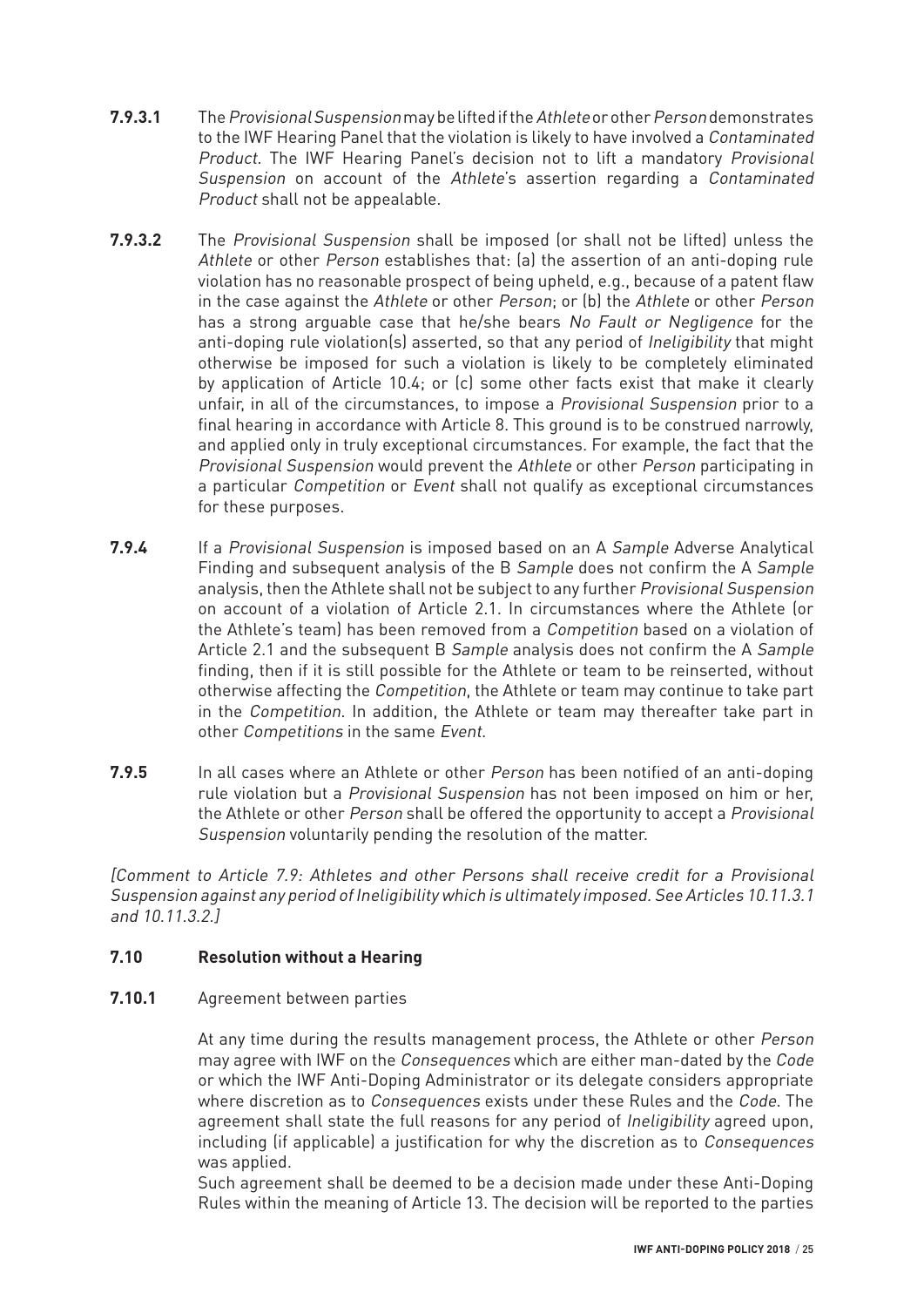with a right to appeal under Article 13.2.3 as provided in Article 14.2.2 and shall be published in accordance with Article 14.3.2.

#### **7.10.2** Waiver of hearing

An Athlete or other Person against whom an anti-doping rule violation is asserted may waive a hearing expressly.

Alternatively, if the Athlete or other Person against whom an anti-doping rule violation is asserted fails to request the hearing and/or to dispute that assertion within the deadline specified in the notice sent by the IWF Anti-Doping Administrator or its delegate asserting the violation, then he/she shall be deemed to have waived a hearing.

#### **7.10.3** Process in case of athlete's waiving of hearing

In cases where Article 7.10.2 applies, a hearing before the IWF Hearing Panel shall not be required. Instead the IWF Anti-Doping Administrator or its delegate will issue a written decision about the commission of the anti-doping rule violation and the Consequences imposed as a result, and setting out the full reasons for any period of Ineligibility imposed, including (if applicable) a justification for why the maximum potential period of Ineligibility was not imposed. The IWF shall send copies of that decision to other Anti-Doping Organizations with a right to appeal under Article 13.2.3, and shall Publicly Disclose that decision in accordance with Article 14.3.2.

#### **7.11 Notification of Results Management Decisions**

In all cases where IWF has asserted the commission of an anti-doping rule violation, withdrawn the assertion of an anti-doping rule violation, imposed a Provisional Suspension, or agreed with an Athlete or other Person on the imposition of Consequences without a hearing, IWF shall give notice thereof in accordance with Article 14.2.1 to other Anti-Doping Organizations with a right to appeal under Article 13.2.3.

#### **7.12 Retirement from Sport**

If an Athlete or other Person retires while IWF is conducting the results management process, IWF retains jurisdiction to complete its results management process. If an Athlete or other Person retires before any results management process has begun, and IWF would have had results management authority over the Athlete or other Person at the time the Athlete or other Person committed an anti-doping rule violation, IWF has authority to conduct results management in respect of that anti-doping rule violation.

[Comment to Article 7.12: Conduct by an Athlete or other Person before the Athlete or other Person was subject to the jurisdiction of any Anti-Doping Organization would not constitute an anti-doping rule violation but could be a legitimate basis for denying the Athlete or other Person membership in a sports organization.]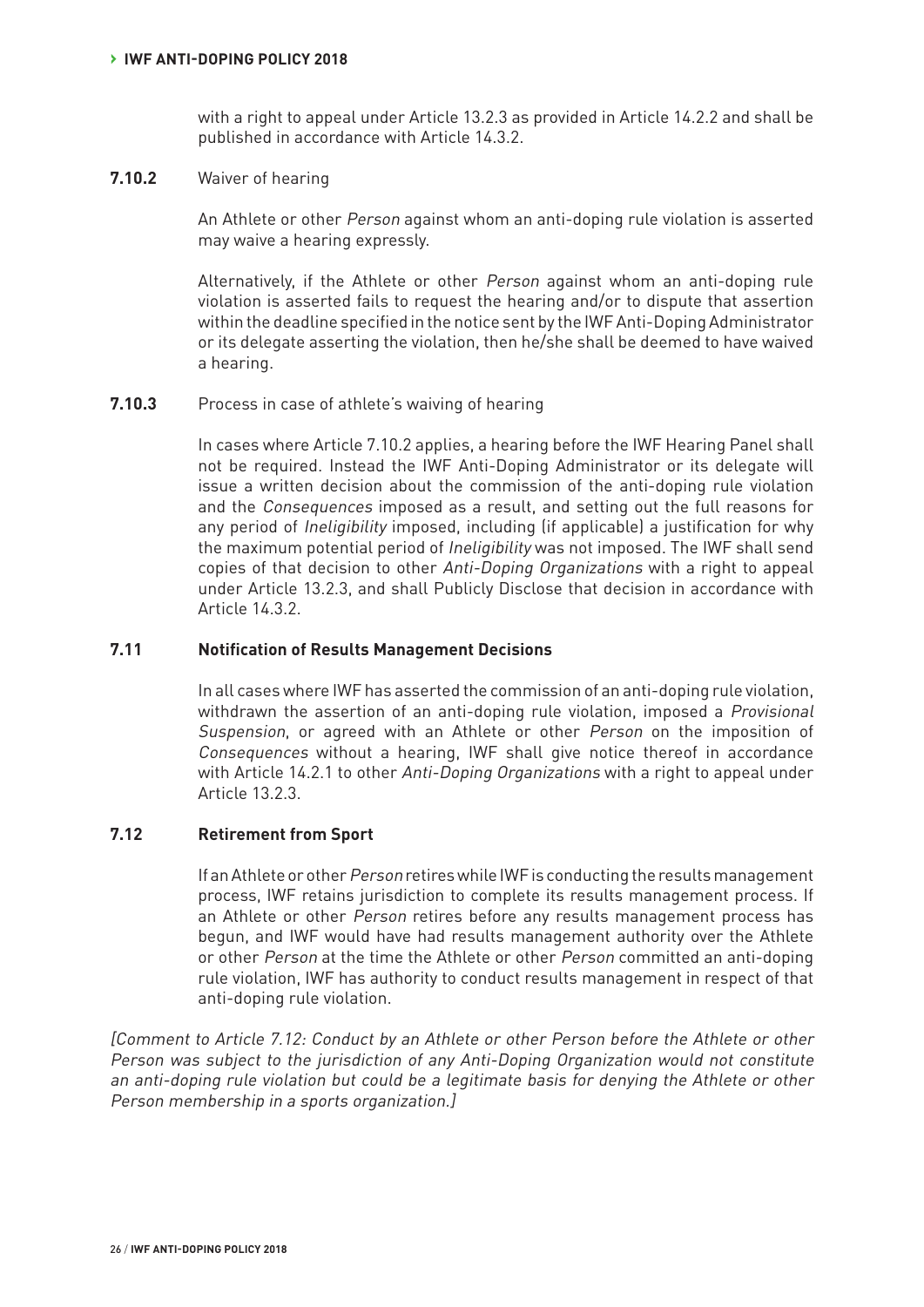#### **7.13 Reopening of proceedings**

IWF or a party affected by a decision rendered by the IWF which is in force, may request the IWF to review it if facts or evidence that were unknown at the time of the original decision have been discovered and may have a significant impact on the sanction pronounced.

Such a request must be sent to IWF Hearing Panel within 14 days of the grounds for review coming to light. In case the IWF Hearing Panel amends its decision, the new decision shall be notified to the parties mentioned in Article 13.2.3 of these Rules and may be appealed to the CAS as stipulated in Article 13.2 of these Rules.

#### **7.14 Notifications**

Athletes shall be deemed to be validly notified if any notifications under this Anti-Doping Policy are delivered to their Member Federations. It shall be the responsibility of the Member Federation to notify the Athlete.

## **ARTICLE 8 RIGHT TO A FAIR HEARING**

#### 

#### **8.1 Principles for a Fair Hearing**

- **8.1.1** When IWF sends a notice to an Athlete or other Person asserting an anti-doping rule violation, and there is no agreement in accordance with Article 7.10.1 or the Athlete or other Person does not waive a hearing in accordance with Article 7.10.2 or fails to request the hearing and/or to dispute that assertion within the deadline specified in the notice according to Article 7.10.3, then the case shall be referred to the IWF Hearing Panel for hearing and adjudication.
- **8.1.2** Hearings shall be scheduled and completed within a reasonable time. Where a Provisional Suspension has been imposed or otherwise accepted by the Athlete or other Person, the hearings should be expedited. Proceedings and hearings held in connection with IWF Events may be conducted in an expedited manner where permitted by the IWF Hearing Panel or by the IWF Anti-Doping Administrator.

[Comment to Article 8.1.2: For example, a hearing could be expedited on the eve of a major Event where the resolution of the anti-doping rule violation is necessary to determine the Athlete's eligibility to participate in the Event, or during an Event where the resolution of the case will affect the validity of the Athlete's results or continued participation in the Event.]

**8.1.3** The IWF Hearing Panel shall determine the procedure to be followed at the hearing.

The hearing process shall respect the following principles:

- a) the right of each party to be represented by counsel at the Person's own expenses;
- b) the right to respond to the asserted anti-doping rule violation and resulting Consequences;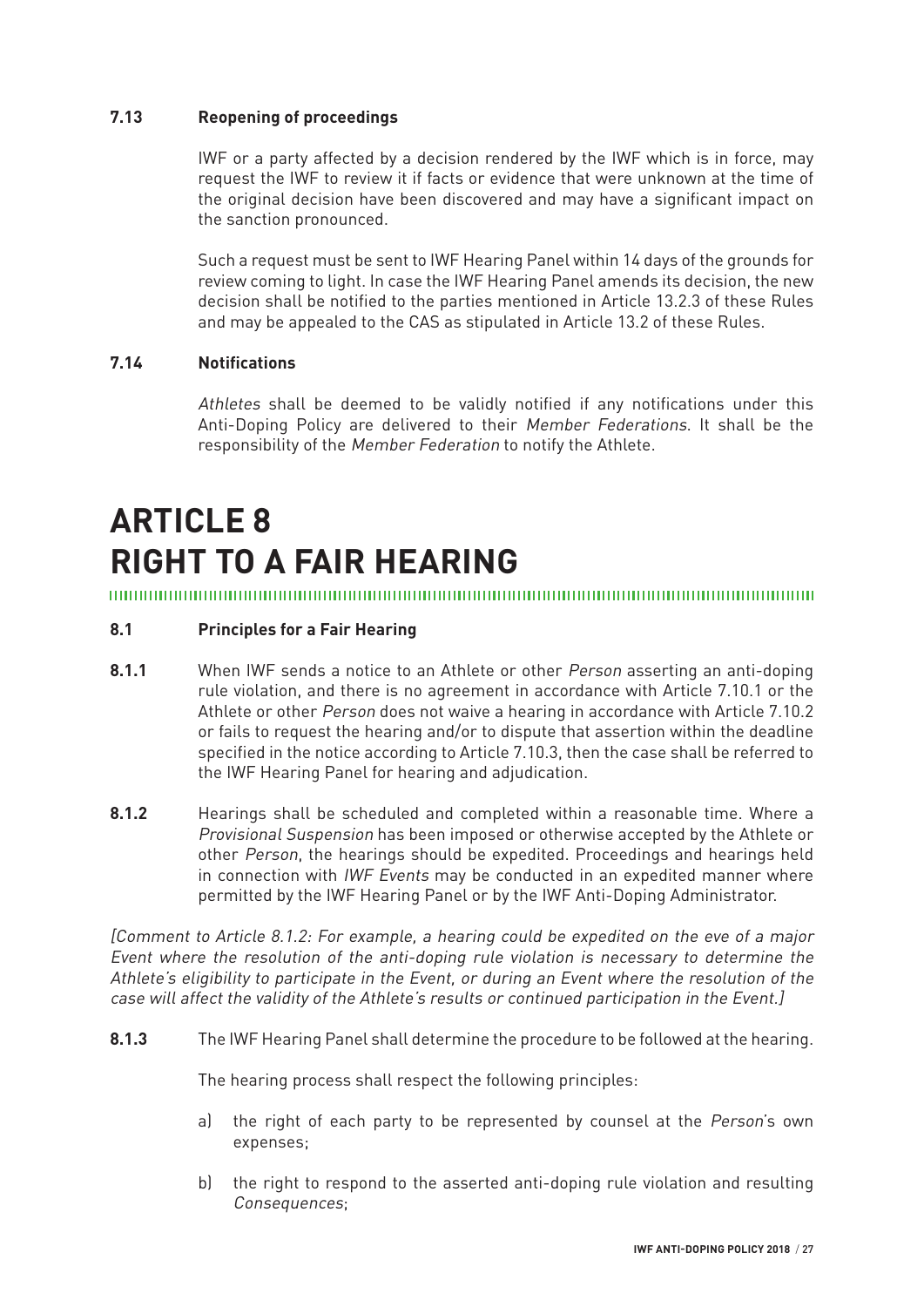- c) the right of each party to present evidence, including the right to call and question witnesses; and,
- d) the Person's right to an interpreter at the hearing at the Person's own expenses.
- **8.1.4** WADA and the Member Federation of the Athlete or other Person may attend the hearing as observers. In any event, IWF shall keep WADA fully apprised as to the status of pending cases and the result of all hearings.
- **8.1.5** The IWF Hearing Panel shall act in a fair and impartial manner towards all parties at all times.

#### **8.2 Decisions**

- **8.2.1** The IWF Hearing Panel shall issue a written decision within 40 days from the date of the end of the hearing or from the date the case has been referred to the IWF Anti-Doping Administrator or to his/her delegate when the hearing has been waived in accordance with Article 7.10.2. The decision shall include the full reasons for the decision and for any period of *Ineligibility* imposed, including (if applicable) a justification for why the greatest potential Consequences were not imposed. The decision shall be written in English.
- **8.2.2** The decision may be appealed to the CAS as provided in Article 13. Copies of the decision shall be provided to the Athlete or other Person and to other Anti-Doping Organizations with a right to appeal under Article 13.2.3.
- **8.2.3** If no appeal is brought against the decision, then (a) if the decision is that an antidoping rule violation was committed, the decision shall be Publicly Disclosed as provided in Article 14.3.2; but (b) if the decision is that no anti-doping rule violation was committed, then the decision shall only be Publicly Disclosed with the consent of the Athlete or other Person who is the subject of the decision. The principles contained at Article 14.3.6 shall be applied in cases involving a Minor.

#### **8.3 The IWF Hearing Pool**

**8.3.1** The IWF Executive Board shall appoint a standing panel consisting of four Chairs, who shall be lawyers, and eight other members with experience in anti-doping (the "IWF Hearing Pool"). Each member may be a member of a Member Federation. Each member shall serve a term of four-year unless the Executive Board specifies otherwise.

> For each case, the President of IWF shall appoint one available Chair, who shall then appoint two members from the IWF Hearing Pool in order to constitute the IWF Hearing Panel. The appointed members shall not have the same nationality as the Athlete or other Person alleged to have violated these Anti-Doping Rules.

**8.3.2** Hearings will be completed following the completion of the results management process described in Article 7. The IWF Hearing Panel shall conduct hearings on the occasion of the Junior World Championships or the Senior World Championships or on occasions as the need arises.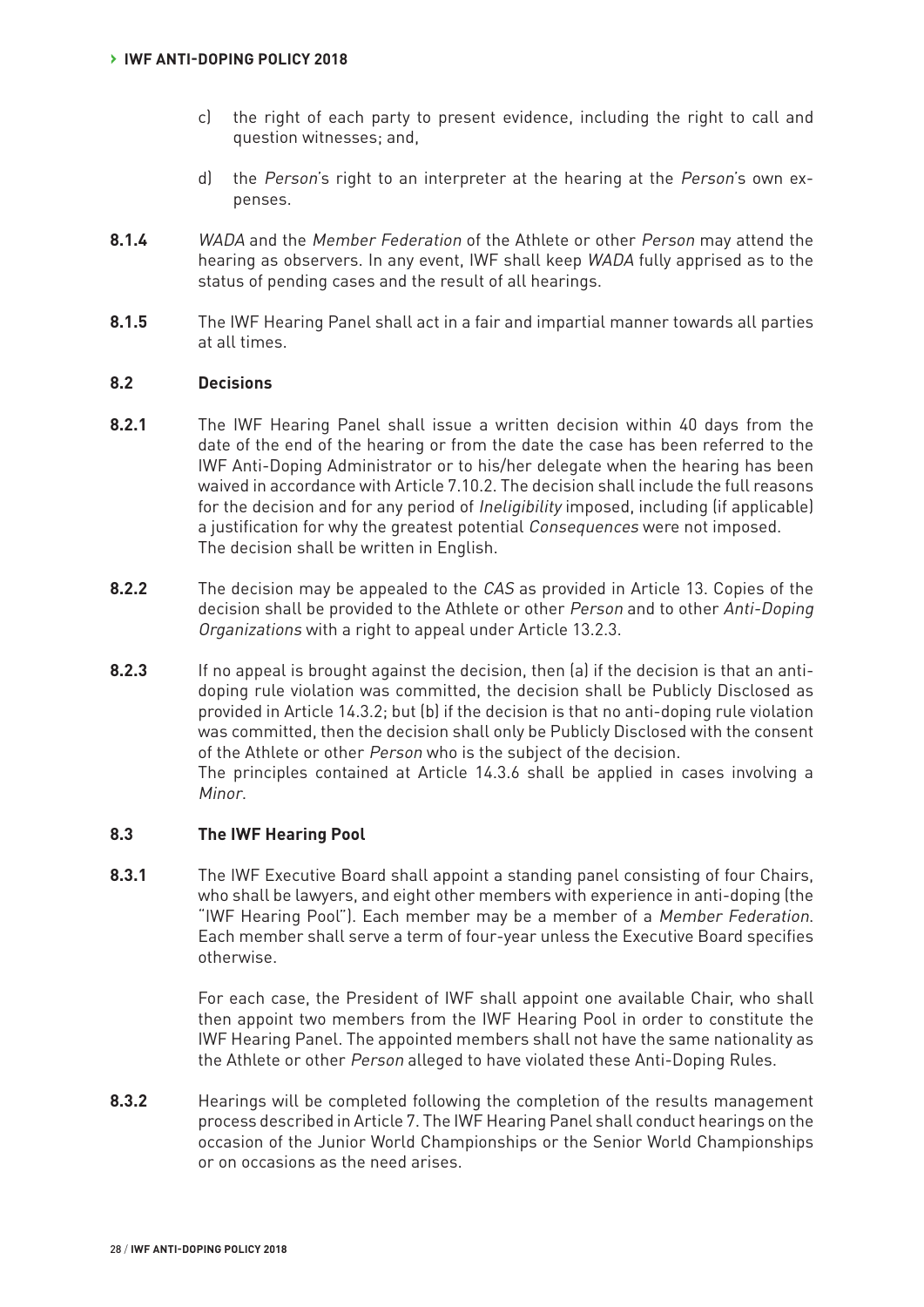#### **8.4 The Member Federation of the Athlete or other Person alleged to have violated these Anti-Doping Rules may attend the hearing as an observer.**

#### **8.5 Single Hearing Before CAS**

Cases asserting anti-doping rule violations may be heard directly at CAS, with no requirement for a prior hearing, with the consent of the Athlete, IWF, WADA, and any other Anti-Doping Organization that would have had a right to appeal a first instance hearing decision to CAS.

[Comment to Article 8.3: Where all of the parties identified in this Article are satisfied that their interests will be adequately protected in a single hearing, there is no need to incur the extra expense of two hearings. An Anti-Doping Organization that wants to participate in the CAS hearing as a party or as an observer may condition its approval of a single hearing on being granted that right.]

## **ARTICLE 9 AUTOMATIC DISQUALIFICATION OF INDIVIDUAL RESULTS**

An anti-doping rule violation in Individual Sports in connection with an In-Competition test automatically leads to *Disqualification* of the result obtained in that *Competition* with all resulting Consequences, including forfeiture of any medals, points and prizes. "Points" include any points credited to a Member Federation for the purposes of qualification for the upcoming Olympic Games.

## **ARTICLE 10 SANCTIONS ON INDIVIDUALS**

#### **10.1 Disqualification of Results in the Event during which an Anti-Doping Rule Violation Occurs**

An anti-doping rule violation occurring during or in connection with an *Event* may, upon the decision of the ruling body of the Event, lead to Disqualification of all of the Athlete's individual results obtained in that Event with all Consequences, including forfeiture of all medals, points and prizes, except as provided in Article 10.1.1.

Factors to be included in considering whether to Disqualify other results in an Event might include, for example, the seriousness of the Athlete's anti-doping rule violation and whether the Athlete tested negative in the other Competitions.

[Comment to Article 10.1: Whereas Article 9 Disqualifies the result in a single Competition in which the Athlete tested positive (e.g., the 100 meter backstroke), this Article may lead to Disqualification of all results in all races during the Event (e.g., the FINA World Championships).]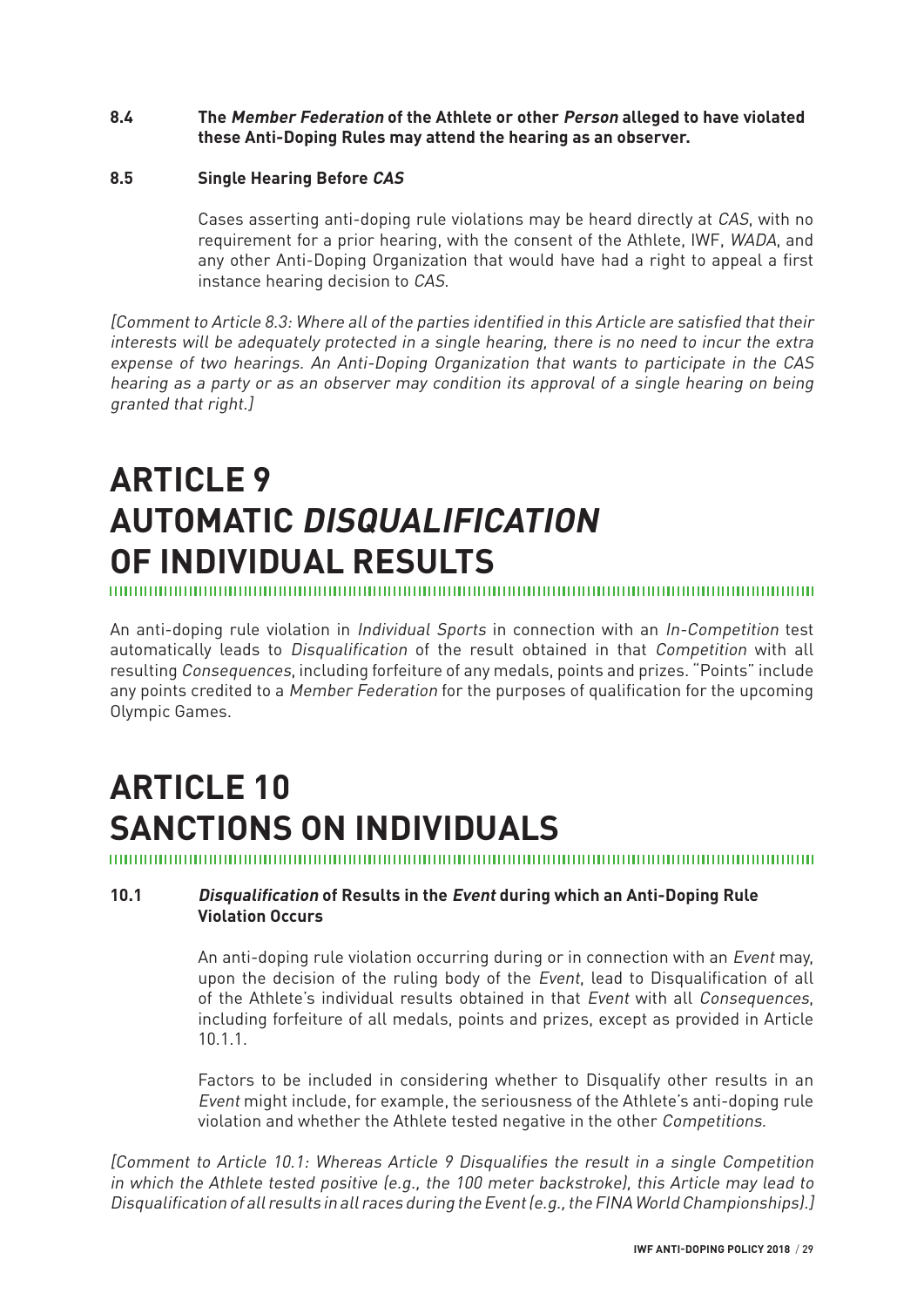#### **› IWF ANTI-DOPING POLICY 2018**

10.1.1 If the Athlete establishes that he or she bears No Fault or Negligence for the violation, the Athlete's individual results in the other Competitions shall not be Disqualified, unless the Athlete's results in Competitions other than the Competition in which the anti-doping rule violation occurred were likely to have been affected by the Athlete's anti-doping rule violation.

#### **10.2 Ineligibility for Presence, Use or Attempted Use, or Possession of a Prohibited Substance or Prohibited Method**

The period of Ineligibility for a violation of Articles 2.1, 2.2 or 2.6 shall be as follows, subject to potential reduction or suspension pursuant to Articles 10.4, 10.5 or 10.6:

- **10.2.1** The period of Ineligibility shall be four years where:
- **10.2.1.1** The anti-doping rule violation does not involve a Specified Substance, unless the Athlete or other Person can establish that the anti-doping rule violation was not intentional.
- **10.2.1.2** The anti-doping rule violation involves a Specified Substance and IWF can establish that the anti-doping rule violation was intentional.
- **10.2.2** If Article 10.2.1 does not apply, the period of Ineligibility shall be two years.
- **10.2.3** As used in Articles 10.2 and 10.3, the term "intentional" is meant to identify those Athletes who cheat. The term therefore requires that the Athlete or other Person engaged in conduct which he or she knew constituted an anti-doping rule violation or knew that there was a significant risk that the conduct might constitute or result in an anti-doping rule violation and manifestly disregarded that risk. An antidoping rule violation resulting from an Adverse Analytical Finding for a substance which is only prohibited In-Competition shall be rebuttably presumed to be not intentional if the substance is a Specified Substance and the Athlete can establish that the Prohibited Substance was Used Out-of-Competition. An anti-doping rule violation resulting from an Adverse Analytical Finding for a substance which is only prohibited In-Competition shall not be considered intentional if the substance is not a Specified Substance and the Athlete can establish that the Prohibited Substance was Used Out-of-Competition in a context unrelated to sport performance.

#### **10.3 Ineligibility for Other Anti-Doping Rule Violations**

The period of Ineligibility for anti-doping rule violations other than as provided in Article 10.2 shall be as follows, unless Articles 10.5 or 10.6 are applicable:

- **10.3.1** For violations of Article 2.3 or Article 2.5, the period of Ineligibility shall be four years unless, in the case of failing to submit to Sample collection, the Athlete can establish that the commission of the anti-doping rule violation was not intentional (as defined in Article 10.2.3), in which case the period of Ineligibility shall be two years.
- **10.3.3** For violations of Article 2.4, the period of Ineligibility shall be two years, subject to reduction down to a minimum of one year, depending on the Athlete's degree of Fault. The flexibility between two years and one year of *Ineligibility* in this Article is not available to Athletes where a pattern of last-minute whereabouts changes or other conduct raises a serious suspicion that the Athlete was trying to avoid being available for Testing.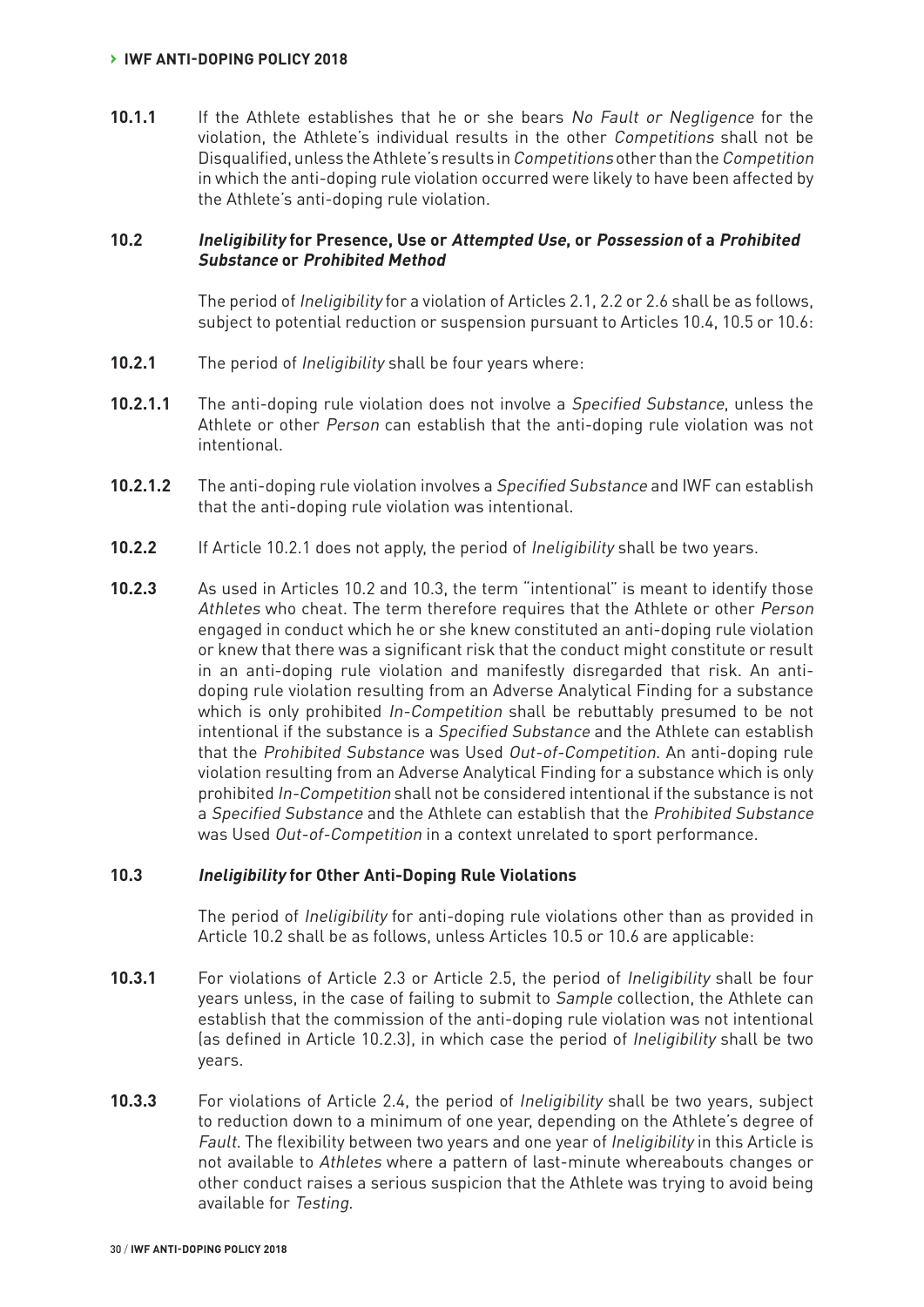**10.3.3** For violations of Article 2.7 or 2.8, the period of Ineligibility shall be a minimum of four years up to lifetime Ineligibility, depending on the seriousness of the violation. An Article 2.7 or Article 2.8 violation involving a Minor shall be considered a particularly serious violation and, if committed by Athlete Support Personnel for violations other than for Specified Substances, shall result in lifetime Ineligibility for Athlete Support Personnel. In addition, significant violations of Article 2.7 or 2.8 which may also violate non-sporting laws and regulations, shall be reported to the competent administrative, professional or judicial authorities.

[Comment to Article 10.3.3: Those who are involved in doping Athletes or covering up doping should be subject to sanctions which are more severe than the Athletes who test positive. Since the authority of sport organizations is generally limited to Ineligibility for accreditation, membership and other sport benefits, reporting Athlete Support Personnel to competent authorities is an important step in the deterrence of doping.]

- **10.3.4** For violations of Article 2.9, the period of Ineligibility imposed shall be a minimum of two years, up to four years, depending on the seriousness of the violation.
- **10.3.5** For violations of Article 2.10, the period of Ineligibility shall be two years, subject to reduction down to a minimum of one year, depending on the Athlete or other Person's degree of Fault and other circumstances of the case.

[Comment to Article 10.3.5: Where the "other Person" referenced in Article 2.10 is an entity and not an individual, that entity may be disciplined as provided in Article 12.]

#### **10.4 Elimination of the Period of Ineligibility where there is No Fault or Negligence**

If an Athlete or other Person establishes in an individual case that he or she bears No Fault or Negligence, then the otherwise applicable period of Ineligibility shall be eliminated.

[Comment to Article 10.4: This Article and Article 10.5.2 apply only to the imposition of sanctions; they are not applicable to the determination of whether an anti-doping rule violation has occurred. They will only apply in exceptional circumstances, for example where an Athlete could prove that, despite all due care, he or she was sabotaged by a competitor. Conversely, No Fault or Negligence would not apply in the following circumstances: (a) a positive test resulting from a mislabeled or contaminated vitamin or nutritional supplement (Athletes are responsible for what they ingest (Article 2.1.1) and have been warned against the possibility of supplement contamination); (b) the Administration of a Prohibited Substance by the Athlete's personal physician or trainer without disclosure to the Athlete (Athletes are responsible for their choice of medical personnel and for advising medical personnel that they cannot be given any Prohibited Substance); and (c) sabotage of the Athlete's food or drink by a spouse, coach or other Person within the Athlete's circle of associates (Athletes are responsible for what they ingest and for the conduct of those Persons to whom they entrust access to their food and drink). However, depending on the unique facts of a particular case, any of the referenced illustrations could result in a reduced sanction under Article 10.5 based on No Significant Fault or Negligence.]

#### **10.5 Reduction of the Period of Ineligibility based on No Significant Fault or Negligence**

**10.5.1** Reduction of Sanctions for Specified Substances or Contaminated Products for Violations of Article 2.1, 2.2 or 2.6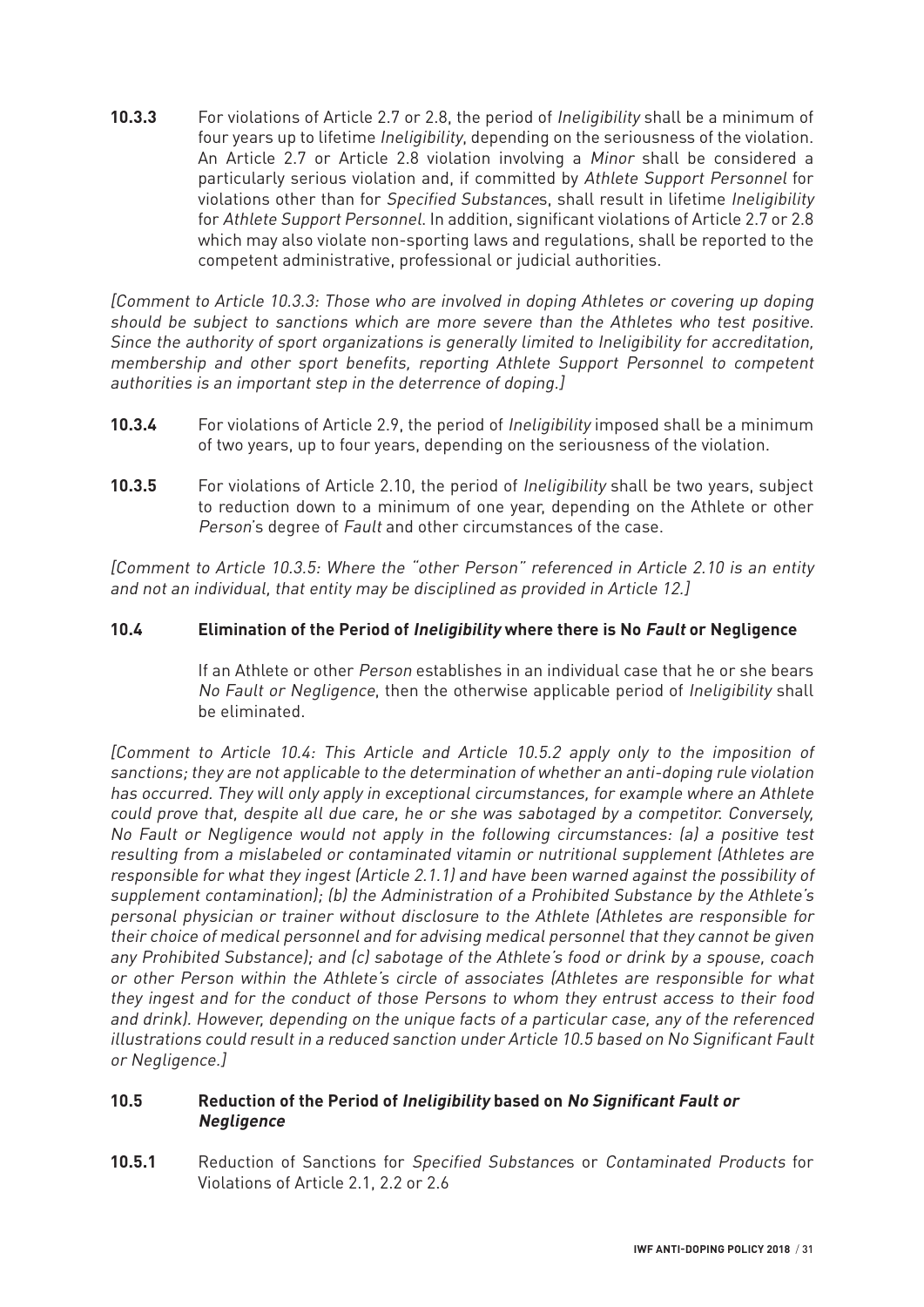#### **10.5.1.1** Specified Substances

Where the anti-doping rule violation involves a Specified Substance, and the Athlete or other Person can establish No Significant Fault or Negligence, then the period of Ineligibility shall be, at a minimum, a reprimand and no period of Ineligibility, and at a maximum, two years of Ineligibility, depending on the Athlete's or other Person's degree of Fault.

#### **10.5.1.2** Contaminated Products

In cases where the Athlete or other Person can establish No Significant Fault or Negligence and that the detected Prohibited Substance came from a Contaminated Product, then the period of Ineligibility shall be, at a minimum, a reprimand and no period of Ineligibility, and at a maximum, two years Ineligibility, depending on the Athlete's or other Person's degree of Fault.

[Comment to Article 10.5.1.2: In assessing that Athlete's degree of Fault, it would, for example, be favorable for the Athlete if the Athlete had declared the product which was subsequently determined to be contaminated on his or her Doping Control form.]

**10.5.2** Application of No Significant Fault or Negligence beyond the Application of Article 10.5.1

> If an Athlete or other Person establishes in an individual case where Article 10.5.1 is not applicable that he or she bears No Significant Fault or Negligence, then, subject to further reduction or elimination as provided in Article 10.6, the otherwise applicable period of Ineligibility may be reduced based on the Athlete or other Person's degree of Fault, but the reduced period of Ineligibility may not be less than one-half of the period of Ineligibility otherwise applicable. If the otherwise applicable period of Ineligibility is a lifetime, the reduced period under this Article may be no less than eight years.

[Comment to Article 10.5.2: Article 10.5.2 may be applied to any anti-doping rule violation except those Articles where intent is an element of the anti-doping rule violation (e.g., Article 2.5, 2.7, 2.8 or 2.9) or an element of a particular sanction (e.g., Article 10.2.1) or a range of Ineligibility is already provided in an Article based on the Athlete or other Person's degree of Fault.]

#### **10.6 Elimination, Reduction, or Suspension of Period of Ineligibility or other Consequences for Reasons Other than Fault**

- **10.6.1** Substantial Assistance in Discovering or Establishing Anti-Doping Rule Violations
- **10.6.1.1** IWF may, prior to a final appellate decision under Article 13 or the expiration of the time to appeal, suspend a part of the period of Ineligibility imposed in an individual case in which it has results management authority where the Athlete or other Person has provided Substantial Assistance to an Anti-Doping Organization, criminal authority or professional disciplinary body which results in: (i) the Anti-Doping Organization discovering or bringing forward an anti-doping rule violation by another Person, or (ii) which results in a criminal or disciplinary body discovering or bringing forward a criminal offense or the breach of professional rules committed by another Person and the information provided by the Person providing Substantial Assistance is made available to IWF.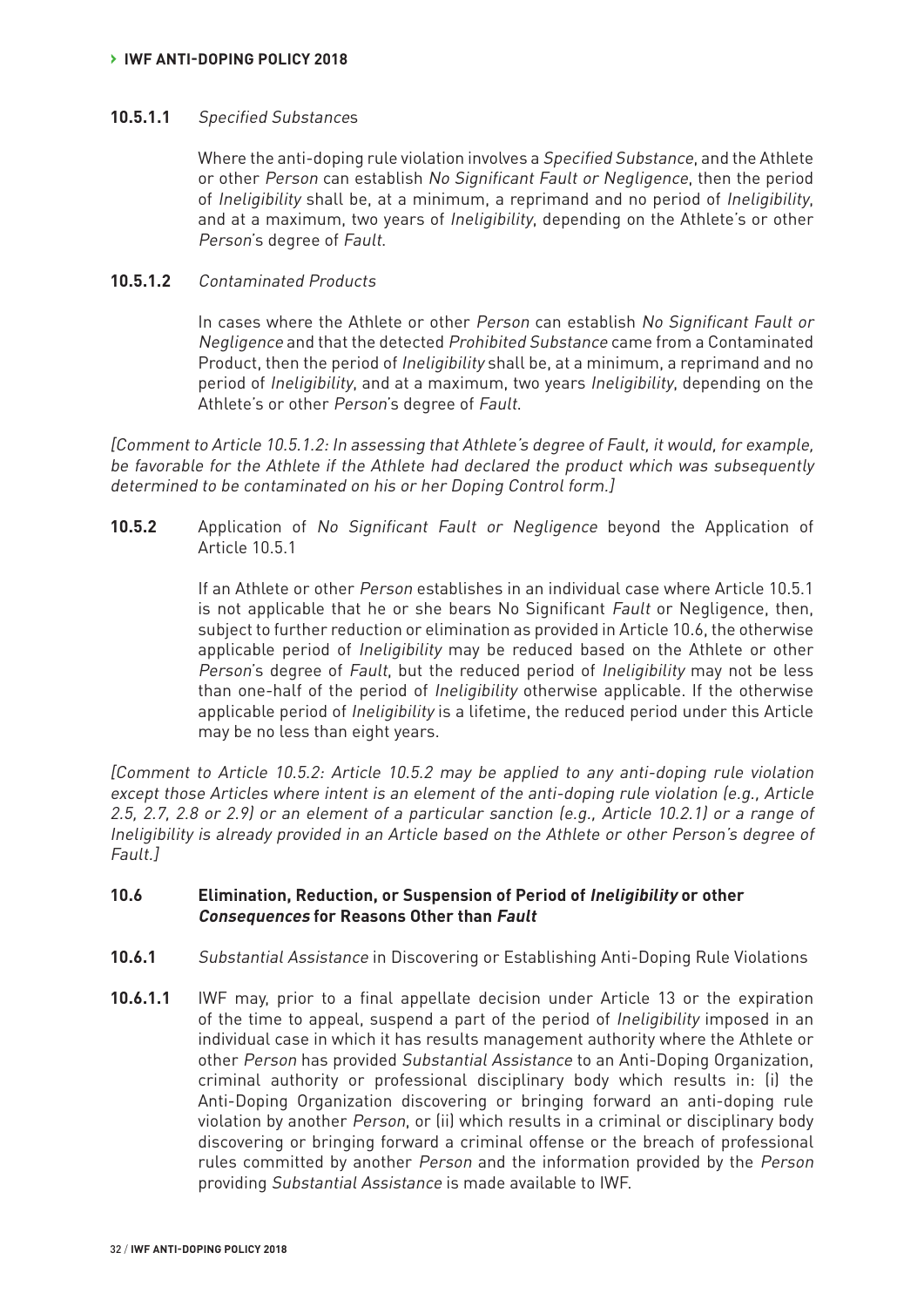After a final appellate decision under Article 13 or the expiration of time to appeal, IWF may only suspend a part of the otherwise applicable period of Ineligibility with the approval of WADA. The extent to which the otherwise applicable period of Ineligibility may be suspended shall be based on the seriousness of the anti-doping rule violation committed by the Athlete or other Person and the significance of the Substantial Assistance provided by the Athlete or other Person to the effort to eliminate doping in sport. No more than three-quarters of the otherwise applicable period of Ineligibility may be suspended. If the otherwise applicable period of Ineligibility is a lifetime, the non-suspended period under this Article must be no less than eight years. If the Athlete or other Person fails to continue to cooperate and to provide the complete and credible Substantial Assistance upon which a suspension of the period of Ineligibility was based, IWF shall reinstate the original period of Ineligibility. If IWF decides to reinstate a suspended period of Ineligibility or decides not to reinstate a suspended period of Ineligibility, that decision may be appealed by any Person entitled to appeal under Article 13.

- **10.6.1.2** To further encourage Athletes and other Persons to provide Substantial Assistance to Anti-Doping Organizations, at the request of IWF or at the request of the Athlete or other Person who has (or has been asserted to have) committed an anti-doping rule violation, WADA may agree at any stage of the results management process, including after a final appellate decision under Article 13, to what it considers to be an appropriate suspension of the otherwise-applicable period of *Ineligibility* and other Consequences. In exceptional circumstances, WADA may agree to suspensions of the period of Ineligibility and other Consequences for Substantial Assistance greater than those otherwise provided in this Article, or even no period of Ineligibility, and/ or no return of prize money or payment of fines or costs. WADA's approval shall be subject to reinstatement of sanction, as otherwise provided in this Article. Notwithstanding Article 13, WADA's decisions in the context of this Article may not be appealed by any other Anti-Doping Organization.
- **10.6.1.3** If IWF suspends any part of an otherwise applicable sanction because of Substantial Assistance, then notice providing justification for the decision shall be provided to the other Anti-Doping Organizations with a right to appeal under Article 13.2.3 as provided in Article 14.2. In unique circumstances where WADA determines that it would be in the best interest of anti-doping, WADA may authorize IWF to enter into appropriate confidentiality agreements limiting or delaying the disclosure of the Substantial Assistance agreement or the nature of Substantial Assistance being provided.

[Comment to Article 10.6.1: The cooperation of Athletes, Athlete Support Personnel and other Persons who acknowledge their mistakes and are willing to bring other anti-doping rule violations to light is important to clean sport. This is the only circumstance under the Code where the suspension of an otherwise applicable period of Ineligibility is authorized.

**10.6.2** Admission of an Anti-Doping Rule Violation in the Absence of Other Evidence

Where an Athlete or other *Person* voluntarily admits the commission of an antidoping rule violation before having received notice of a *Sample* collection which could establish an anti-doping rule violation (or, in the case of an anti-doping rule violation other than Article 2.1, before receiving first notice of the admitted violation pursuant to Article 7) and that admission is the only reliable evidence of the violation at the time of admission, then the period of Ineligibility may be reduced, but not below one-half of the period of Ineligibility otherwise applicable.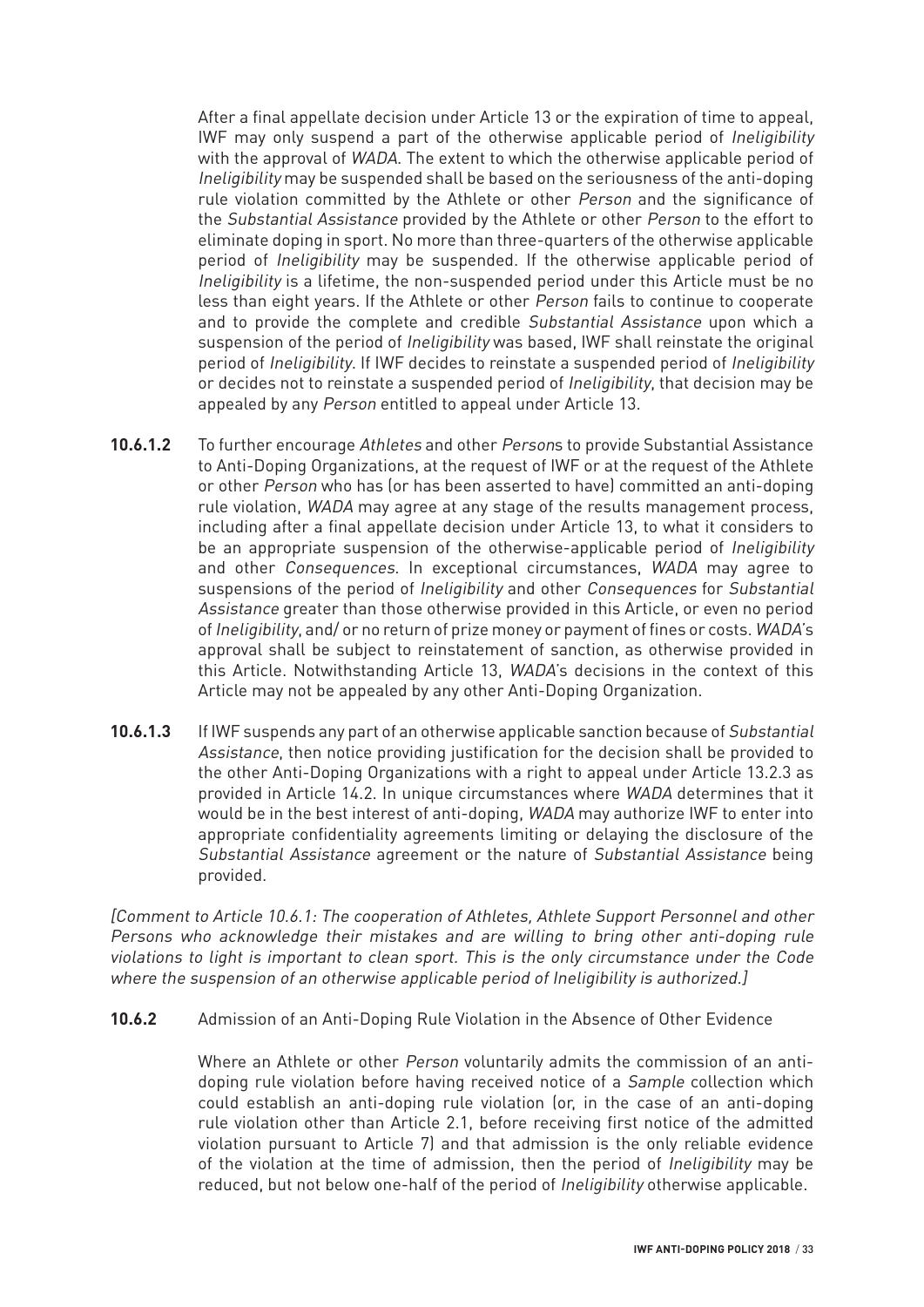#### **› IWF ANTI-DOPING POLICY 2018**

[Comment to Article 10.6.2: This Article is intended to apply when an Athlete or other Person comes forward and admits to an anti-doping rule violation in circumstances where no Anti-Doping Organization is aware that an anti-doping rule violation might have been committed. It is not intended to apply to circumstances where the admission occurs after the Athlete or other Person believes he or she is about to be caught. The amount by which Ineligibility is reduced should be based on the likelihood that the Athlete or other Person would have been caught had he/she not come forward voluntarily.]

**10.6.3** Prompt Admission of an Anti-Doping Rule Violation after being Confronted with a Violation Sanctionable under Article 10.2.1 or Article 10.3.1

> An Athlete or other Person potentially subject to a four-year sanction under Article 10.2.1 or 10.3.1 (for evading or refusing Sample Collection or Tampering with Sample Collection), by promptly admitting the asserted anti-doping rule violation after being confronted by IWF, and also upon the approval and at the discretion of both WADA and IWF, may receive a reduction in the period of Ineligibility down to a minimum of two years, depending on the seriousness of the violation and the Athlete or other Person's degree of Fault.

**10.6.4** Application of Multiple Grounds for Reduction of a Sanction

Where an Athlete or other *Person* establishes entitlement to reduction in sanction under more than one provision of Article 10.4, 10.5 or 10.6, before applying any reduction or suspension under Article 10.6, the otherwise applicable period of Ineligibility shall be determined in accordance with Articles 10.2, 10.3, 10.4, and 10.5. If the Athlete or other Person establishes entitlement to a reduction or suspension of the period of Ineligibility under Article 10.6, then the period of Ineligibility may be reduced or suspended, but not below one-fourth of the otherwise applicable period of Ineligibility.

[Comment to Article 10.6.4: The appropriate sanction is determined in a sequence of four steps. First, the hearing panel determines which of the basic sanctions (Articles 10.2, 10.3, 10.4, or 10.5) apply to the particular anti-doping rule violation. Second, if the basic sanction provides for a range of sanctions, the hearing panel must determine the applicable sanction within that range according to the Athlete or other Person's degree of Fault. In a third step, the hearing panel establishes whether there is a basis for elimination, suspension, or reduction of the sanction (Article 10.6). Finally, the hearing panel decides on the commencement of the period of Ineligibility under Article 10.11. Several examples of how Article 10 is to be applied are found in Appendix 2.]

#### **10.7 Multiple Violations**

- **10.7.1** For an Athlete or other Person's second anti-doping rule violation, the period of Ineligibility shall be the greater of:
	- a) six months;
	- b) one-half of the period of *Ineligibility* imposed for the first anti-doping rule violation without taking into account any reduction under Article 10.6; or
	- c) twice the period of Ineligibility otherwise applicable to the second anti-doping rule violation treated as if it were a first violation, without taking into account any reduction under Article 10.6.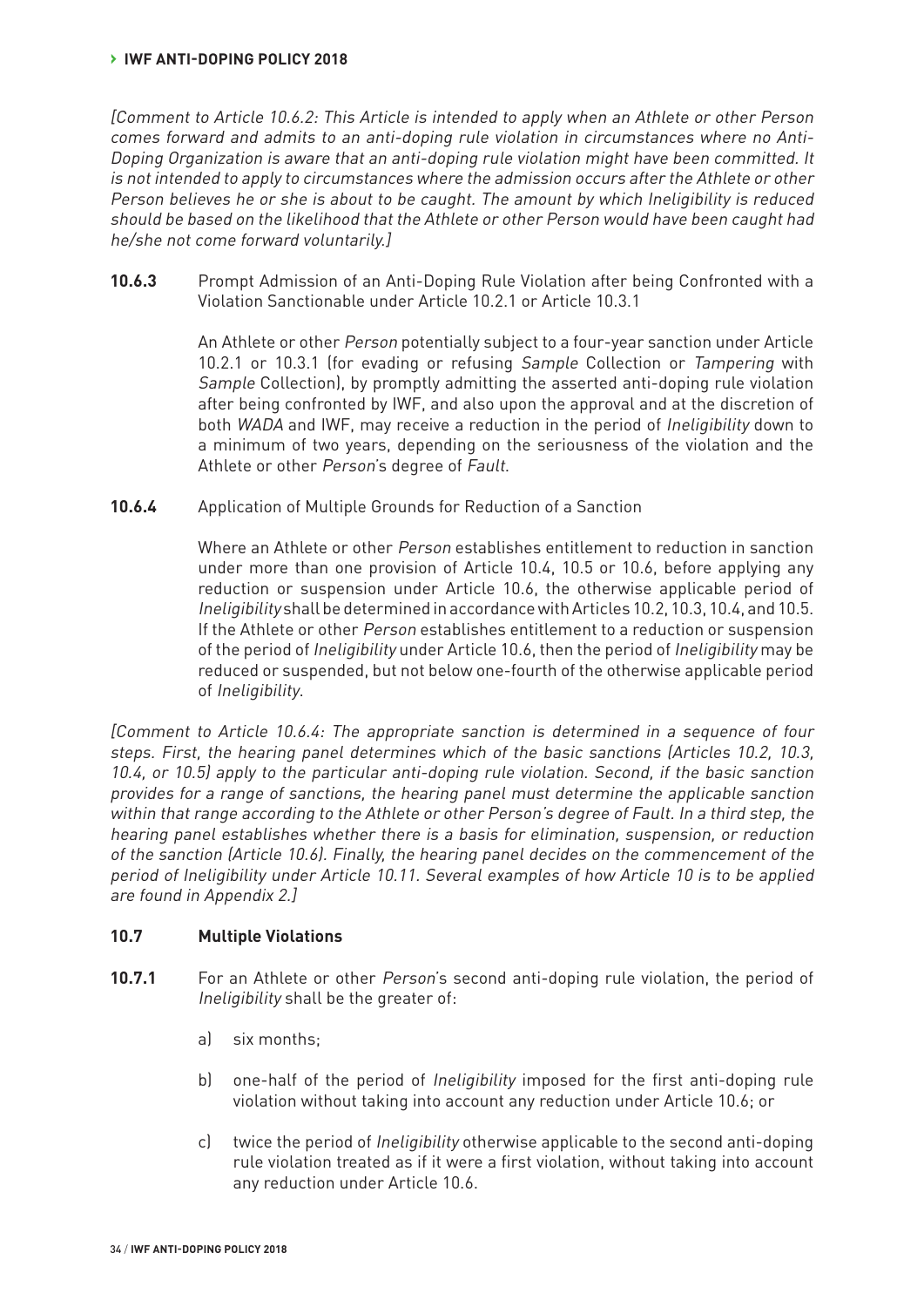The period of Ineligibility established above may then be further reduced by the application of Article 10.6.

- **10.7.2** A third anti-doping rule violation will always result in a lifetime period of Ineligibility, except if the third violation fulfils the condition for elimination or reduction of the period of Ineligibility under Article 10.4 or 10.5, or involves a violation of Article 2.4. In these particular cases, the period of *Ineligibility* shall be from eight years to lifetime Ineligibility.
- **10.7.3** An anti-doping rule violation for which an Athlete or other Person has established No Fault or Negligence shall not be considered a prior violation for purposes of this Article.
- **10.7.4** Additional Rules for Certain Potential Multiple Violations

For purposes of imposing sanctions under Article 10.7, an anti-doping rule violation will only be considered a second violation if IWF can establish that the Athlete or other Person committed the second anti-doping rule violation after the Athlete or other Person received notice pursuant to Article 7, or after IWF made reasonable efforts to give notice of the first anti-doping rule violation. If IWF cannot establish this, the violations shall be considered together as one single first violation, and the sanction imposed shall be based on the violation that carries the more severe sanction.

**10.7.4.2** If, after the imposition of a sanction for a first anti-doping rule violation, IWF discovers facts involving an anti-doping rule violation by the Athlete or other Person which occurred prior to notification regarding the first violation, then IWF shall impose an additional sanction based on the sanction that could have been imposed if the two violations had been adjudicated at the same time. Results in all Competitions dating back to the earlier anti-doping rule violation will be Disqualified as provided in Article 10.8.

# **10.7.5 Multiple Anti-Doping Rule Violations during Ten-Year Period**

For purposes of Article 10.7, each anti-doping rule violation must take place within the same ten-year period in order to be considered multiple violations.

#### **10.8 Disqualification of Results in Competitions Subsequent to Sample Collection or Commission of an Anti-Doping Rule Violation**

In addition to the automatic *Disqualification* of the results in the *Competition* which produced the positive Sample under Article 9, all other competitive results of the Athlete obtained from the date a positive Sample was collected (whether In-Competition or Out-of-Competition), or other anti-doping rule violation occurred, through the commencement of any Provisional Suspension or Ineligibility period, shall, unless fairness requires otherwise, be Disqualified with all of the resulting Consequences including forfeiture of any medals, points and prizes.

[Comment to Article 10.8: Nothing in these Anti-Doping Rules precludes clean Athletes or other Persons who have been damaged by the actions of a Person who has committed an anti-doping rule violation from pursuing any right which they would otherwise have to seek damages from such Person.]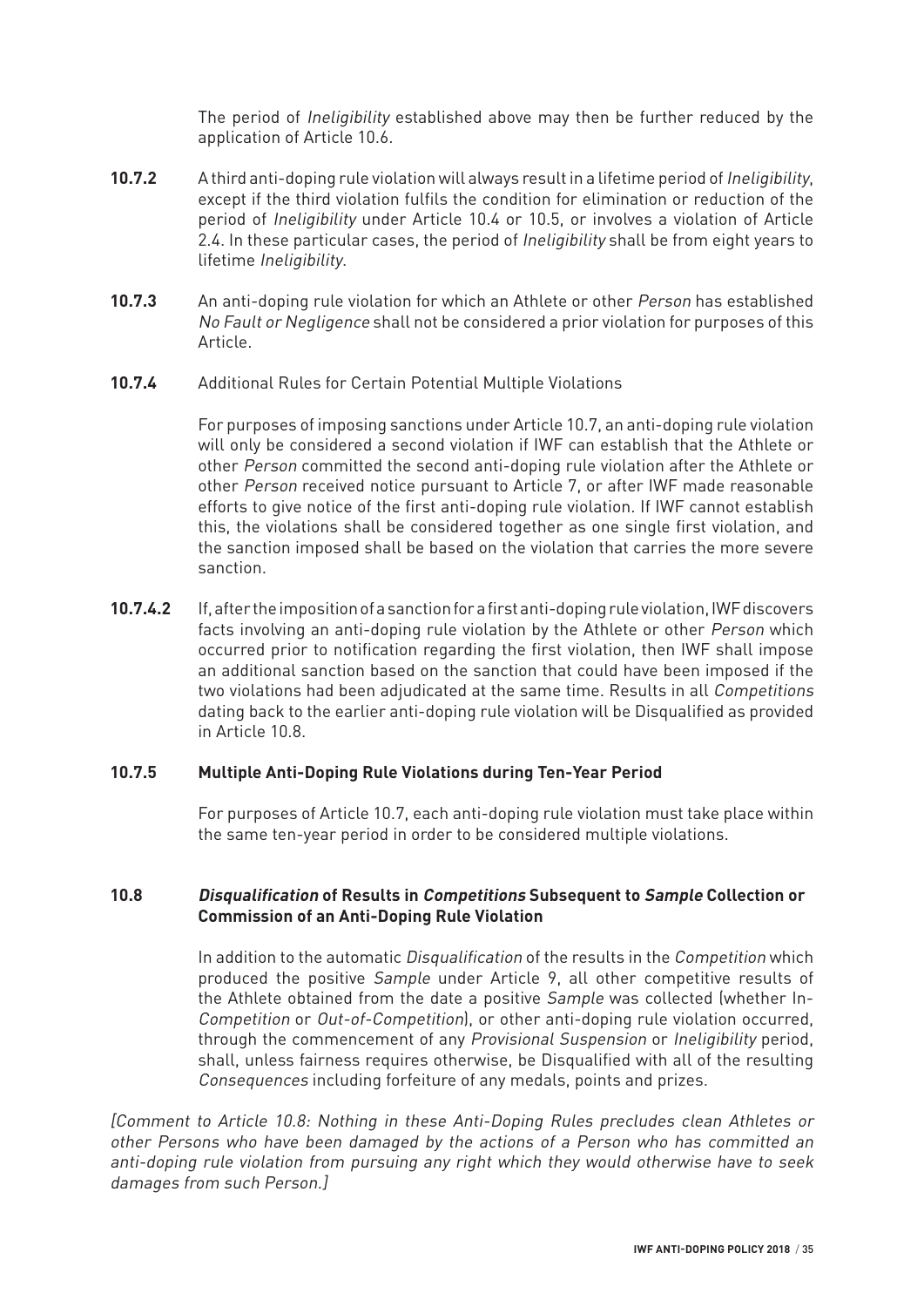#### **10.9 Allocation of CAS Cost Awards and Forfeited Prize Money**

The priority for repayment of CAS cost awards and forfeited prize money shall be: first, payment of costs awarded by CAS; and second, reimbursement of the expenses of IWF.

#### **10.10 Commencement of Ineligibility Period**

Except as provided below, the period of Ineligibility shall start on the date of the final hearing decision providing for Ineligibility or, if the hearing is waived or there is no hearing, on the date Ineligibility is accepted or otherwise imposed.

#### **10.10.1** Delays Not Attributable to the Athlete or other Person

Where there have been substantial delays in the hearing process or other aspects of Doping Control not attributable to the Athlete or other Person, IWF may start the period of Ineligibility at an earlier date commencing as early as the date of Sample collection or the date on which another anti-doping rule violation last occurred. All competitive results achieved during the period of Ineligibility, including retroactive Ineligibility, shall be Disqualified.

[Comment to Article 10.11.1: In cases of anti-doping rule violations other than under Article 2.1, the time required for an Anti-Doping Organization to discover and develop facts sufficient to establish an anti-doping rule violation may be lengthy, particularly where the Athlete or other Person has taken affirmative action to avoid detection. In these circumstances, the flexibility provided in this Article to start the sanction at an earlier date should not be used.]

#### **10.10.2** Timely Admission

Where the Athlete or other Person promptly (which, in all events, for an Athlete means before the Athlete competes again) admits the anti-doping rule violation after being confronted with the anti-doping rule violation by IWF, the period of Ineligibility may start as early as the date of Sample collection or the date on which another anti-doping rule violation last occurred. In each case, however, where this Article is applied, the Athlete or other Person shall serve at least one-half of the period of Ineligibility going forward from the date the Athlete or other Person accepted the imposition of a sanction, the date of a hearing decision imposing a sanction, or the date the sanction is otherwise imposed. This Article shall not apply where the period of *Ineligibility* has already been reduced under Article 10.6.3.

- **10.10.3** Credit for Provisional Suspension or Period of Ineligibility Served
- **10.10.3.1** If a Provisional Suspension is imposed and respected by the Athlete or other Person, then the Athlete or other Person shall receive a credit for such period of Provisional Suspension against any period of Ineligibility which may ultimately be imposed. If a period of *Ineligibility* is served pursuant to a decision that is subsequently appealed, then the Athlete or other Person shall receive a credit for such period of Ineligibility served against any period of Ineligibility which may ultimately be imposed on appeal.
- **10.10.3.2** If an Athlete or other Person voluntarily accepts a Provisional Suspension in writing from IWF and thereafter respects the Provisional Suspension, the Athlete or other Person shall receive a credit for such period of voluntary Provisional Suspension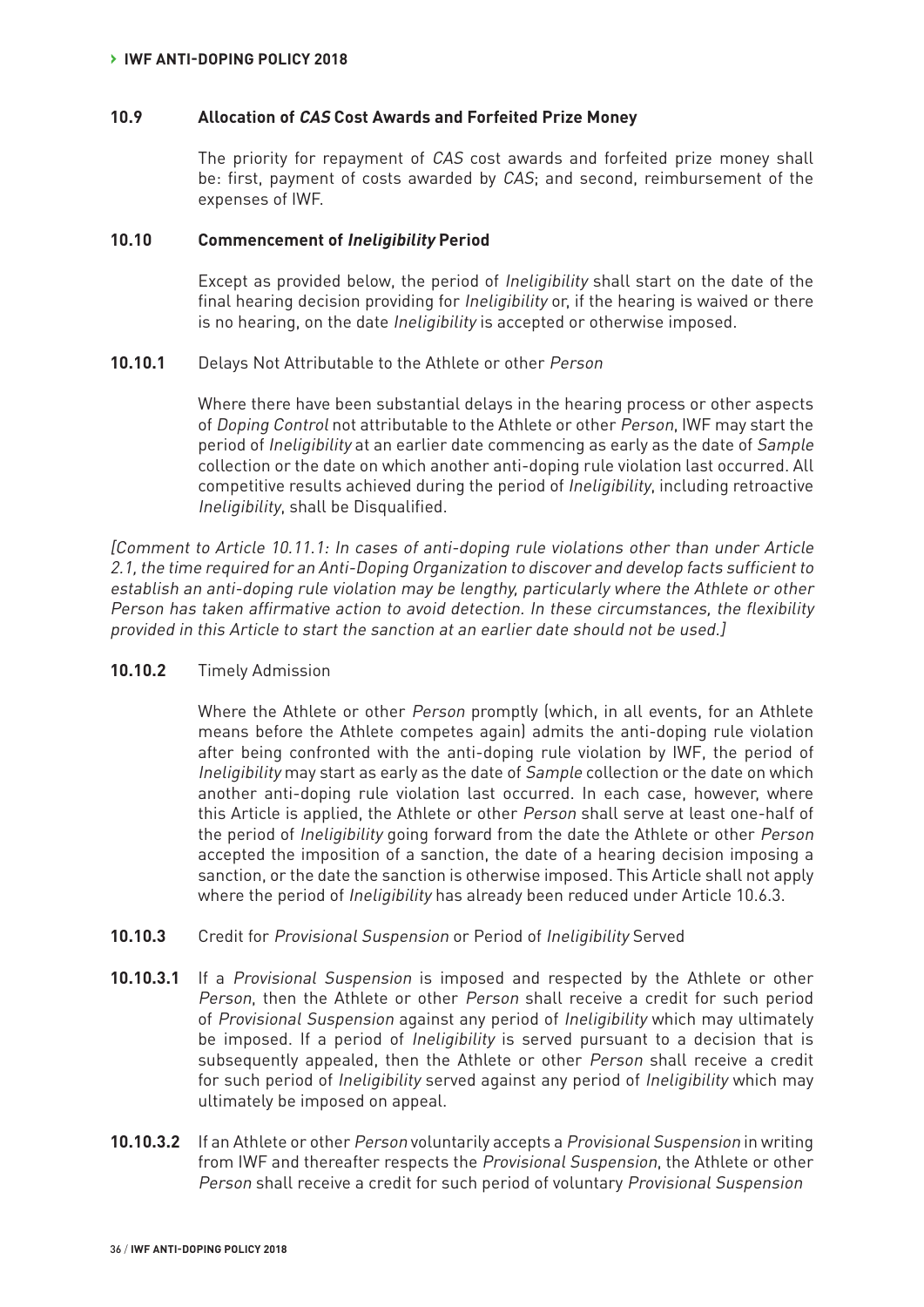against any period of Ineligibility which may ultimately be imposed. A copy of the Athlete or other Person's voluntary acceptance of a Provisional Suspension shall be provided promptly to each party entitled to receive notice of an asserted antidoping rule violation under Article 14.1.

[Comment to Article 10.10.3.2: An Athlete's voluntary acceptance of a Provisional Suspension is not an admission by the Athlete and shall not be used in any way as to draw an adverse inference against the Athlete.]

**10.10.3.3** No credit against a period of Ineligibility shall be given for any time period before the effective date of the Provisional Suspension or voluntary Provisional Suspension regardless of whether the Athlete elected not to compete or was suspended by his or her team.

[Comment to Article 10.11: Article 10.11 makes clear that delays not attributable to the Athlete, timely admission by the Athlete and Provisional Suspension are the only justifications for starting the period of Ineligibility earlier than the date of the final hearing decision.]

# **10.11 Status During Ineligibility**

10.11.1 Prohibition Against Participation During *Ineligibility* 

No Athlete or other Person who has been declared Ineligible may, during the period of Ineligibility, participate in any capacity in a Competition or activity (other than authorized anti-doping education or rehabilitation programs) authorized or organized by any Signatory, Signatory's member organization, or a club or other member organization of a Signatory's member organization, or in Competitions authorized or organized by any professional league or any international or national level Event organization or any elite or national-level sporting activity funded by a governmental agency.

An Athlete or other *Person* subject to a period of *Ineligibility* longer than four years may, after completing four years of the period of Ineligibility, participate as an Athlete in local sport events not sanctioned or otherwise under the jurisdiction of a Code Signatory or member of a Code Signatory, but only so long as the local sport event is not at a level that could otherwise qualify such Athlete or other Person directly or indirectly to compete in (or accumulate points toward) a national championship or an IWF Calendar Event, and does not involve the Athlete or other Person working in any capacity with Minors.

An Athlete or other Person subject to a period of Ineligibility shall remain subject to Testing.

[Comment to Article 10.11.1: For example, subject to Article 10.11.2 below, an Ineligible Athlete cannot participate in a training camp, exhibition or practice organized by his or her Member Federation or a club which is a member of that Member Federation or which is funded by a governmental agency. Further, an Ineligible Athlete may not compete in a non-Signatory professional league (e.g., the National Hockey League, the National Basketball Association, etc.), Events organized by a non-Signatory International Event organization or a non-Signatory national-level event organization without triggering the Consequences set forth in Article 10.11.3. The term "activity" also includes, for example, administrative activities, such as serving as an official, director, officer, employee, or volunteer of the organization described in this Article. Ineligibility imposed in one sport shall also be recognized by other sports (see Article 15.1, Mutual Recognition).]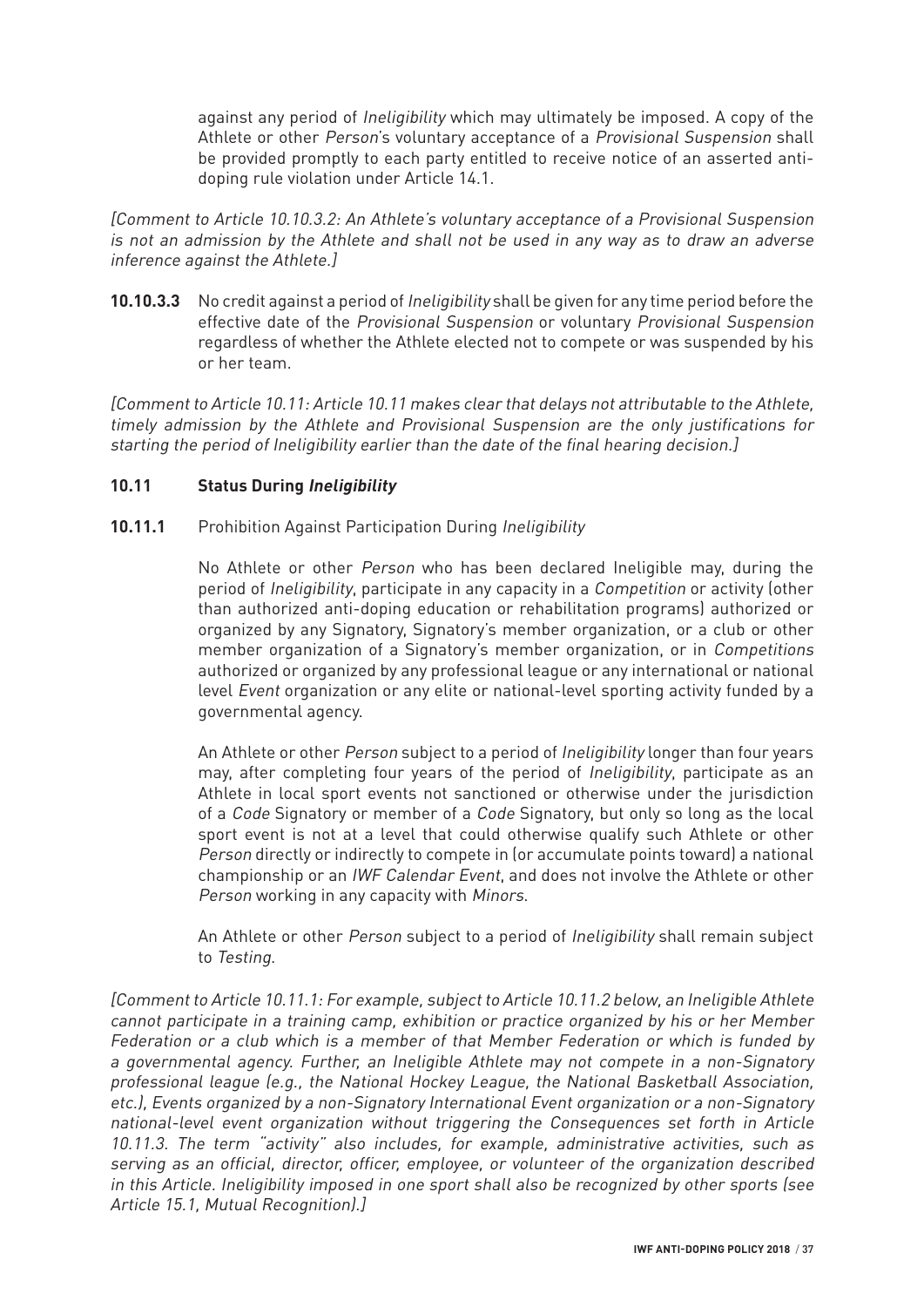### **10.11.2 Return to Training**

As an exception to Article 10.12.1, an Athlete may return to train with a team or to use the facilities of a club or other member organization of IWF's member organization during the shorter of: (1) the last two months of the Athlete's period of Ineligibility, or (2) the last one-quarter of the period of Ineligibility imposed.

[Comment to Article 10.11.2: In many Team Sports and some individual sports (e.g., ski jumping and gymnastics), an Athlete cannot effectively train on his/her own so as to be ready to compete at the end of the Athlete's period of Ineligibility. During the training period described in this Article, an Ineligible Athlete may not compete or engage in any activity described in Article 10.11.1 other than training.]

#### **10.11.3 Violation of the Prohibition of Participation During Ineligibility**

Where an Athlete or other Person who has been declared Ineligible violates the prohibition against participation during Ineligibility described in Article 10.11.1, the results of such participation shall be Disqualified and a new period of Ineligibility equal in length up to the original period of Ineligibility shall be added to the end of the original period of Ineligibility. The new period of Ineligibility may be adjusted based on the Athlete or other *Person's* degree of *Fault* and other circumstances of the case. The determination of whether an Athlete or other Person has violated the prohibition against participation, and whether an adjustment is appropriate, shall be made by the Anti-Doping Organization whose results management led to the imposition of the initial period of Ineligibility. This decision may be appealed under Article 13.

Where an Athlete Support Person or other Person assists a Person in violating the prohibition against participation during Ineligibility, IWF shall impose sanctions for a violation of Article 2.9 for such assistance.

### **10.11.4 Withholding of Financial Support during Ineligibility**

In addition, for any anti-doping rule violation not involving a reduced sanction as described in Article 10.4 or 10.5, some or all sport-related financial support or other sport-related benefits received by such Person will be withheld by IWF and its Member Federations.

#### **10.12 Automatic Publication of Sanction**

A mandatory part of each sanction shall include automatic publication, as provided in Article 14.3.

[Comment to Article 10: Harmonization of sanctions has been one of the most discussed and debated areas of anti-doping. Harmonization means that the same rules and criteria are applied to assess the unique facts of each case. Arguments against requiring harmonization of sanctions are based on differences between sports including, for example, the following: in some sports the Athletes are professionals making a sizable income from the sport and in others the Athletes are true amateurs; in those sports where an Athlete's career is short, a standard period of Ineligibility has a much more significant effect on the Athlete than in sports where careers are traditionally much longer. A primary argument in favor of harmonization is that it is simply not right that two Athletes from the same country who test positive for the same Prohibited Substance under similar circumstances should receive different sanctions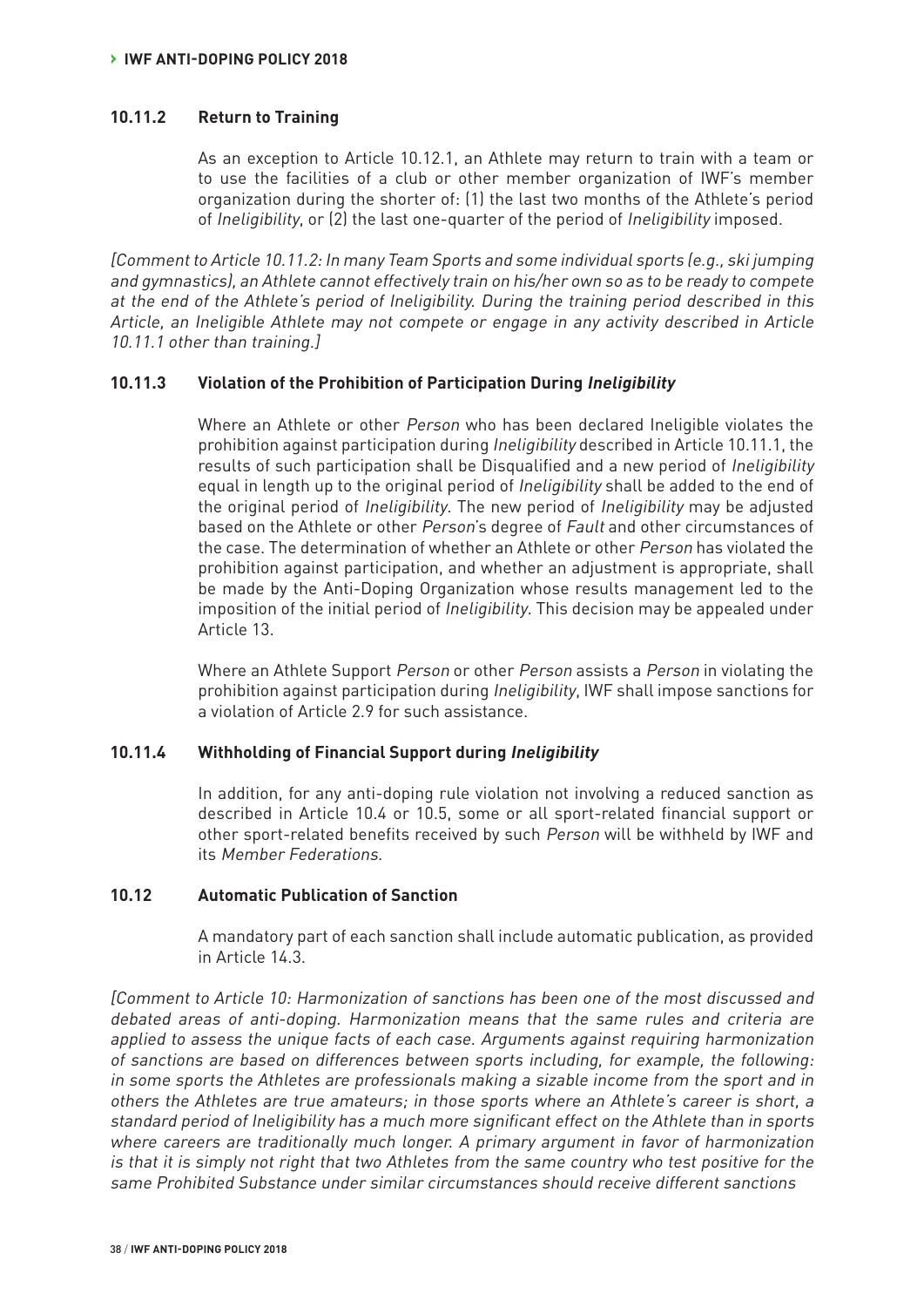only because they participate in different sports. In addition, flexibility in sanctioning has often been viewed as an unacceptable opportunity for some sporting organizations to be more lenient with dopers. The lack of harmonization of sanctions has also frequently been the source of jurisdictional conflicts between International Federations, Member Federations and National Anti-Doping Organizations.]

# **ARTICLE 11 CONSEQUENCES TO TEAMS**

Article 11 intentionally left blank.

# **ARTICLE 12 SANCTIONS AGAINST MEMBER FEDERATIONS**

**12.1** The IWF shall appoint an Independent Panel, composed of no less than 5 members from outside of the organisation of the IWF, to have jurisdiction in all matters arising out of this Article 12, save those expressly reserved to other bodies.

[Comment to Article 12.1: rules governing inter alia the functioning, appointment and renewal of the Independent Panel will be issued by the IWF in (a) separate document(s)]

- **12.2** Member Federations of the IWF shall take all measures within the scope of their powers to implement this Anti-Doping Policy and ensure that their affiliated Athletes and other Persons comply with it. The Member Federations shall be liable for the conduct of their affiliated Athletes or other Persons, regardless of any question of the Member Federations' fault, negligence or other culpable oversight.
- **12.3** In the event that a Member Federation is found to have breached an obligation under this Anti-Doping Policy, including under Article 16 (but excluding the other violations under this Article 12), or failed to comply with any directive or request on anti-doping matters issued by the IWF, the Independent Panel may:
	- a) impose a Suspension on the Member Federation for a period of up to one (1) year;
	- b) and/or impose a fine on the Member Federation of up to 50,000 USD and/or:
	- c) and/or withhold some or all funding or other non-financial support to the Member Federation.
- **12.4** For each anti-doping rule violation found against the Athlete or other Person from a Member Federation by IWF (even any positive test conducted by WADA), the Athlete's or other Person's Member Federation shall automatically pay a fine of 5,000 USD together with the analysis costs of the test and all other costs incurred in connection with the violation. The Member Federation must pay the fine and the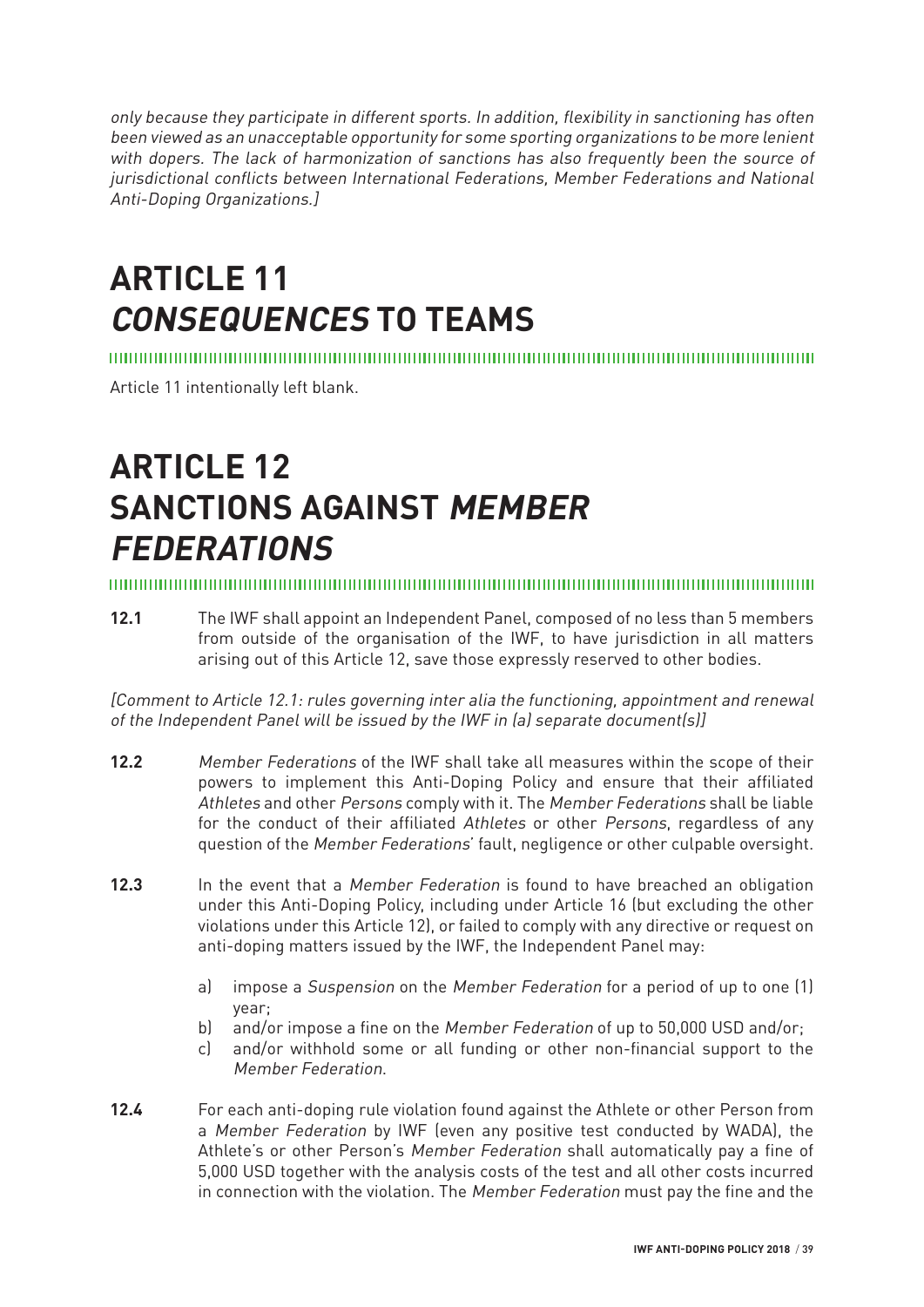and costs within thirty (30) days of the date on which IWF demands such payment. If the Member Federation fails to pay within such deadline, it shall be prevented from entering any Athletes in IWF Events until it has paid the due amount in full.

- **12.5** Should three or more violations of this Anti-Doping Policy sanctioned by IWF or Anti-Doping Organizations other than the Member Federation or its National Anti-Doping Organization have been committed by Athletes or other Persons affiliated to the Member Federation within a Calendar year, the Independent Panel shall have the power to:
	- a) impose a Suspension on the Member Federation of a period of up to (4) years;
	- b) and/or fine the Member Federation as follows:
		- 1) 3 violations up to 50,000 USD;
		- 2) 4 violations up to 100,000 USD;
		- 3) 5 violations up to 150,000 USD;
		- 4) 6 violations up to 200,000 USD;
		- 5) 7 violations up to 250,000 USD;
		- 6) 8 violations up to 300,000 USD;
		- 7) 9 or more violations up to 500,000 USD,

to be paid within 6 months from the receipt of the IWF decision. If the Member Federation fails to pay the fine within such deadline, a period of Suspension of two years, or, if earlier, until the fine is settled in full, shall be automatically imposed on the Member Federation concerned. For the avoidance of doubt, the fine remains due to IWF after the period of Suspension has been served.

c) and/or ban all or any team officials from that Member Federation for participation in any IWF activities for a period of up to two years

[Comment to Article 12.5: if the Independent Panel considers that a violation of this Article 12.5 is severe (due to the number of violations, the substances involved, the level of fault of the perpetrators, the fact that the violations were committed by Athlete Support Personnel, etc.), then an appropriate period of Suspension should always be imposed, without prejudice to the imposition of any other additional sanction under this Article 12.5]

**12.5.1** At the discretion of the Independent Panel, an appropriate portion up to a maximum of fifty percent of the sanction (including any fine) imposed upon the Member Federation may be conditionally lifted provided that the Member Federation undertakes to satisfy certain criteria aimed at assisting IWF in the fight against doping in sport defined at its discretion by the Independent Panel and meets them throughout the period of Suspension, or an appropriate period should a sanction other than a Suspension have been imposed. For the avoidance of doubt, any lifted period of Suspension or ban on team officials shall be applied to the end of the relevant period of Suspension or ban on team officials. Compliance with the criteria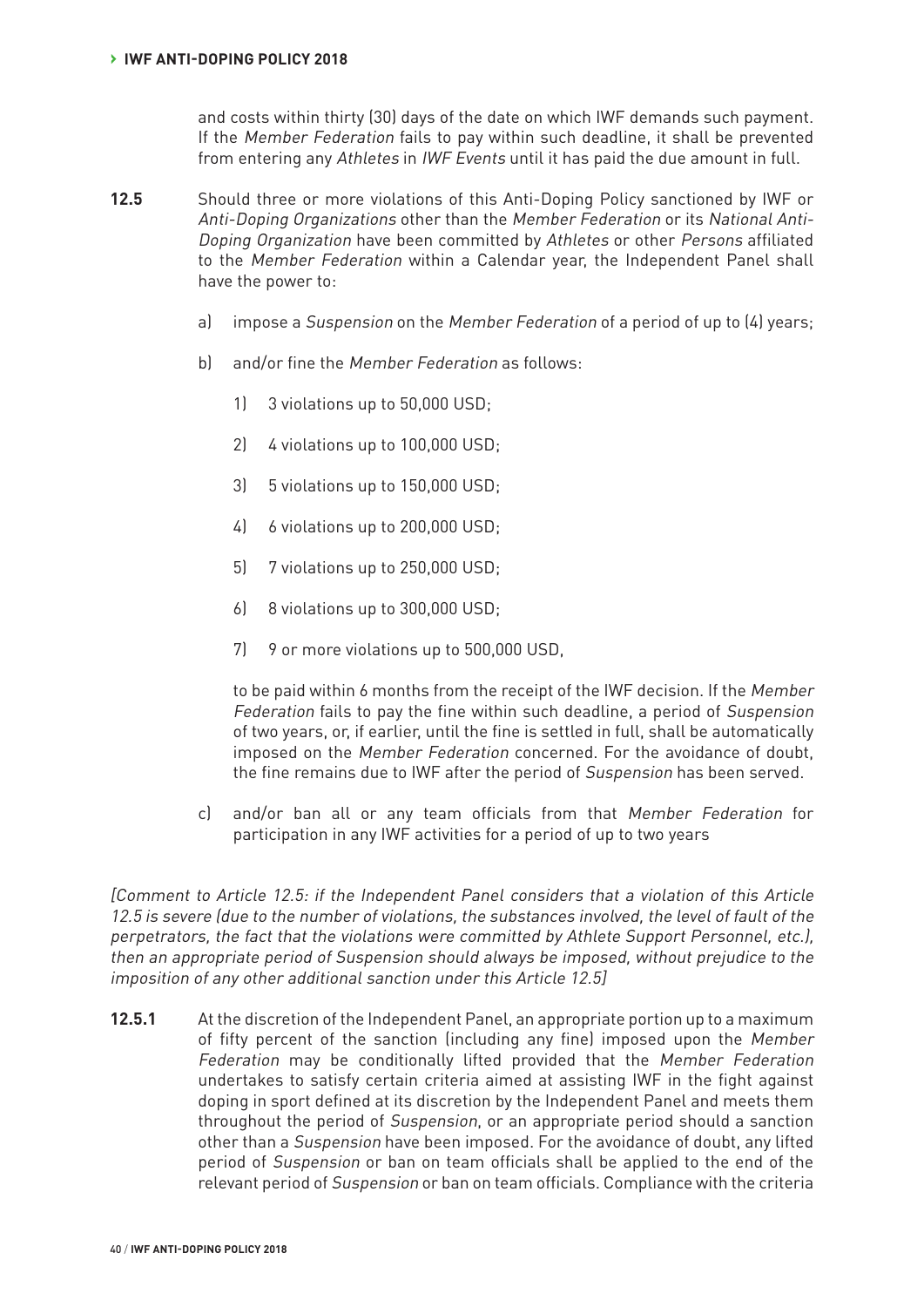with the criteria will be monitored by an independent group defined by the IWF and its decisions shall be final and binding and not subject of an appeal under Article 13.

- **12.5.2** Where there is a violation of this Article 12.5 and any of the relevant underlying Anti-Doping Rule Violations occurs on the occasion of, or in connection with, any edition of the Summer Olympic Games, the Independent Panel may take any (further) measures it deems appropriate.
- **12.6** Should two or more Athletes or other Persons affiliated to a Member Federation be found to have committed a violation of this Anti-Doping Policy giving rise to a period of Ineligibility of four years or more on the occasion, and during the In-Competition period, of an edition of the Summer Olympic Games (including following further analyses of Samples), the Member Federation shall be automatically prevented from recommending, entering and/or proposing affiliated Athletes and other Persons for participation in the next ensuing Summer Olympic Games following the final decision imposing the (first two) relevant sanctions (and shall take all necessary measures to prevent such participation), without prejudice to any other sanction that may be imposed in accordance with this Anti-Doping Policy.
- **12.7** If any Member Federation or its affiliated Athletes, other Persons or officials, by reason of conduct connected or associated with doping or anti-doping rule violations, brings the sport of weightlifting into disrepute, the Independent Panel shall impose any penalty upon the Member Federation that it considers just and proper in all the circumstances. Without limitation, the Independent Panel may:
	- a) impose a Suspension on the Member Federation for a period of up to four (4) years;
	- b) and/or fine the Member Federation Member Federation in an amount of up to \$100,000 USD (one hundred thousand US dollars) – in default of payment, the Independent Panel will impose a Suspension on the Member Federation for a period of up to two years;
	- c) and/or ban all or some of the officials of that Member Federation from participating in any IWF activities for a period of up to two (2) years.

[Comment to Article 12.7: without limitation and by way of example, a single violation of this Anti-Doping Policy which occurs on the occasion, and during the In-Competition period, of an edition of the Olympic Games may bring the sport of weightlifting into disrepute depending on its seriousness.]

**12.7.1** Article 12.5.1 applies mutatis mutandis to a violation of Article 12.7.

# **12.8 Other provisions applicable to Articles 12.3, 12.5 and 12.7**

**12.8.1** The fact that a Member Federation has previously been sanctioned for a violation of Articles 12.3, 12.5 and/or 12.7 may be considered as an aggravating factor in the assessment of the relevant sanction for a subsequent violation of any of these Articles.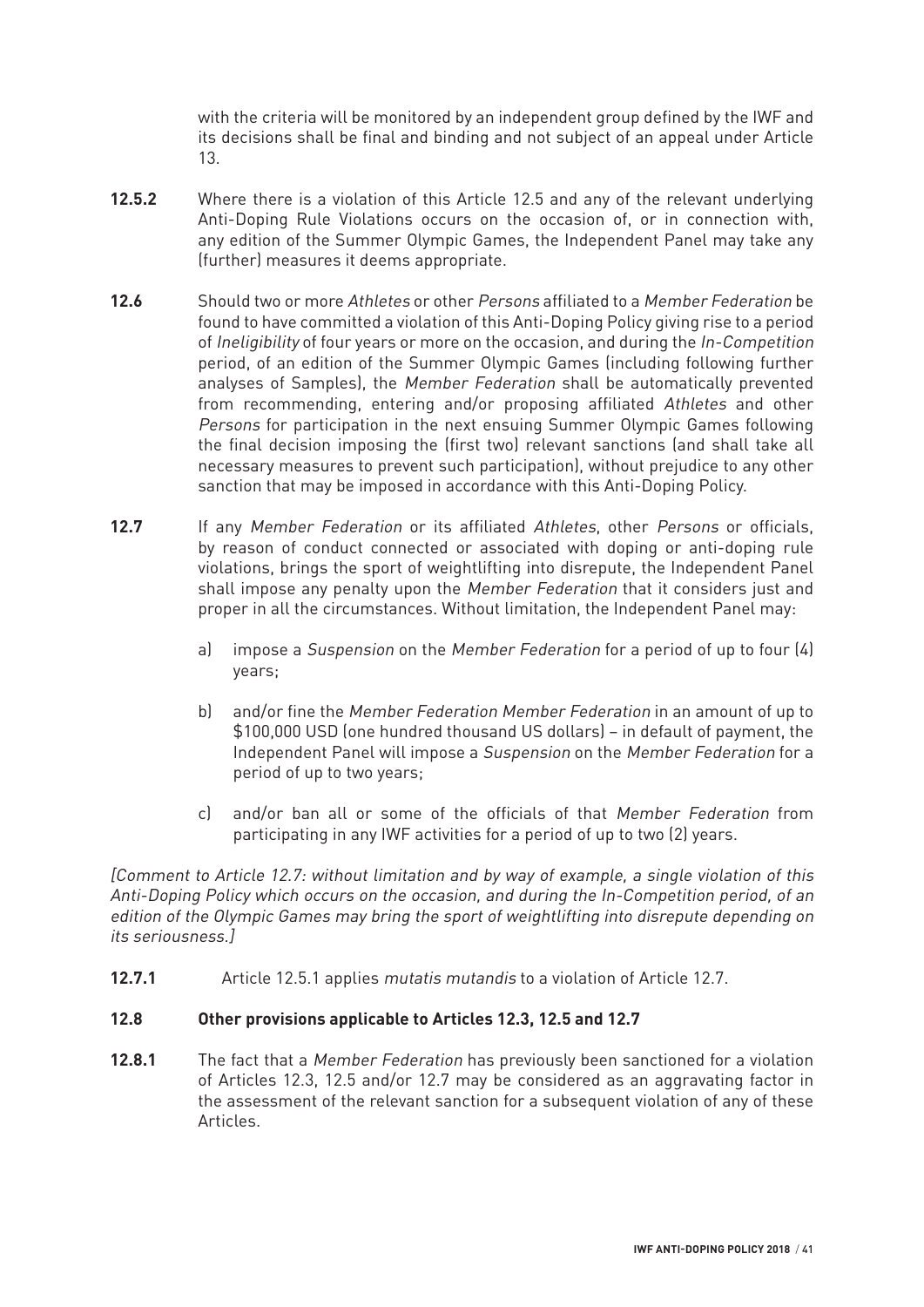#### **› IWF ANTI-DOPING POLICY 2018**

- **12.8.2** If, after the imposition on a Member Federation of a sanction in respect of a violation of Article 12.5 within one Calendar year, a further violation relevant for the purposes of this provision is found to have been committed in the same Calendar year, the Independent Panel shall have discretion to impose an additional sanction on the Member Federation.
- **12.8.3** If a period of Suspension is imposed on a Member Federation while this Member Federation is already serving a period of Suspension, the period of Suspension imposed shall only start to run at the end of the ongoing period of Suspension.
- **12.8.4** Any Member Federation serving a period of Suspension shall, unless the Independent Panel considers otherwise, contribute to IWF's further Testing efforts in respect of the concerned Member Federation in the amount of 10,000 USD per year of Suspension. This amount shall be paid yearly within the first two months of each year of Suspension. If the final year of Suspension is less than a full year, the contribution shall be fixed pro rata temporis.

### **12.9 Procedure**

- **12.9.1** If the IWF is satisfied that a breach of Article 12 has occurred, it shall promptly notify the Member Federation.
- **12.9.2** The notice shall include details of the alleged breach and shall give the Member Federation a reasonable deadline to respond. The IWF will then transfer the file to the Independent Panel for adjudication. The Independent Panel will render a decision on the basis of the written file, unless it considers in its entire discretion that exceptional circumstances require the holding of a hearing.

[Comment to Article 12.9.2: further details on inter alia the functioning of, and procedure applicable to, the Independent Panel may be set out by IWF in (a) separate document(s).]

- **12.9.3** The Independent Panel may at any time and at its own discretion decide to impose a provisional Suspension on the Member Federation pending a decision on the alleged breach, provided, however, that a provisional Suspension may not be imposed unless the Member Federation is given an opportunity to provide written explanations either before the imposition of the provisional Suspension or on a timely basis after the imposition of the provisional Suspension.
- **12.9.4** The decisions of the Independent Panel made in application of Article 12 may be appealed exclusively to CAS within twenty-one days from the date of receipt of the decision by the appealing party.
- **12.9.5** For violations of Article 12.4, the procedure set out under this Article 12.9 shall not apply and the sanction shall be notified as soon as practicable to the Member Federation by the IWF Secretariat.
- **12.9.6** Any decision rendered by the Independent Panel against a Member Federation may be Publicly Disclosed by the IWF at its discretion.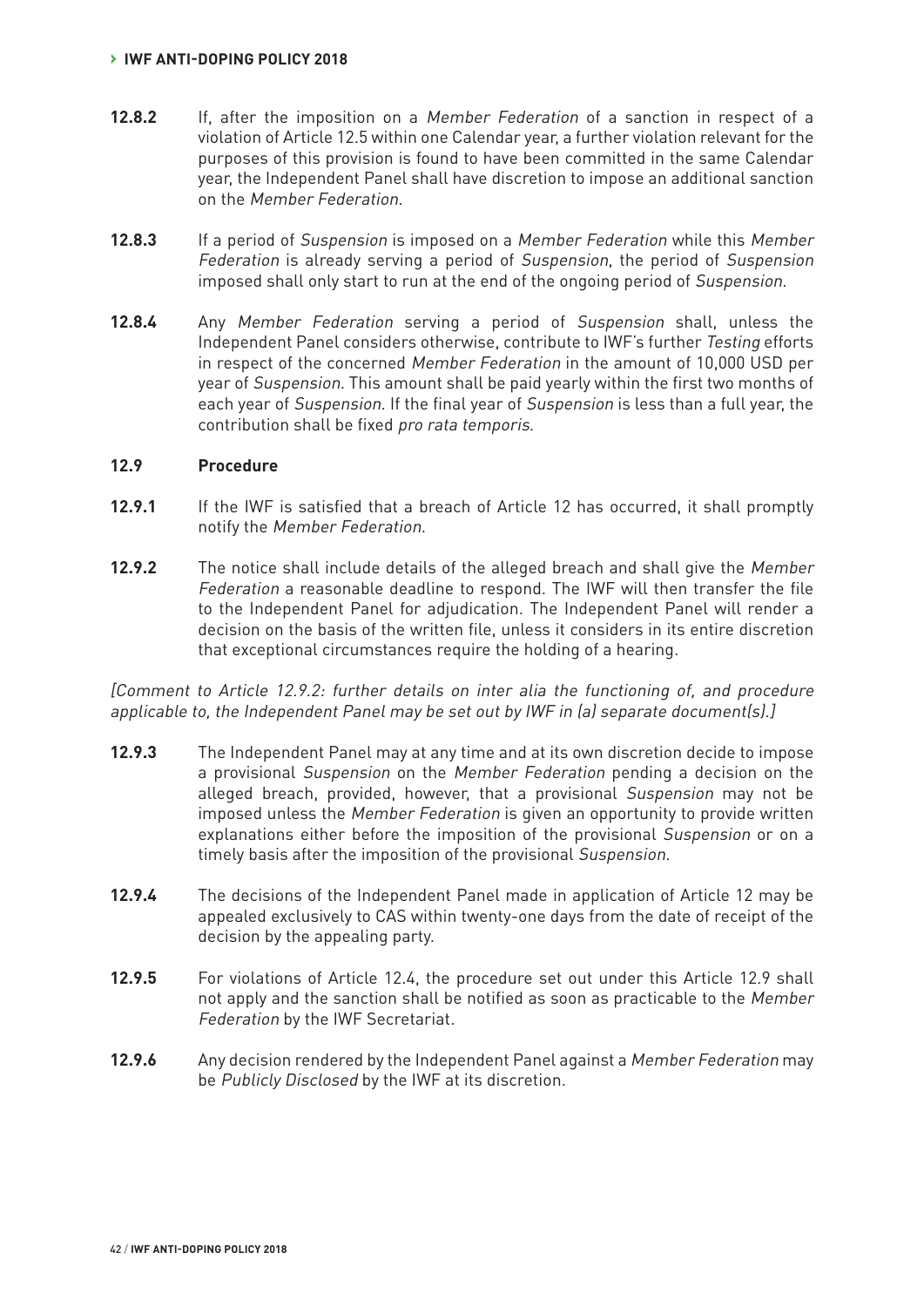# **ARTICLE 13 APPEALS**

# **13.1 Decisions Subject to Appeal**

Decisions made under these Anti-Doping Rules may be appealed as set forth below in Article 13.2 through 13.7 or as otherwise provided in these Anti-Doping Rules, the Code or the International Standards. Such decisions shall remain in effect while under appeal unless the appellate body orders otherwise. Before an appeal is commenced, any postdecision review provided in the Anti-Doping Organization's rules must be exhausted, provided that such review respects the principles set forth in Article 13.2.2 below (except as provided in Article 13.1.3).

13.1.1 Scope of Review Not Limited

The scope of review on appeal includes all issues relevant to the matter and is expressly not limited to the issues or scope of review before the initial decision maker.

**13.1.2** CAS Shall Not Defer to the Findings Being Appealed

In making its decision, CAS need not give deference to the discretion exercised by the body whose decision is being appealed.

[Comment to Article 13.1.2: CAS proceedings are de novo. Prior proceedings do not limit the evidence or carry weight in the hearing before CAS.]

**13.1.3** WADA Not Required to Exhaust Internal Remedies

Where WADA has a right to appeal under Article 13 and no other party has appealed a final decision within IWF's process, WADA may appeal such decision directly to CAS without having to exhaust other remedies in IWF's process.

[Comment to Article 13.1.3: Where a decision has been rendered before the final stage of IWF's process (for example, a first hearing) and no party elects to appeal that decision to the next level of IWF's process (e.g., the Managing Board), then WADA may bypass the remaining steps in IWF's internal process and appeal directly to CAS.]

# **13.2 Appeals from Decisions Regarding Anti-Doping Rule Violations, Consequences, Provisional Suspensions, Recognition of Decisions and Jurisdiction**

A decision that an anti-doping rule violation was committed, a decision imposing Consequences or not imposing Consequences for an anti-doping rule violation, or a decision that no anti-doping rule violation was committed; a decision that an anti-doping rule violation proceeding cannot go forward for procedural reasons (including, for example, prescription); a decision by WADA not to grant an exception to the six month notice requirement for a retired Athlete to return to Competition under Article 5.7.1; a decision by WADA assigning results management under Article 7.1 of the Code; a decision by IWF not to bring forward an Adverse Analytical Finding or an Atypical Finding as an anti-doping rule violation, or a decision not to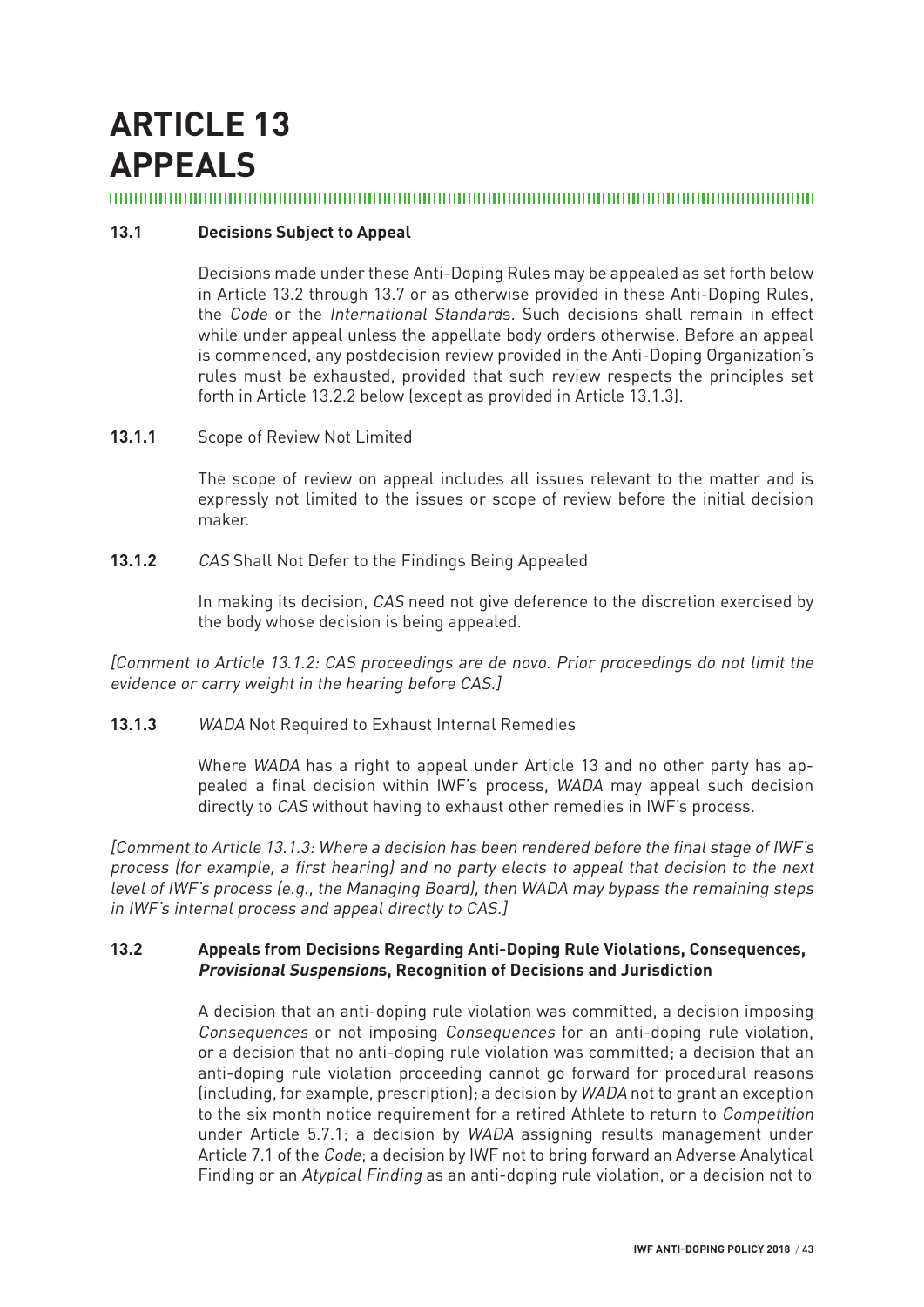- go forward with an anti-doping rule violation after an investigation under Article 7.7; a decision to impose a Provisional Suspension as a result of a Provisional Hearing; IWF's failure to comply with Article 7.9; a decision that IWF lacks jurisdiction to rule on an alleged anti-doping rule violation or its Consequences; a decision to suspend, or not suspend, a period of Ineligibility or to reinstate, or not reinstate, a suspended period of Ineligibility under Article 10.6.1; a decision under Article 10.12.3; and a decision by IWF not to recognize another Anti-Doping Organization's decision under Article 15, may be appealed exclusively as provided in Articles 13.2 – 13.7.
- **13.2.1** Appeals Involving International-Level Athletes, IWF Events or IWF decisions

In cases arising from participation in an *IWF Event*, in cases involving International-Level Athletes or in cases when a decision is issued by IWF concerning International-Level Athletes or National-Level Athletes, the decision may be appealed exclusively to CAS.

[Comment to Article 13.2.1: CAS decisions are final and binding except for any review required by law applicable to the annulment or enforcement of arbitral awards.]

#### **13.2.2** Appeals Involving Other Athletes or Other Persons

In cases where Article 13.2.1 is not applicable, the decision may be appealed to a national-level appeal body, being an independent and impartial body established in accordance with rules adopted by the National Anti-Doping Organization having jurisdiction over the Athlete or other Person. The rules for such appeal shall respect the following principles: a timely hearing; a fair and impartial Hearing Panel; the right to be represented by counsel at the Person's own expense; and a timely, written, reasoned decision. If the National Anti-Doping Organization has not established such a body, the decision may be appealed to CAS in accordance with the provisions applicable before such court.

### 13.2.3 Persons Entitled to Appeal

In cases under Article 13.2.1, the following parties shall have the right to appeal to CAS: (a) the Athlete or other Person who is the subject of the decision being appealed; (b) the other party to the case in which the decision was rendered; (c) IWF; (d) the National Anti-Doping Organization of the Person's country of residence or countries where the Person is a national or license holder; (e) the International Olympic Committee or International Paralympic Committee, as applicable, where the decision may have an effect in relation to the Olympic Games or Paralympic Games, including decisions affecting eligibility for the Olympic Games or Paralympic Games; and (f) WADA.

In cases under Article 13.2.2, the parties having the right to appeal to the nationallevel appeal body shall be as provided in the National Anti-Doping Organization's rules but, at a minimum, shall include the following parties:

(a) the Athlete or other Person who is the subject of the decision being appealed; (b) the other party to the case in which the decision was rendered; (c) IWF; (d) the National Anti-Doping Organization of the Person's country of residence; (e) the International Olympic Committee or International Paralympic Committee, as applicable, where the decision may have an effect in relation to the Olympic Games or Paralympic Games, including decisions affecting eligibility for the Olympic Games or Paralympic Games; and (f) WADA. For cases under Article 13.2.2, WADA,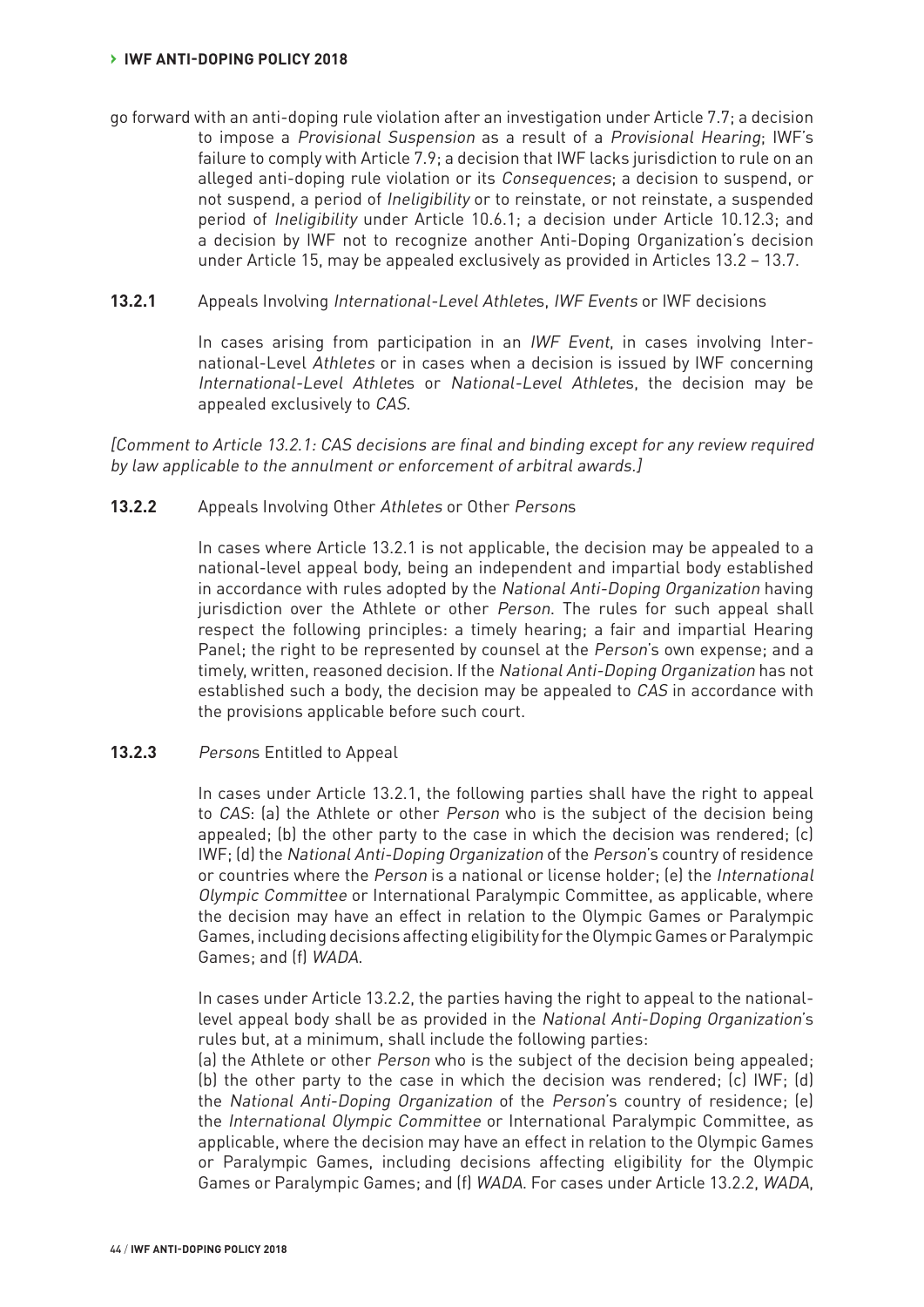the International Olympic Committee, the International Paralympic Committee, and IWF shall also have the right to appeal to CAS with respect to the decision of the national-level appeal body.

Any party filing an appeal shall be entitled to assistance from CAS to obtain all relevant information from the Anti-Doping Organization whose decision is being appealed and the information shall be provided if CAS so directs.

Not with standing any other provision herein, the only Person who may appeal from a Provisional Suspension is the Athlete or other Person upon whom the Provisional Suspension is imposed.

### **13.2.4** Cross Appeals and other Subsequent Appeals Allowed

Cross appeals and other subsequent appeals by any respondent named in cases brought to CAS under the Code are specifically permitted. Any party with a right to appeal under this Article 13 must file a cross appeal or subsequent appeal at the latest with the party's answer.

[Comment to Article 13.2.4: This provision is necessary because since 2011, CAS rules no longer permit an Athlete the right to cross appeal when an Anti-Doping Organization appeals a decision after the Athlete's time for appeal has expired. This provision permits a full hearing for all parties.]

# **13.3 Failure to Render a Timely Decision**

Where, in a particular case, IWF fails to render a decision with respect to whether an anti-doping rule violation was committed within a reasonable deadline set by WADA, WADA may elect to appeal directly to CAS as if IWF had rendered a decision finding no anti-doping rule violation. If the CAS Hearing Panel determines that an anti-doping rule violation was committed and that WADA acted reasonably in electing to appeal directly to CAS, then WADA's costs and attorney fees in prosecuting the appeal shall be reimbursed to WADA by IWF.

[Comment to Article 13.3: Given the different circumstances of each anti-doping rule violation investigation and results management process, it is not feasible to establish a fixed time period for IWF to render a decision before WADA may intervene by appealing directly to CAS. Before taking such action, however, WADA will consult with IWF and give IWF an opportunity to explain why it has not yet rendered a decision.]

## **13.3.1 Failure of Member Federation to Render a Timely Decision**

Where, in a particular case, a *Member Federation* fails to render a decision with respect to whether an anti-doping rule violation (for which the Member Federation is the competent Results Management Authority) was committed within a reasonable deadline set by IWF, IWF may decide to assume jurisdiction for the matters and conduct Results Management Authority in accordance with these Anti-Doping Rules.

Should this occur, the Member Federation is liable for the costs incurred by IWF for the management of the case.

### **13.4 Appeals Relating to TUEs**

TUE decisions may be appealed exclusively as provided in Article 4.4.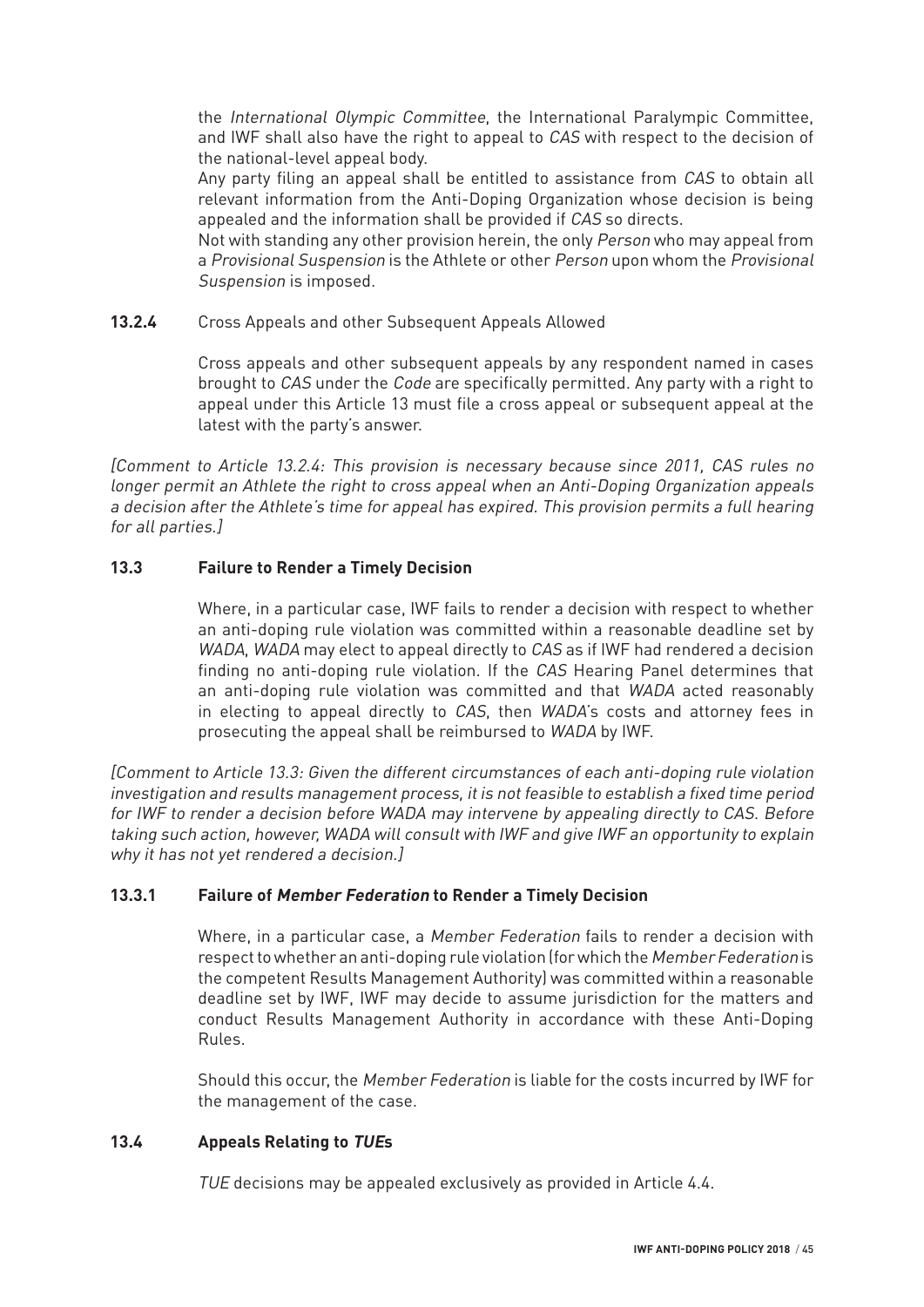#### **13.5 Notification of Appeal Decisions**

Any Anti-Doping Organization that is a party to an appeal shall promptly provide the appeal decision to the Athlete or other Person and to the other Anti-Doping Organizations that would have been entitled to appeal under Article 13.2.3 as provided under Article 14.2.

#### **13.6 Appeal from Decisions Pursuant to Article 12**

Decisions by IWF pursuant to Article 12 may be appealed exclusively to CAS by the Member Federation.

#### **13.7 Time for Filing Appeals**

#### **13.7.1** Appeals to CAS

The time to file an appeal to CAS shall be twenty-one days from the date of receipt of the decision by the appealing party. The above notwithstanding, the following shall apply in connection with appeals filed by a party entitled to appeal but which was not a party to the proceedings that led to the decision being appealed:

Within fifteen days from notice of the decision, such party/ies shall have the right to request a copy of the case file from the body that issued the decision;

If such a request is made within the fifteen-day period, then the party making such request shall have twenty-one days from receipt of the file to file an appeal to CAS.

The above notwithstanding, the filing deadline for an appeal filed by WADA shall be the later of:

Twenty-one days after the last day on which any other party in the case could have appealed; or

Twenty-one days after WADA's receipt of the complete file relating to the decision.

#### **13.7.2** Appeals Under Article 13.2.2

The time to file an appeal to an independent and impartial body established at national level in accordance with rules established by the National Anti-Doping Organization shall be indicated by the same rules of the National Anti-Doping Organization.

The above notwithstanding, the filing deadline for an appeal or intervention filed by WADA shall be the later of

- a) Twenty-one days after the last day on which any other party in the case could have appealed, or
- b) Twenty-one days after *WADA*'s receipt of the complete file relating to the decision.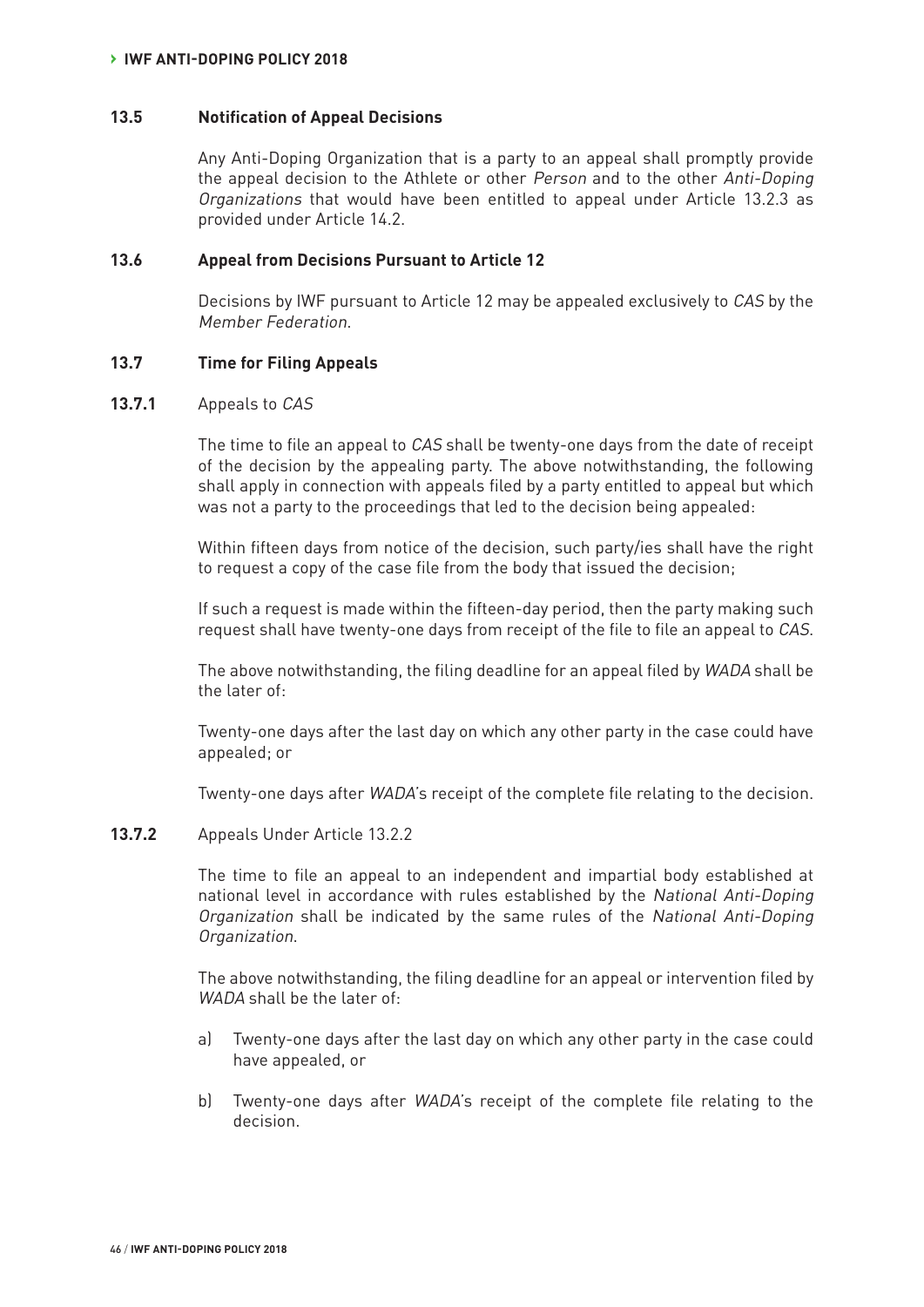# **ARTICLE 14 CONFIDENTIALITY AND REPORTING**

#### 

# **14.1 Information Concerning Adverse Analytical Findings, Atypical Findings, and Other Asserted Anti-Doping Rule Violations**

14.1.1 Notice of Anti-Doping Rule Violations to Athletes and other Persons

Notice to Athletes or other Persons of anti-doping rule violations asserted against them shall occur as provided under Articles 7 and 14 of these Anti-Doping Rules. Notice to an Athlete or other Person who is a member of a Member Federation may be accomplished by delivery of the notice to the Member Federation.

**14.1.2** Notice of Anti-Doping Rule Violations to National Anti-Doping Organizations and WADA

> Notice of the assertion of an anti-doping rule violation to National Anti-Doping Organizations and WADA shall occur as provided under Articles 7 and 14 of these Anti-Doping Rules, simultaneously with the notice to the Athlete or other Person.

**14.1.3** Content of an Anti-Doping Rule Violation Notice

Notification of an anti-doping rule violation under Article 2.1 shall include: the Athlete's name, country, sport and discipline within the sport, the Athlete's competitive level, whether the test was In-Competition or Out-of-Competition, the date of Sample collection, the analytical result reported by the laboratory, and other information as required by the International Standard for Testing and Investigations.

Notice of anti-doping rule violations other than under Article 2.1 shall include the rule violated and the basis of the asserted violation.

# **14.1.4** Status Reports

Except with respect to investigations which have not resulted in notice of an antidoping rule violation pursuant to Article 14.1.1, National Anti-Doping Organizations and WADA shall be regularly updated on the status and findings of any review or proceedings conducted pursuant to Article 7, 8 or 13 and shall be provided with a prompt written reasoned explanation or decision explaining the resolution of the matter.

#### **14.1.5** Confidentiality

The recipient organizations shall not disclose this information beyond those Persons with a need to know (which would include the appropriate personnel at the applicable National Olympic Committee, Member Federation,) until IWF has made Public Disclosure or has failed to make Public Disclosure as required in Article 14.3.

**14.1.6** IWF shall ensure that information concerning Adverse Analytical Findings, Atypical Findings, and other asserted anti-doping rule violations remains confidential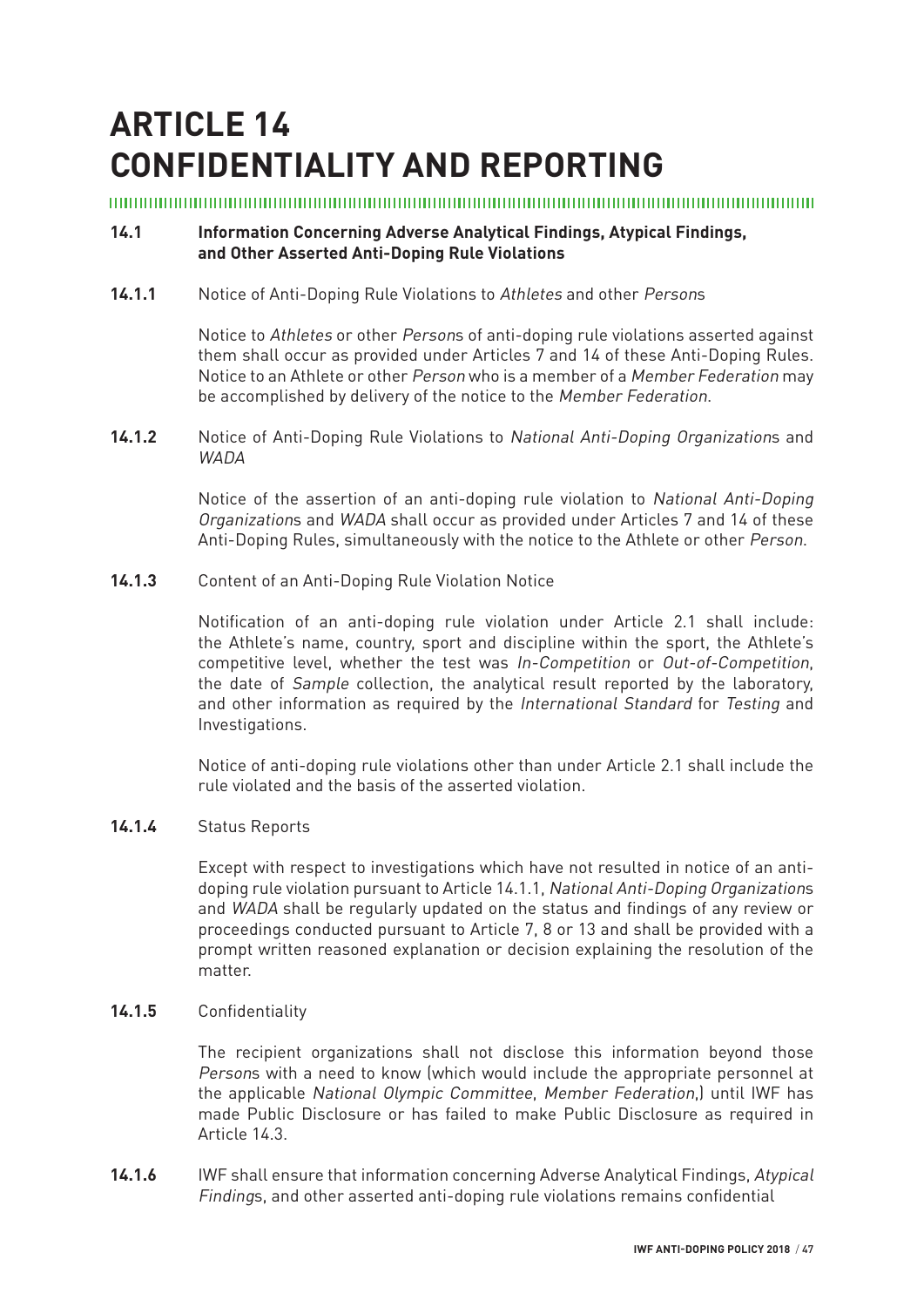until such information is Publicly Disclosed in accordance with Article 14.3, and shall include provisions in any contract entered into between IWF and any of its employees (whether permanent or otherwise), contractors, agents and consultants, for the protection of such confidential information as well as for the investigation and disciplining of improper and/ or unauthorised disclosure of such confidential information.

# **14.2 Notice of Anti-Doping Rule Violation Decisions and Request for Files**

- **14.2.1** Anti-doping rule violation decisions rendered pursuant to Article 7.11, 8.2, 10.4, 10.5, 10.6, 10.11.3 or 13.5 shall include the full reasons for the decision, including, if applicable, a justification for why the greatest possible Consequences were not imposed. Where the decision is not in English or French, IWF shall provide a short English or French summary of the decision and the supporting reasons.
- **14.2.2** An Anti-Doping Organization having a right to appeal a decision received pursuant to Article 14.2.1 may, within fifteen days of receipt, request a copy of the full case file pertaining to the decision.

# **14.3 Public Disclosure**

- **14.3.1** The identity of any Athlete or other Person who is asserted by IWF to have committed an anti-doping rule violation may be Publicly Disclosed by IWF only after notice has been provided to the Athlete or other Person in accordance with Article 7.3, 7.4, 7.5, 7.6 or 7.7 and simultaneously to WADA and the National Anti-Doping Organization of the Athlete or other Person in accordance with Article 14.1.2.
- **14.3.2** No later than twenty days after it has been determined in a final appellate decision under Article 13.2.1 or 13.2.2, or such appeal has been waived, or a hearing in accordance with Article 8 has been waived, or the assertion of an anti-doping rule violation has not been timely challenged, IWF must Publicly Report the disposition of the matter, including the sport, the anti-doping rule violated, the name of the Athlete or other Person committing the violation, the Prohibited Substance or Prohibited Method involved (if any), and the Consequences imposed. IWF must also Publicly Report within twenty days the results of final appeal decisions concerning anti-doping rule violations, including the information described above.
- **14.3.3** In any case where it is determined, after a hearing or appeal, that the Athlete or other Person did not commit an anti-doping rule violation, the decision may be Publicly Disclosed only with the consent of the Athlete or other Person who is the subject of the decision. IWF shall use reasonable efforts to obtain such consent. If consent is obtained, IWF shall Publicly Disclose the decision in its entirety or in such redacted form as the Athlete or other Person may approve.
- **14.3.4** Publication shall be accomplished at a minimum by placing the required information on the IWF's website or publishing it through other means and leaving the information up for the longer of one month or the duration of any period of Ineligibility.
- **14.3.5** Neither IWF, nor its Member Federations, nor any official of either body, shall publicly comment on the specific facts of any pending case (as opposed to general description of process and science) except in response to public comments attributed to the Athlete or other Person against whom an anti-doping rule violation is asserted, or their representatives.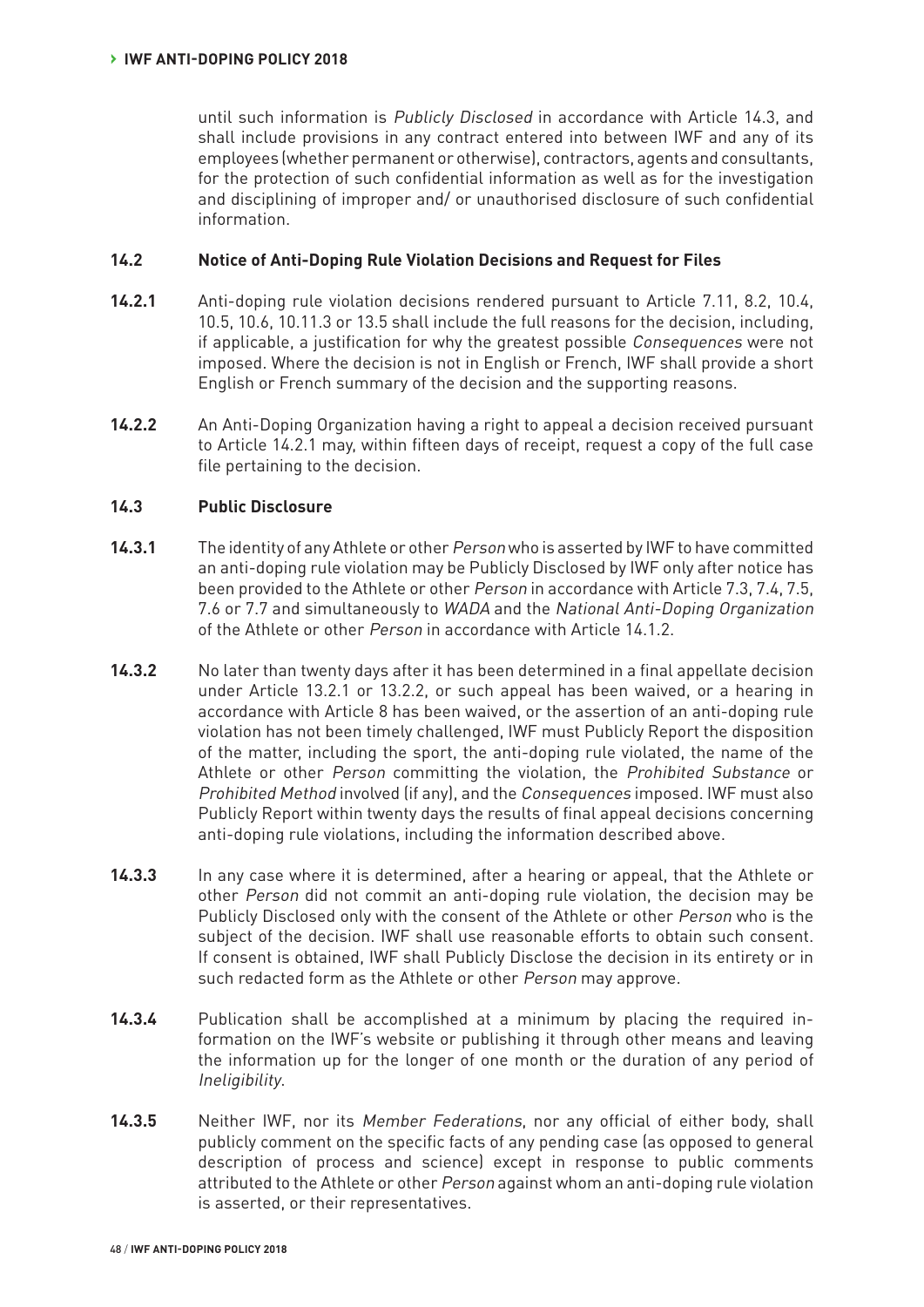- **14.3.6** The mandatory Public Reporting required in Article 14.3.2 shall not be required where the Athlete or other *Person* who has been found to have committed an antidoping rule violation is a Minor. Any optional Public Reporting in a case involving a Minor shall be proportionate to the facts and circumstances of the case.
- **14.3.7** Except where expressly stated otherwise, a notice under these Anti-Doping Rules shall only be effective if it is in writing. Faxes and email are permitted.
- **14.3.8** Any notice given under these Anti-Doping Rules shall, in the absence of earlier receipt, be deemed to have been duly given as follows:
	- a) if delivered personally, on delivery;
	- b) if sent by first class post, two clear business days after the date of posting;
	- c) if sent by airmail, six clear business days after the date of posting;
	- d) if sent by facsimile, at the expiration of 48 hours after the time it was sent;
	- e) if sent by email, at the time at which it was sent.

# **14.4 Statistical Reporting**

IWF shall publish at least annually a general statistical report of its Doping Control activities, with a copy provided to WADA. IWF may also publish reports showing the name of each Athlete tested and the date of each Testing.

### **14.5 Doping Control Information Clearinghouse**

To facilitate coordinated test distribution planning and to avoid unnecessary duplication in Testing by the various Anti-Doping Organizations, IWF shall report all In-Competition and Out-of-Competition tests on such Athletes to the WADA clearinghouse, using ADAMS, as soon as possible after such tests have been conducted. This information will be made accessible, where appropriate and in accordance with the applicable rules, to the Athlete, the Athlete's National Anti-Doping Organization and any other Anti-Doping Organizations with Testing authority over the Athlete.

# **14.6 Data Privacy**

- **14.6.1** IWF may collect, store, process or disclose personal information relating to Athletes and other Persons where necessary and appropriate to conduct their anti-doping activities under the Code, the International Standards (including specifically the International Standard for the Protection of Privacy and Personal Information) and these Anti-Doping Rules.
- **14.6.2** Any Participant who submits information including personal data to any Person in accordance with these Anti-Doping Rules shall be deemed to have agreed, pursuant to applicable data protection laws and otherwise, that such information may be collected, processed, disclosed and used by such Person for the purposes of the implementation of these Anti-Doping Rules, in accordance with the International Standard for the Protection of Privacy and Personal Information and otherwise as required to implement these Anti-Doping Rules.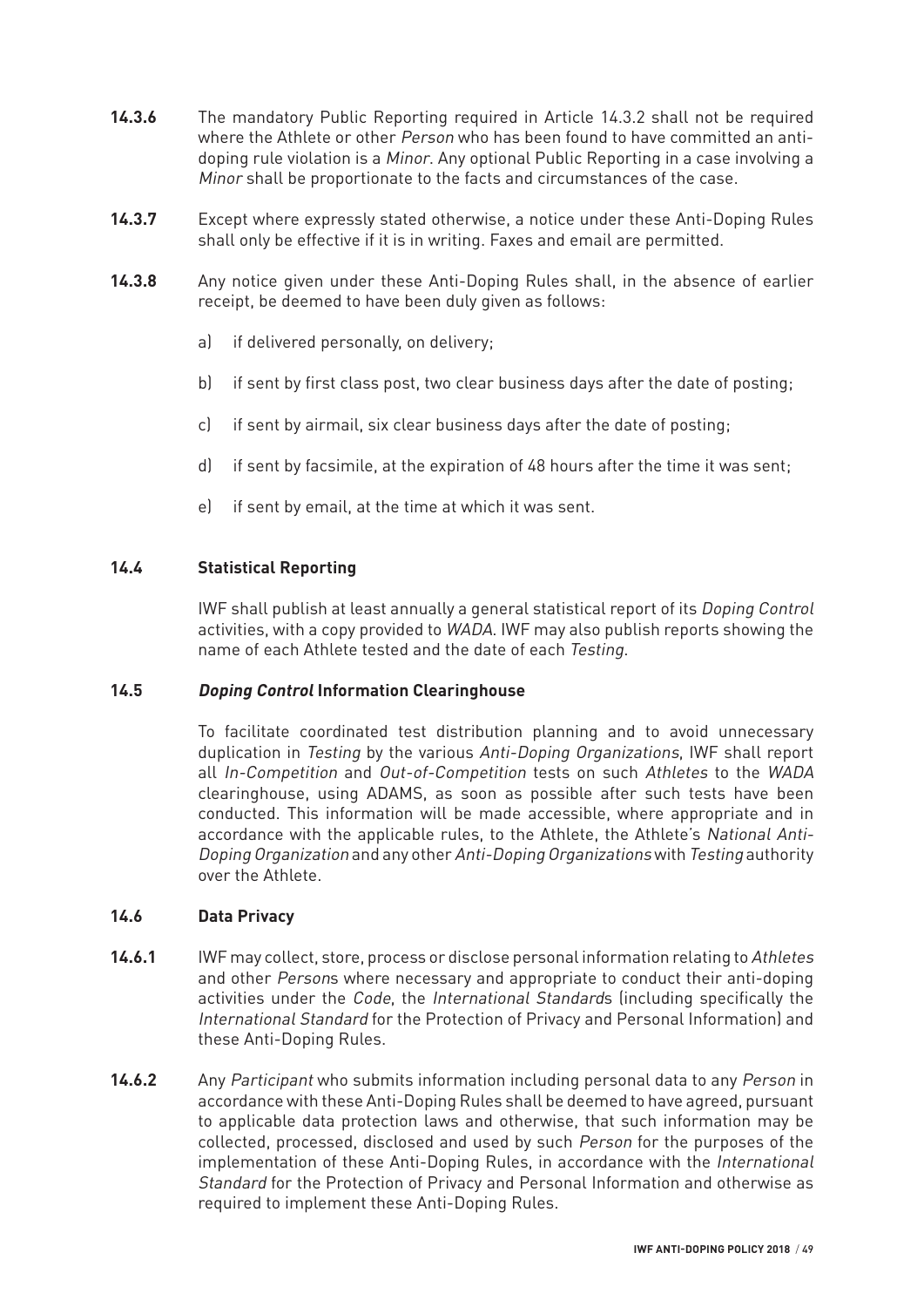# **ARTICLE 15 APPLICATION AND RECOGNITION OF DECISIONS**

#### 

**15.1** Subject to the right to appeal provided in Article 13, Testing, hearing results or other final adjudications of any Signatory which are consistent with the Code and are within that Signatory's authority shall be applicable worldwide and shall be recognized and respected by IWF and all its Member Federations.

[Comment to Article 15.1: The extent of recognition of TUE decisions of other Anti-Doping Organizations shall be determined by Article 4.4 and the International Standard for Therapeutic Use Exemptions.]

**15.2** IWF and its Member Federations shall recognize the measures taken by other bodies which have not accepted the Code if the rules of those bodies are otherwise consistent with the Code.

[Comment to Article 15.2: Where the decision of a body that has not accepted the Code is in some respects Code compliant and in other respects not Code compliant, IWF and its Member Federations shall attempt to apply the decision in harmony with the principles of the Code. For example, if in a process consistent with the Code a non-Signatory has found an Athlete to have committed an anti-doping rule violation on account of the presence of a Prohibited Substance in his or her body but the period of Ineligibility applied is shorter than the period provided for in these Anti-Doping Rules, then IWF shall recognize the finding of an anti-doping rule violation and may conduct a hearing consistent with Article 8 to determine whether the longer period of Ineligibility provided in these Anti-Doping Rules should be imposed.]

**15.3** Subject to the right to appeal provided in Article 13, any decision of IWF regarding a violation of these Anti-Doping Rules shall be recognized by all Member Federations, which shall take all necessary action to render such decision effective.

# **ARTICLE 16 INCORPORATION OF IWF ANTI-DOPING RULES AND OBLIGATIONS OF MEMBER FEDERATIONS**

**16.1** All Member Federations and their members shall comply with these Anti-Doping Rules. All Member Federations and other members shall include in their regulations the provisions necessary to ensure that IWF may enforce these Anti-Doping Rules directly as against Athletes under their anti-doping jurisdiction (including National-Level Athletes). These Anti-Doping Rules shall also be incorporated either directly or by reference into each Member Federation's rules so that the Member Federation may enforce them itself directly as against Athletes under its anti-doping jurisdiction (including National-Level Athletes).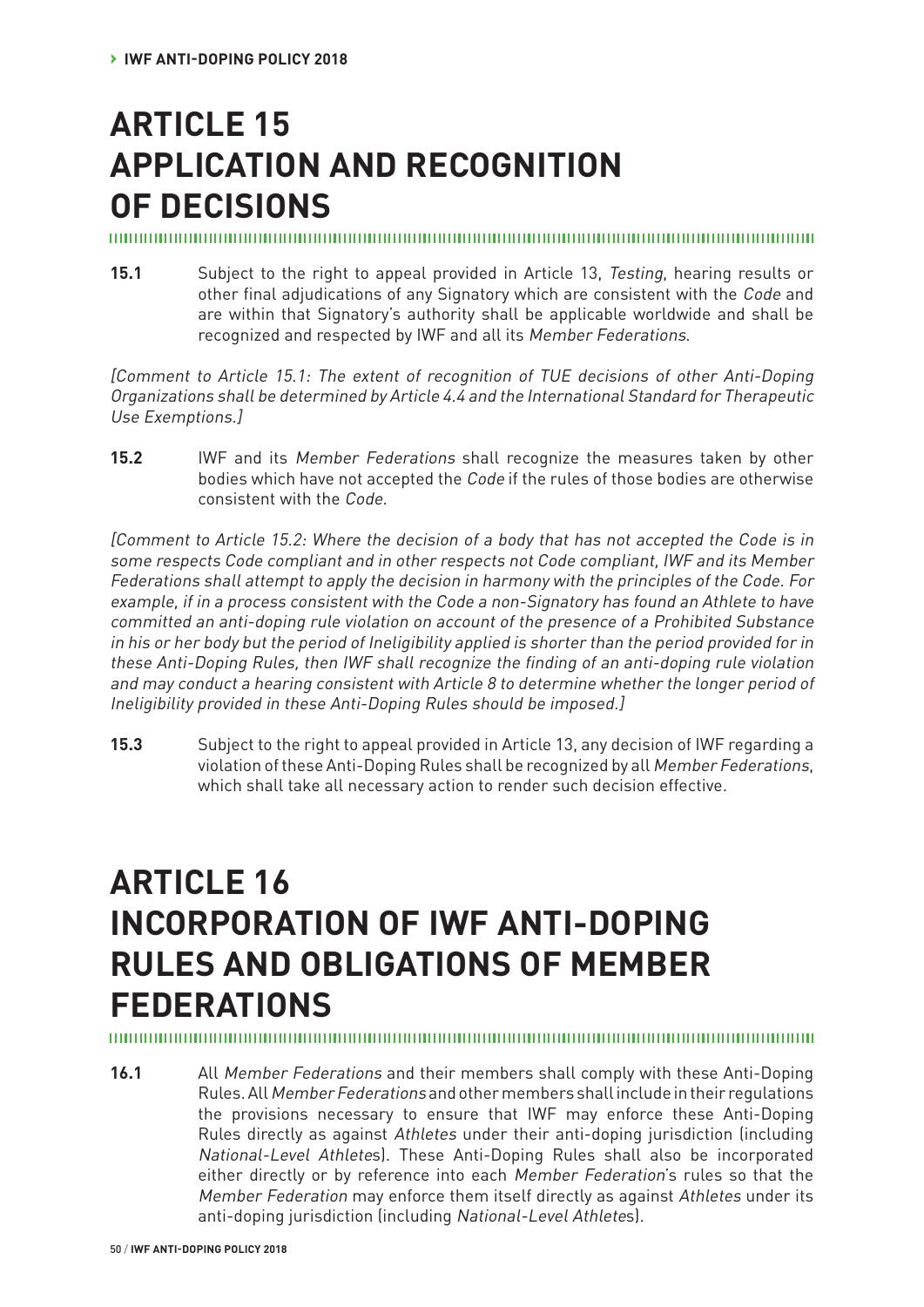- **16.2** All Member Federations shall establish rules requiring all Athletes and each Athlete Support Personnel who participates as coach, trainer, manager, team staff, official, medical or paramedical personnel in a Competition or activity authorized or organized by a Member Federation or one of its member organizations to agree to be bound by these Anti-Doping Rules and to submit to the results management authority of the Anti-Doping Organization responsible under the Code as a condition of such participation.
- **16.3** All Member Federations shall provide IWF with an (up-to-date) list of the Athlete Support Personnel associated with each of their affiliated Athletes belonging to the IWF Registered Testing Pool and/or to the Member Federation's National Team by 15 January of each Calendar year and shall ensure that any change during the Calendar year is promptly reported to IWF.

[Comment to Article 16.3: the information to be provided to IWF will include at least the name, gender, date of birth and role of each Athlete Support Person. The IWF will publish on its website a standard form to be used for the purposes of this Article. The information will be used by IWF for Testing and investigation purposes. When processing the information, it is each Member Federation's duty to ensure that the provisions of the International Standard for the Protection of Privacy and Personal Information and of any applicable law are duly respected.]

**16.4** All Member Federations shall use their best efforts to provide to IWF a statement signed by each coach, trainer and/or medical personnel associated with any of its affiliated Athletes belonging to the IWF Registered Testing Pool by which such coach, trainer and/or medical personnel expressly agrees to be bound by this Anti-Doping Policy and subject to the jurisdiction of IWF. In the event that a Member Federation manifestly and/or repeatedly breaches this provision, a sanction may be imposed on such Member Federation.

[Comment to Article 16.4: the IWF will publish on its website a standard form to be used for the purposes of this Article. For the avoidance of doubt, the fact that a coach, trainer and/or medical personnel does not sign such a statement does not imply that he is not otherwise bound by the this Anti-Doping Policy and subject to the jurisdiction of IWF]

**16.5** All Member Federations shall report any information suggesting or relating to an anti-doping rule violation to IWF and to their National Anti-Doping Organizations, and shall cooperate with investigations conducted by any Anti-Doping Organization with authority to conduct the investigation.

[Comment to Article 16.5: in particular, in the event that a notice asserting an anti-doping rule violation is received by one of their affiliated Athletes or other Persons from an Anti-Doping Organisation other than IWF, the Member Federation shall immediately send a copy of such notice to IWF]

- **16.6** All Member Federations are obliged to notify IWF of decisions issued on national level regarding anti-doping rule violations.
- **16.7** All Member Federations shall have disciplinary rules in place to prevent Athlete Support Personnel who are Using Prohibited Substances or Prohibited Methods without valid justification from providing support to Athletes under the jurisdiction of IWF or the Member Federation.
- **16.8** All Member Federations shall a) actively monitor all Athlete Support Personnel,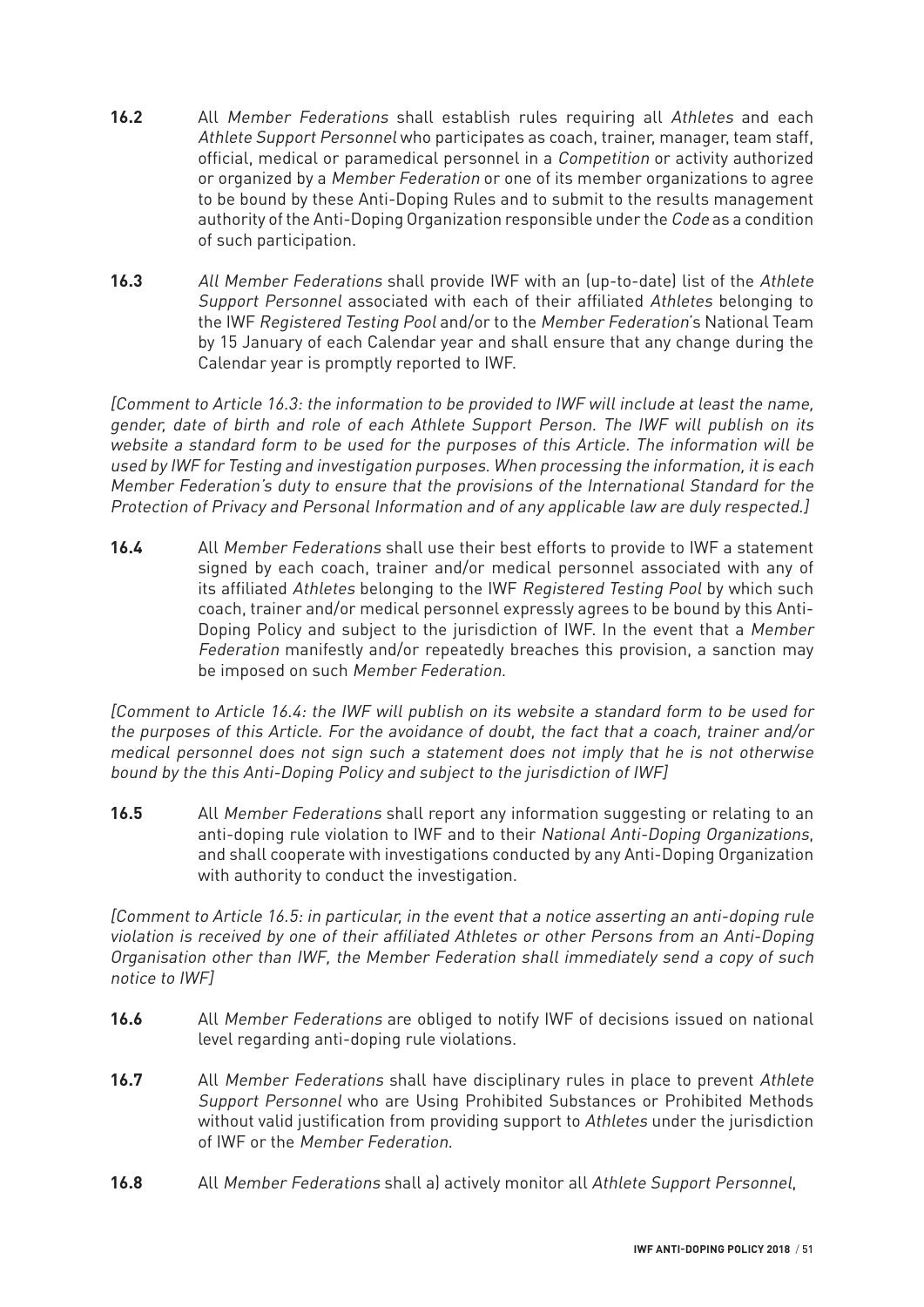who fall under either of Articles 2.10.1, 2.10.2 or 2.10.3, within their jurisdiction, b) advise its affiliated Athletes and IWF of the identity of all such Athlete Support Personnel that they are or become aware of and c) ultimately, ensure that none of their affiliated Athletes associate with an Athlete Support Person in violation of Article 2.10. In the event of such prohibited association, the Member Federation shall immediately notify IWF and the relevant National Anti-Doping Organization. In case of repeated failures to comply with the duties set out under this Article, a sanction may be imposed on the Member Federation.

- **16.9** Member Federations must investigate any anti-doping rule violation when requested by IWF in order to ascertain which Persons were involved in the violation. Member Federations must also conduct an automatic investigation of Athlete Support Personnel in the case of any anti-doping rule violation involving a Minor or Athlete Support Person who has provided support to more than one Athlete found to have committed an anti-doping rule violation. Member Federations have a duty to provide updates to IWF upon request and promptly produce a report to IWF upon conclusion of these investigations. Failure to do so may lead to sanctions being imposed on the Member Federation.
- **16.10** Member Federations shall ensure that their affiliated Athletes comply with their obligations to provide whereabouts information under art. 5.6.1 and 5.6.5. In case of repeated failure to provide whereabouts information under 5.6.1 and 5.6.5, a sanction may be imposed on the Member Federation.
- **16.11** In case medals obtained at IWF Events shall be forfeited due to Disqualification based on this Anti-Doping Policy the Member Federation concerned shall ensure that such medals are delivered to IWF within (30) days of the receipt of the final appellate decision on Disqualification or the expiry of the time-limit to appeal.
- **16.12** All Member Federations shall be required to conduct anti-doping education in coordination with their National Anti-Doping Organizations.

# **16.13 Statistical Reporting**

Member Federations shall continuously report to the IWF Anti-Doping Administrator or its delegate the results of all Doping Controls within their jurisdiction sorted by Athlete and identifying each date on which the Athlete was tested, the entity conducting the test, and whether the test was In-Competition or Out-of-Competition.

- **16.14** IWF may periodically publish Testing data received from Member Federations as well as comparable data from Testing under IWF's jurisdiction. IWF shall publish annually a general statistical report of its *Doping Control* activities during the calendar year with a copy provided to WADA.
- **16.15** The Member Federations are obliged to inform IWF in writing about their current national team before the beginning of each year and upon request or the IWF. All the changes in the team must be communicated without any request to the IWF.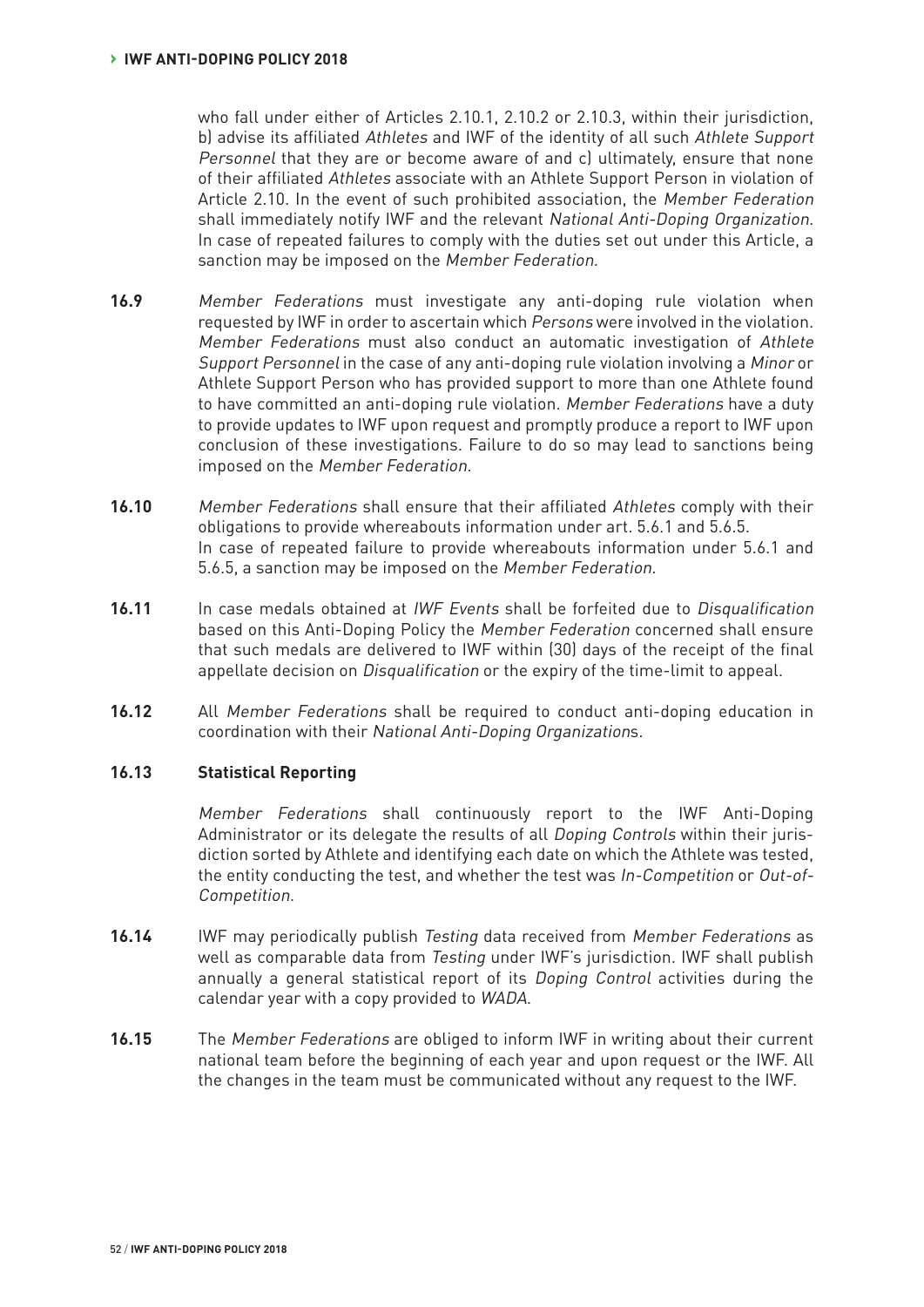# **ARTICLE 17 STATUTE OF LIMITATIONS**

# 

No anti-doping rule violation proceeding may be commenced against an Athlete or other Person unless he or she has been notified of the anti-doping rule violation as provided in Article 7, or notification has been reasonably attempted, within ten years from the date the violation is asserted to have occurred.

# **ARTICLE 18 IWF COMPLIANCE REPORTS TO WADA**

IWF will report to WADA on IWF's compliance with the Code in accordance with Article 23.5.2 of the Code.

# **ARTICLE 19 EDUCATION**

- **19.1** IWF shall plan, implement, evaluate and monitor information, education and prevention programs for doping-free sport on at least the issues listed at Article 18.2 of the Code, and shall support active participation by Athletes and Athlete Support Personnel in such programs.
- **19.2** IWF may decide to request that Athletes perform educational activities before and/ or during their participation to selected Events (ex: Youth World Championships). The list of Events in which Athletes will be required to perform educational activities as a condition of participation can be published in the IWF website.

# **ARTICLE 20 AMENDMENT AND INTERPRETATION OF ANTI-DOPING RULES**

- **20.1** These Anti-Doping Rules may be amended from time to time by IWF.
- **20.2** These Anti-Doping Rules shall be interpreted as an independent and autonomous text and not by reference to existing law or statutes.
- **20.3** The headings used for the various Parts and Articles of these Anti-Doping Rules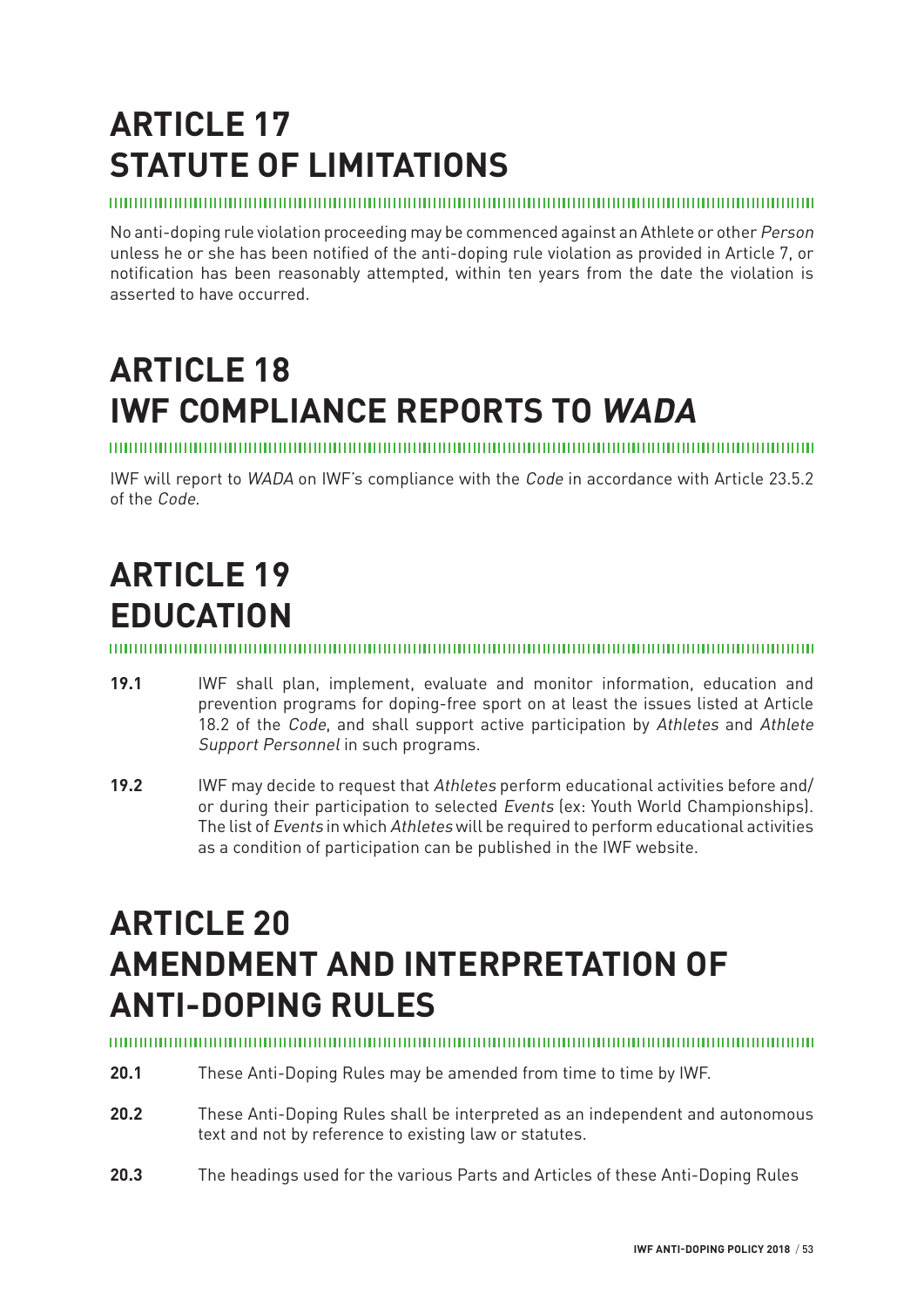are for convenience only and shall not be deemed part of the substance of these Anti-Doping Rules or to affect in any way the language of the provisions to which they refer.

- **20.4** The Code and the International Standards shall be considered integral parts of these Anti-Doping Rules and shall prevail in case of conflict.
- **20.5** These Anti-Doping Rules have been adopted pursuant to the applicable provisions of the Code and shall be interpreted in a manner that is consistent with applicable provisions of the Code. The Introduction shall be considered an integral part of these Anti-Doping Rules.
- **20.6** The comments annotating various provisions of the Code and these Anti-Doping Rules shall be used to interpret these Anti-Doping Rules.
- **20.7** These Anti-Doping Rules have come into full force and effect on [15 April 2018] (the "Effective Date"). They shall not apply retroactively to matters pending before the Effective Date; provided, however, that:
- 20.7.1 Anti-doping rule violations taking place prior to the Effective Date count as "first violations" or "second violations" for purposes of determining sanctions under Article 10 for violations taking place after the Effective Date.
- **20.7.2** The retrospective periods in which prior violations can be considered for purposes of multiple violations under Article 10.7.5 and the statute of limitations set forth in Article 17 are procedural rules and should be applied retroactively; provided, however, that Article 17 shall only be applied retroactively if the statute of limitations period has not already expired by the Effective Date. Otherwise, with respect to any anti-doping rule violation case which is pending as of the Effective Date and any anti-doping rule violation case brought after the Effective Date based on an antidoping rule violation which occurred prior to the Effective Date, the case shall be governed by the substantive anti-doping rules in effect at the time the alleged antidoping rule violation occurred unless the panel hearing the case determines the principle of "lex mitior" appropriately applies under the circumstances of the case.
- **20.7.3** Any Article 2.4 whereabouts failure (whether a Filing Failure or a Missed Test, as those terms are defined in the International Standard for Testing and Investigations) prior to the Effective Date shall be carried forward and may be relied upon, prior to expiry, in accordance with the International Standard for Testing and Investigation, but it shall be deemed to have expired 12 months after it occurred.
- **20.7.4** With respect to cases where a final decision finding an anti-doping rule violation has been rendered prior to the Effective Date, but the Athlete or other Person is still serving the period of Ineligibility as of the Effective Date, the Athlete or other Person may apply to the Anti-Doping Organization which had results management responsibility for the anti-doping rule violation to consider a reduction in the period of Ineligibility in light of these Anti-Doping Rules. Such application must be made before the period of Ineligibility has expired. The decision rendered may be appealed pursuant to Article 13.2. These Anti-Doping Rules shall have no application to any case where a final decision finding an anti-doping rule violation has been rendered and the period of Ineligibility has expired.
- **20.7.5** For purposes of assessing the period of Ineligibility for a second violation under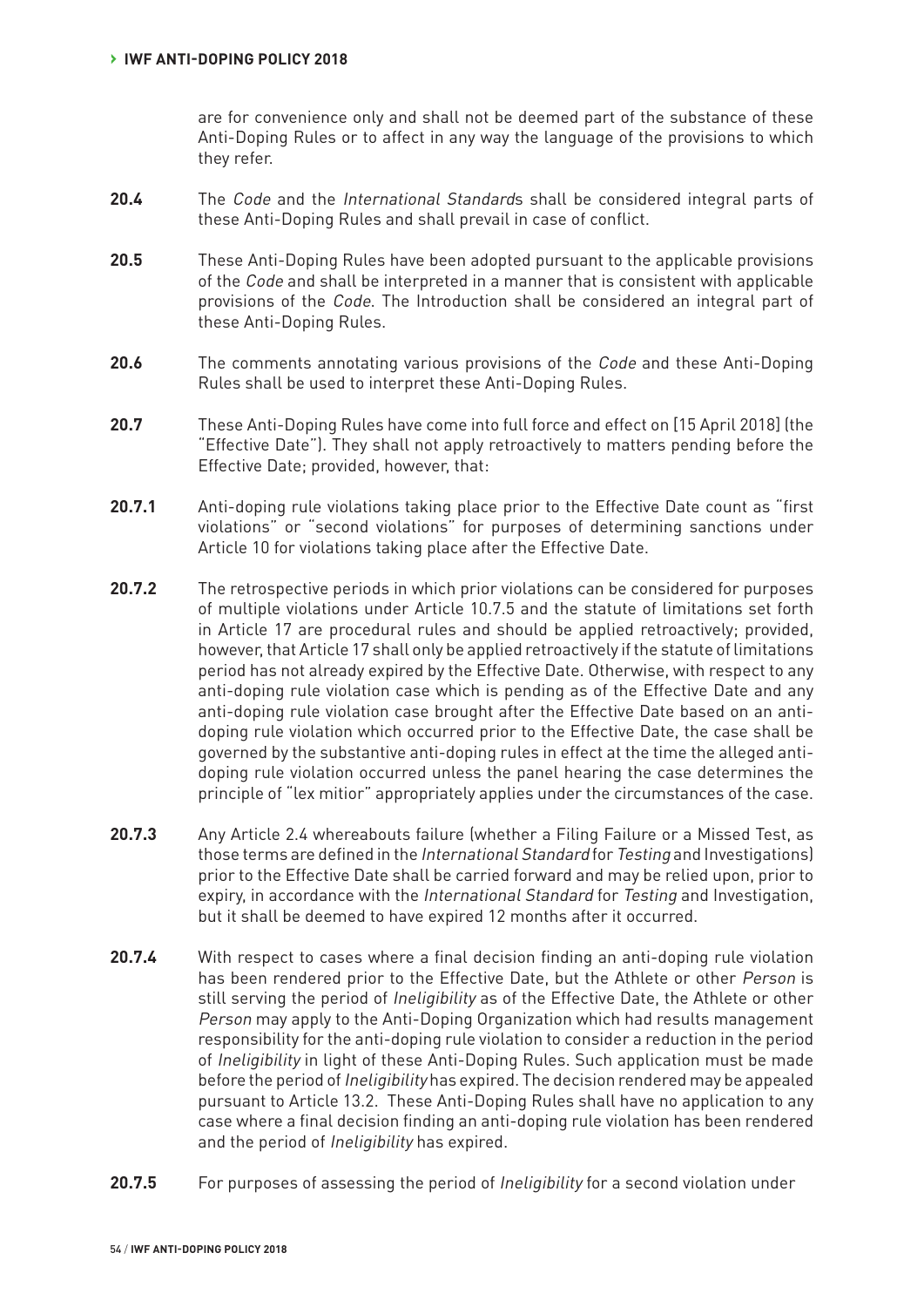Article 10.7.1, where the sanction for the first violation was determined based on rules in force prior to the Effective Date, the period of Ineligibility which would have been assessed for that first violation had these Anti-Doping Rules been applicable, shall be applied.

# **ARTICLE 21 INTERPRETATION OF THE CODE**

- **21.1** The official text of the Code shall be maintained by WADA and shall be published in English and French. In the event of any conflict between the English and French versions, the English version shall prevail
- **21.2** The comments annotating various provisions of the Code shall be used to interpret the Code.
- **21.2.1** The Code shall be interpreted as an independent and autonomous text and not by reference to the existing law or statutes of the Signatories or governments.
- **21.3** The headings used for the various Parts and Articles of the Code are for convenience only and shall not be deemed part of the substance of the Code or to affect in any way the language of the provisions to which they refer.
- **21.4** The Code shall not apply retroactively to matters pending before the date the Code is accepted by a Signatory and implemented in its rules. However, pre-Code antidoping rule violations would continue to count as "first violations" or "second violations" for purposes of determining sanctions under Article 10 for subsequent post-Code violations.
- **21.5** The Purpose, Scope and Organization of the World Anti-Doping Program and the Code and Appendix 1, Definitions, and Appendix 2, Examples of the Application of Article 10, shall be considered integral parts of the Code.

# **ARTICLE 22 ADDITIONAL ROLES AND RESPONSIBILITIES OF ATHLETES AND OTHER PERSONS**

#### 

#### **22.1 Roles and Responsibilities of Athletes**

- **22.1.1** To be knowledgeable of and comply with these Anti-Doping Rules.
- 22.1.2 To be available for Sample collection at all times.

[Comment to Article 22.1.2: With due regard to an Athlete's human rights and privacy, legitimate anti-doping considerations sometimes require Sample collection late at night or early in the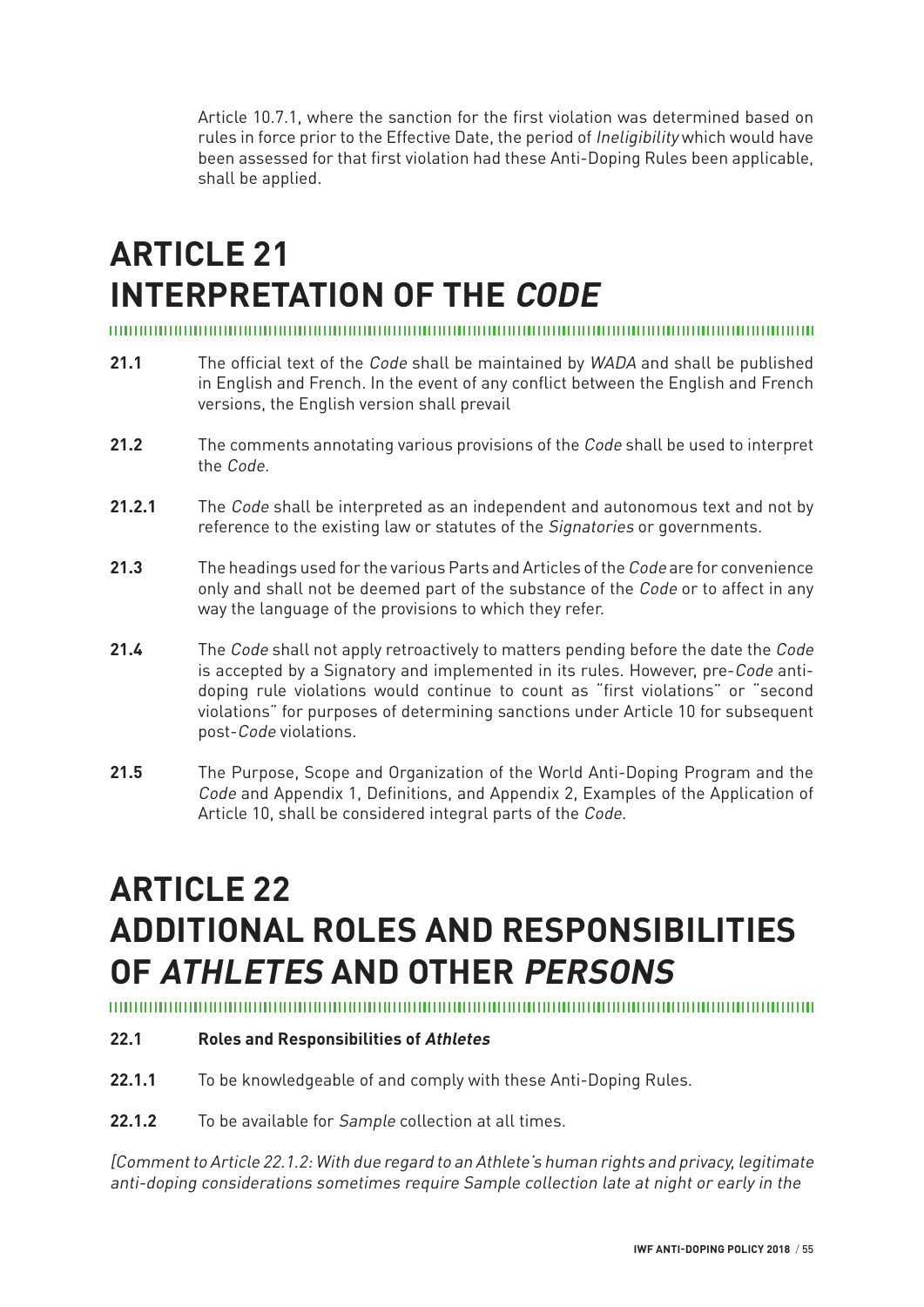#### **› IWF ANTI-DOPING POLICY 2018**

morning. For example, it is known that some Athletes use low doses of EPO during these hours so that it will be undetectable in the morning.]

- **22.1.3** To take responsibility, in the context of anti-doping, for what they ingest and Use.
- **22.1.4** To inform medical personnel of their obligation not to Use Prohibited Substances and Prohibited Methods and to take responsibility to make sure that any medical treatment received does not violate these Anti-Doping Rules.
- **22.1.5** To disclose to their National Anti-Doping Organization and to IWF any decision by a non-Signatory finding that the Athlete committed an anti-doping rule violation within the previous ten years.
- **22.1.6** To cooperate with Anti-Doping Organizations investigating anti-doping rule violations.
- **22.1.7** Failure by any Athlete to cooperate in full with Anti-Doping Organizations investigating anti-doping rule violations may result in a charge of misconduct under IWF's disciplinary rules/code of conduct.

#### **22.2 Roles and Responsibilities of Athlete Support Personnel**

- **22.2.1** To be knowledgeable of and comply with these Anti-Doping Rules.
- **22.2.2** To cooperate with the Athlete Testing program.
- **22.2.3** To use his or her influence on Athlete values and behavior to foster anti-doping attitudes.
- **22.2.4** To disclose to his or her National Anti-Doping Organization and to IWF any decision by a non-Signatory finding that he or she committed an anti-doping rule violation within the previous ten years.
- **22.2.5** To cooperate with Anti-Doping Organizations investigating anti-doping rule violations.
- 22.2.6 Failure by any Athlete Support Personnel to cooperate in full with Anti-Doping Organizations investigating anti-doping rule violations may result in a charge of misconduct under IWF's disciplinary rules/code of conduct.
- 22.2.7 Athlete Support Personnel shall not Use or Possess any Prohibited Substance or Prohibited Method without valid justification.
- **22.2.8** Use or Possession of a Prohibited Substance or Prohibited Method by an Athlete Support Personnel without valid justification may result in a charge of misconduct under IWF's disciplinary rules/code of conduct.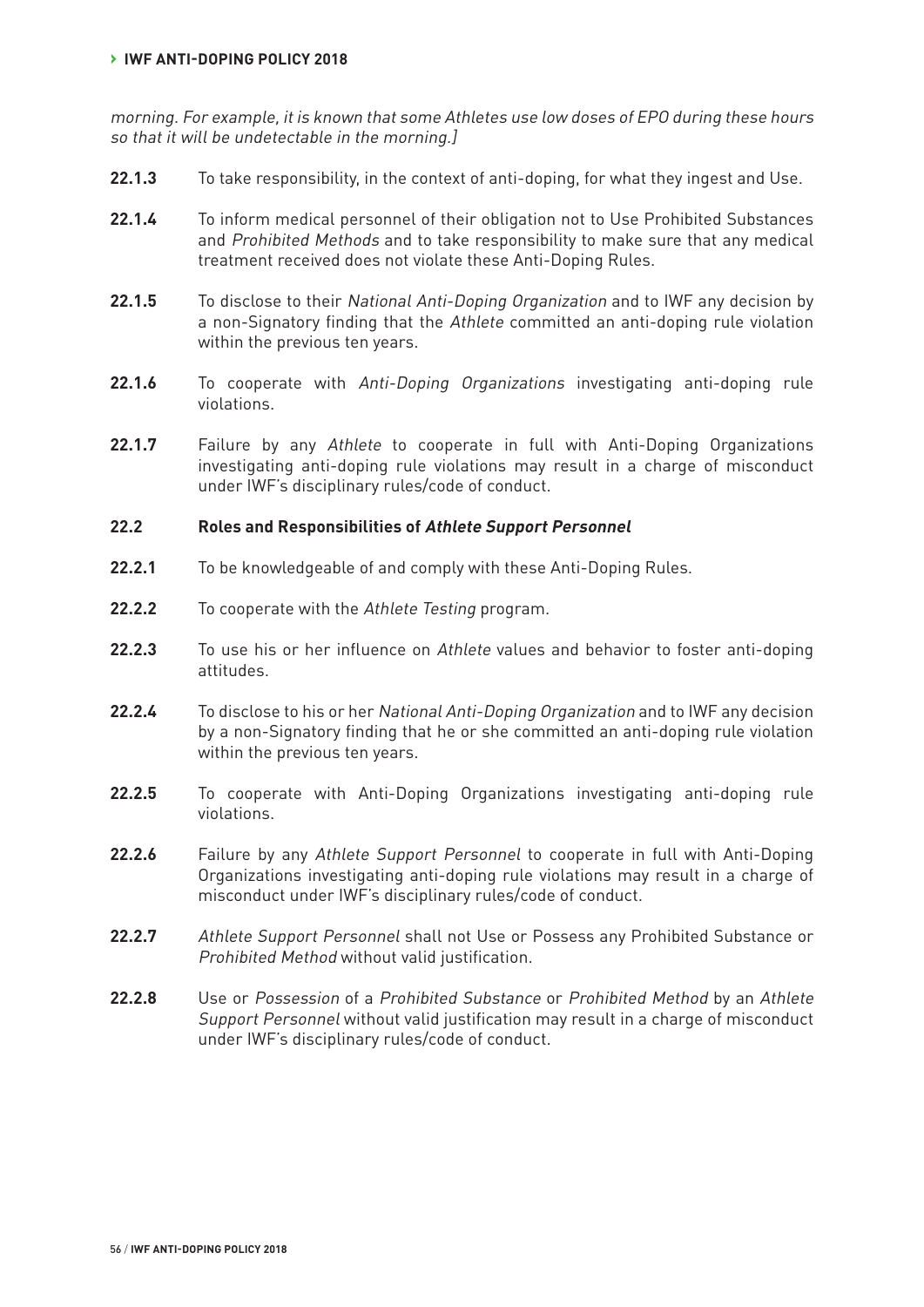# **APPENDIX 1 DEFINITIONS**

- **ADAMS:** The Anti-Doping Administration and Management System is a Web-based database management tool for data entry, storage, sharing, and reporting designed to assist stakeholders and WADA in their anti-doping operations in conjunction with data protection legislation.
- **Administration:** Providing, supplying, supervising, facilitating, or otherwise participating in the Use or Attempted Use by another Person of a Prohibited Substance or Prohibited Method. However, this definition shall not include the actions of bona fide medical personnel involving a Prohibited Substance or Prohibited Method used for genuine and legal therapeutic purposes or other acceptable justification and shall not include actions involving Prohibited Substances which are not prohibited in Out-of-Competition Testing unless the circumstances as a whole demonstrate that such Prohibited Substances are not intended for genuine and legal therapeutic purposes or are intended to enhance sport performance.
- **Adverse Analytical Finding:** A report from a WADA-accredited laboratory or other WADAapproved laboratory that, consistent with the International Standard for Laboratories and related Technical Documents, identifies in a Sample the presence of a Prohibited Substance or its Metabolites or Markers (including elevated quantities of endogenous substances) or evidence of the Use of a Prohibited Method.
- **Adverse Passport Finding:** A report identified as an Adverse Passport Finding as described in the applicable International Standards.
- **Anti-Doping Organization:** A Signatory that is responsible for adopting rules for initiating, implementing or enforcing any part of the Doping Control process. This includes, for example, the International Olympic Committee, the International Paralympic Committee, other Major Event Organizations that conduct Testing at their Events, WADA, International Federation, Member Federations, and National Anti-Doping Organizations.
- **Athlete:** Any Person who competes in sport at the international level (as defined by each International Federation, Member Federation), or the national level (as defined by each National Anti-Doping Organization). An Anti-Doping Organization has discretion to apply anti-doping rules to an Athlete who is neither an International-Level Athlete nor a National-Level Athlete, and thus to bring them within the definition of "Athlete." In relation to Athletes who are neither International-Level nor National-Level Athletes, an Anti-Doping Organization may elect to: conduct limited Testing or no Testing at all; analyze Samples for less than the full menu of Prohibited Substances; require limited or no whereabouts information; or not require advance TUEs. However, if an Article 2.1, 2.3 or 2.5 anti-doping rule violation is committed by any Athlete over whom an Anti-Doping Organization has authority who competes below the international or national level, then the *Consequences* set forth in the Code (except Article 14.3.2) must be applied. For purposes of Article 2.8 and Article 2.9 and for purposes of anti-doping information and education, any Person who participates in sport under the authority of any Signatory, government, or other sports organization accepting the Code is an Athlete.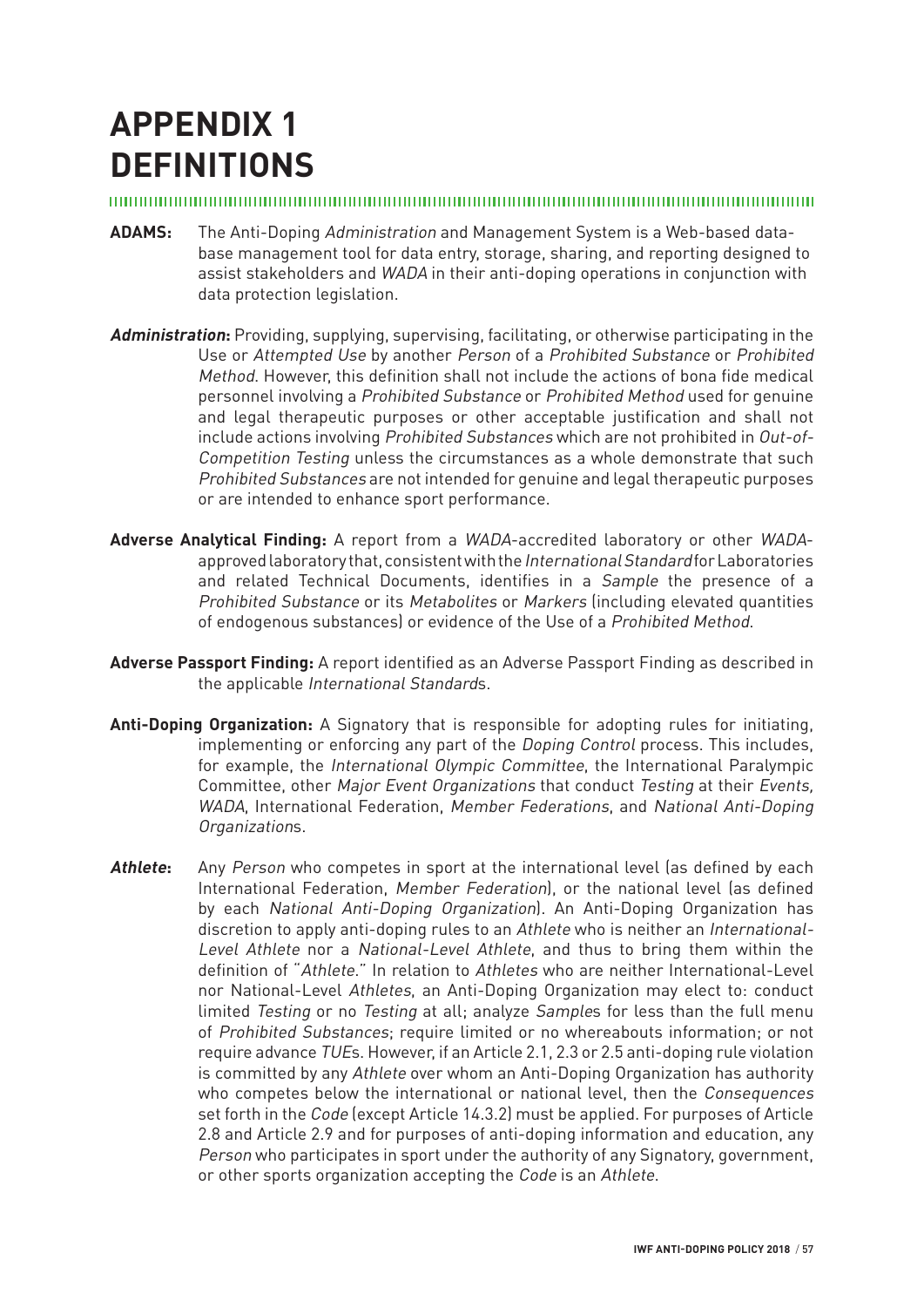[Comment: This definition makes it clear that all International- and National-Level Athletes are subject to the anti-doping rules of the Code, with the precise definitions of internationaland national-level sport to be set forth in the anti-doping rules of the International Federation, Member Federations and National Anti-Doping Organizations, respectively.

The definition also allows each National Anti-Doping Organization, if it chooses to do so, to expand its anti-doping program beyond International- or National-Level Athletes to competitors at lower levels of Competition or to individuals who engage in fitness activities but do not compete at all. Thus, a National Anti-Doping Organization could, for example, elect to test recreationallevel competitors but not require advance TUEs. But an anti-doping rule violation involving an Adverse Analytical Finding or Tampering results in all of the Consequences provided for in the Code (with the exception of Article 14.3.2). The decision on whether Consequences apply to recreational-level Athletes who engage in fitness activities but never compete is left to the National Anti-Doping Organization. In the same manner, a Major Event Organization holding an Event only for masters-level competitors could elect to test the competitors but not analyze Samples for the full menu of Prohibited Substances. Competitors at all levels of Competition should receive the benefit of anti-doping information and education.]

- **Athlete Biological Passport:** The program and methods of gathering and collating data as described in the International Standard for Testing and Investigations and International Standard for Laboratories.
- **Athlete Support Personnel:** Any coach, trainer, manager, agent, team staff, official, medical, paramedical personnel, parent or any other Person working with, treating or assisting an Athlete participating in or preparing for sports Competition.
- **Attempt:** Purposely engaging in conduct that constitutes a substantial step in a course of conduct planned to culminate in the commission of an anti-doping rule violation. Provided, however, there shall be no anti-doping rule violation based solely on an Attempt to commit a violation if the Person renounces the Attempt prior to it being discovered by a third party not involved in the Attempt.
- **Atypical Finding:** A report from a WADA-accredited laboratory or other WADA-approved laboratory which requires further investigation as provided by the International Standard for Laboratories or related Technical Documents prior to the determination of an Adverse Analytical Finding.
- **Atypical Passport Finding:** A report described as an Atypical Passport Finding as described in the applicable International Standards.
- **CAS:** The Court of Arbitration for Sport.
- **Code:** The World Anti-Doping Code.
- **Competition:** A single race, match, game or singular sport contest. For stage races and other sport contests where prizes are awarded on a daily or other interim basis the distinction between a Competition and an Event will be as provided in the rules of the applicable International Federation and Member Federation.
- **Consequences of Anti-Doping Rule Violations ("Consequences"):** An Athlete's or other Person's violation of an anti-doping rule may result in one or more of the following: (a) Disqualification means the Athlete's results in a particular Competition or Event are invalidated, with all resulting Consequences including forfeiture of any medals, points and prizes; (b) Ineligibility means the Athlete or other Person is barred on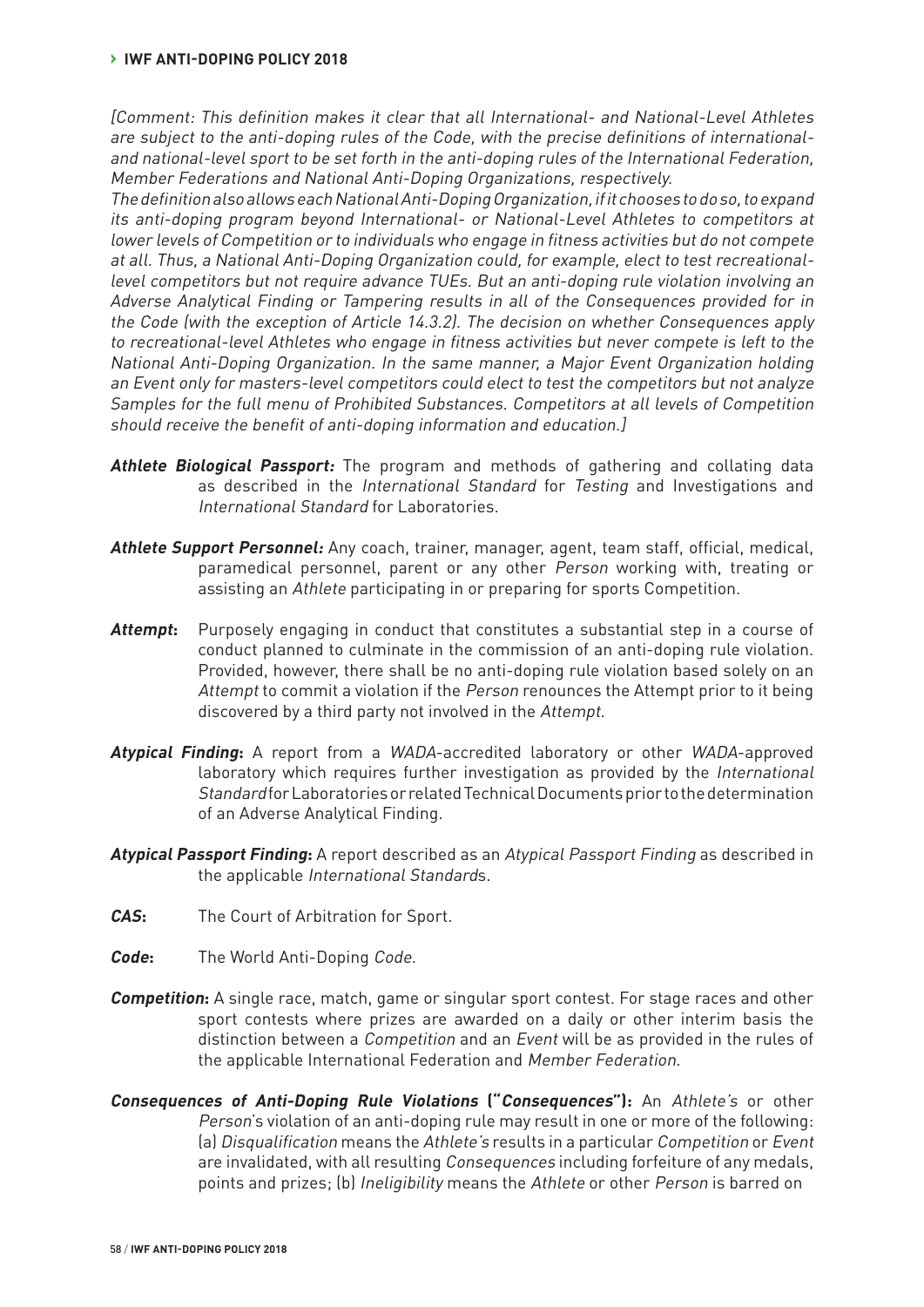account of an anti-doping rule violation for a specified period of time from participating in any Competition or other activity or funding as provided in Article 10.12.1; (c) Provisional Suspension means the Athlete or other Person is barred temporarily from participating in any Competition or activity prior to the final decision at a hearing conducted under Article 8; (d) Financial Consequences means a financial sanction imposed for an anti-doping rule violation or to recover costs associated with an anti-doping rule violation; and (e) Public Disclosure or Public Reporting means the dissemination or distribution of information to the general public or Persons beyond those Persons entitled to earlier notification in accordance with Article 14. Teams in Team Sports may also be subject to Consequences as provided in Article 11 of the Code.

- **Contaminated Product:** A product that contains a Prohibited Substance that is not disclosed on the product label or in information available in a reasonable Internet search.
- **Disqualification:** See Consequences of Anti-Doping Rule Violations above.
- **Doping Control**: All steps and processes from test distribution planning through to ultimate disposition of any appeal including all steps and processes in between such as provision of whereabouts information, Sample collection and handling, laboratory analysis, TUEs, results management and hearings.
- **Event:** A series of individual *Competitions* conducted together under one ruling body (e.g., the Olympic Games, IWF World Championships, or Pan American Games).
- **Event Venues:** Those venues so designated by the ruling body for the Event. For IWF, the Event Venues are considered the official training, accommodation and competition venues for the Event.
- **Event Period:** The time between the beginning and end of an Event, as established by the ruling body of the Event.
- **Fault:** Fault is any breach of duty or any lack of care appropriate to a particular situation. Factors to be taken into consideration in assessing an Athlete or other Person's degree of Fault include, for example, the Athlete's or other Person's experience, whether the Athlete or other Person is a Minor, special considerations such as impairment, the degree of risk that should have been perceived by the Athlete and the level of care and investigation exercised by the Athlete in relation to what should have been the perceived level of risk. In assessing the Athlete's or other Person's degree of Fault, the circumstances considered must be specific and relevant to explain the Athlete's or other Person's departure from the expected standard of behavior. Thus, for example, the fact that an Athlete would lose the opportunity to earn large sums of money during a period of *Ineligibility*, or the fact that the Athlete only has a short time left in his or her career, or the timing of the sporting calendar, would not be relevant factors to be considered in reducing the period of Ineligibility under Article 10.5.1 or 10.5.2.

[Comment: The criteria for assessing an Athlete's degree of Fault is the same under all Articles where Fault is to be considered. However, under Article 10.5.2, no reduction of sanction is appropriate unless, when the degree of Fault is assessed, the conclusion is that No Significant Fault or Negligence on the part of the Athlete or other Person was involved.]

**Financial Consequences:** see Consequences of Anti-Doping Rule Violations, above.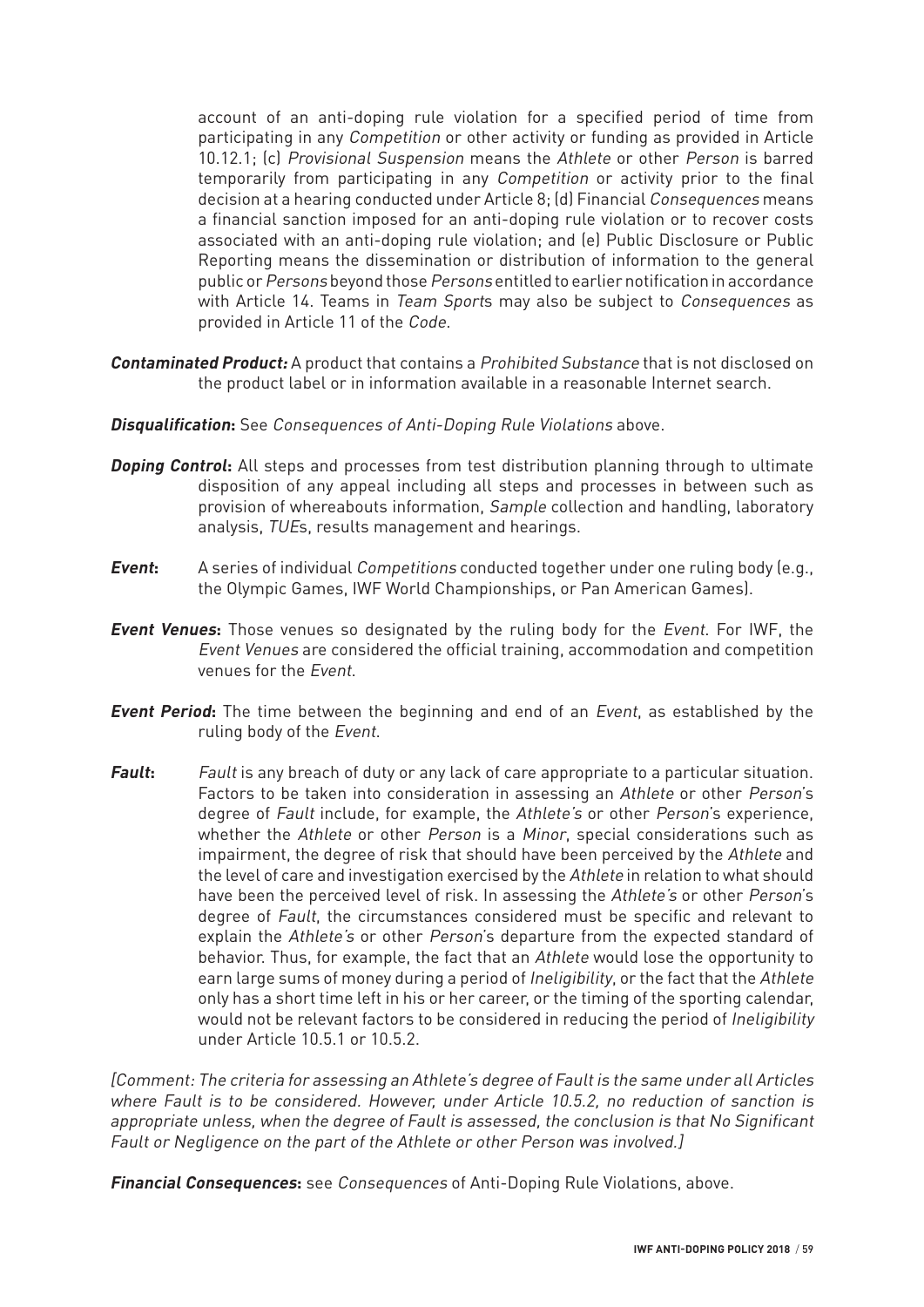- **In-Competition:** "In-Competition" means the period commencing twelve hours before a Competition in which the Athlete is scheduled to participate through the end of such Competition and the Sample collection process related to such Competition.
- **Independent Observer Program:** A team of observers, under the supervision of WADA, who observe and provide guidance on the Doping Control process at certain Events and report on their observations.
- **Individual Sport:** Any sport that is not a Team Sport.
- **Ineligibility:** See *Consequences* of Anti-Doping Rule Violations above.
- **International-Level Athlete:** Athletes who compete in sport at the international level, as defined by each International Federation, consistent with the International Standard for Testing and Investigations. For the sport of weightlifting, International-Level Athletes are defined as set out in the Scope section of the Introduction to these Anti-Doping Rules.

[Comment: Consistent with the International Standard for Testing and Investigations, the International Federation is free to determine the criteria it will use to classify Athletes as International-Level Athletes, e.g., by ranking, by participation in particular International Events, by type of license, etc. However, it must publish those criteria in clear and concise form, so that Athletes are able to ascertain quickly and easily when they will become classified as International-Level Athletes. For example, if the criteria include participation in certain International Events, then the International Federation must publish a list of those International Events.]

- **International Standard:** A standard adopted by WADA in support of the Code. Compliance with an International Standard (as opposed to another alternative standard, practice or procedure) shall be sufficient to conclude that the procedures addressed by the International Standard were performed properly. International Standards shall include any Technical Documents issued pursuant to the International Standard.
- **IWF Event:** IWF Events are international weightlifting Competitions registered as "IWF Events" in the IWF Calendar.
- **IWF Calendar Event:** An Event listed in the IWF Calendar. The IWF Calendar includes IWF Events and other Events.
- **Major Event Organizations:** The continental associations of National Olympic Committees and other international multi-sport organizations that function as the ruling body for any continental, regional or other IWF Calendar Event.
- **Marker:** A compound, group of compounds or biological variable(s) that indicates the Use of a Prohibited Substance or Prohibited Method.
- **Member Federation:** A national or regional entity which is a member of or is recognized by IWF as the entity governing weightlifting in that nation or region.

**Metabolite:** Any substance produced by a biotransformation process.

**Minor:** A natural Person who has not reached the age of eighteen years.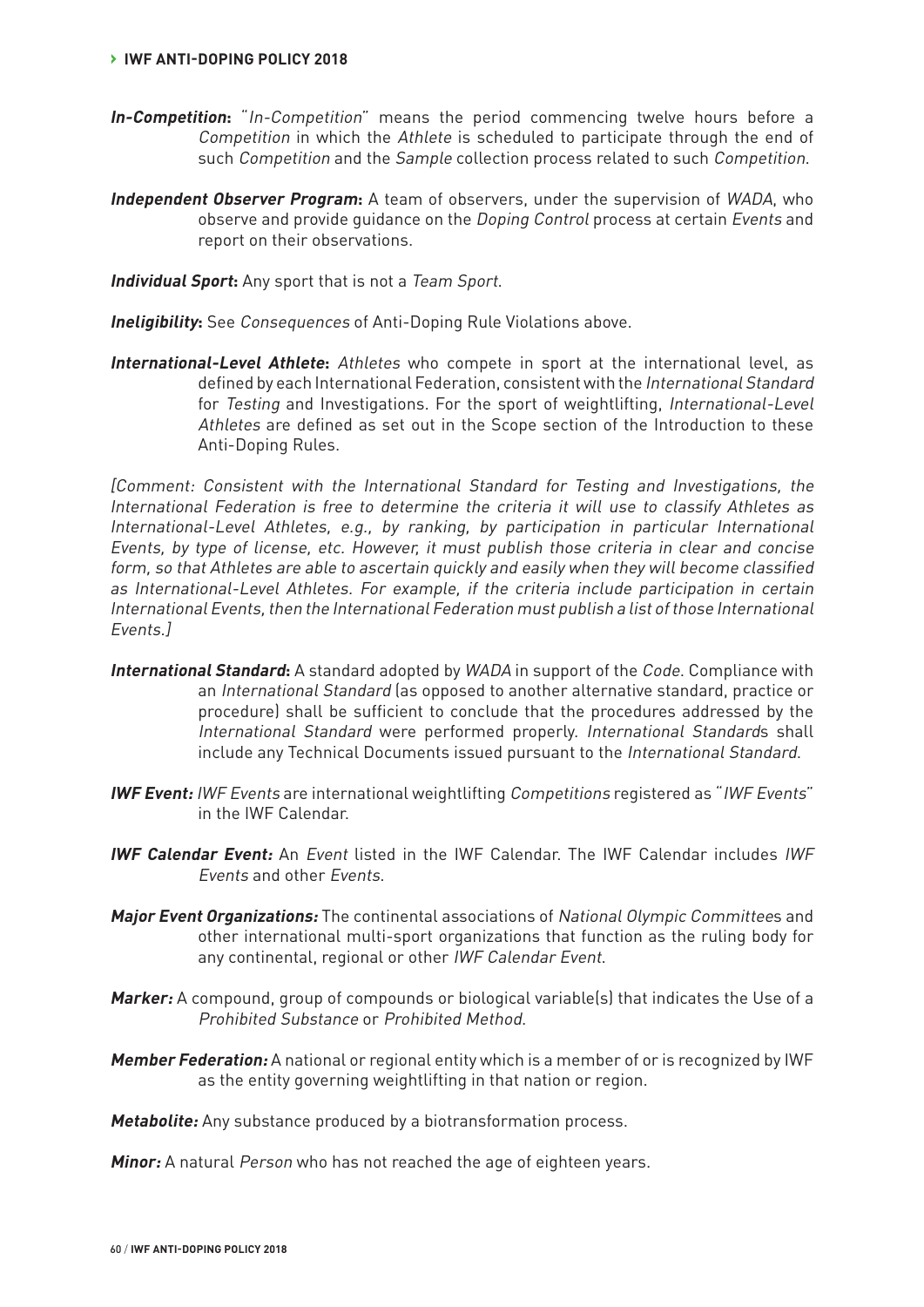- **National Anti-Doping Organization:** The entity(ies) designated by each country as possessing the primary authority and responsibility to adopt and implement anti-doping rules, direct the collection of Samples, the management of test results, and the conduct of hearings at the national level. If this designation has not been made by the competent public authority(ies), the entity shall be the country's National Olympic Committee or its designee.
- **National Event:** A sport Event or Competition involving International- or National-Level Athletes that is not an IWF Calendar Event.
- **National-Level Athlete:** Athletes who compete in sport at the national level, as defined by each National Anti-Doping Organization, consistent with the International Standard for Testing and Investigations.
- **National Olympic Committee:** The organization recognized by the International Olympic Committee. The term National Olympic Committee shall also include the National Sport Confederation in those countries where the National Sport Confederation assumes typical National Olympic Committee responsibilities in the anti-doping area.
- **No Fault or Negligence:** The Athlete or other Person's establishing that he or she did not know or suspect, and could not reasonably have known or suspected even with the exercise of utmost caution, that he or she had Used or been administered the Prohibited Substance or Prohibited Method or otherwise violated an anti-doping rule. Except in the case of a Minor, for any violation of Article 2.1, the Athlete must also establish how the Prohibited Substance entered his or her system
- **No Significant Fault or Negligence:** The Athlete or other Person's establishing that his or her Fault or negligence, when viewed in the totality of the circumstances and taking into account the criteria for No Fault or Negligence, was not significant in relationship to the anti-doping rule violation. Except in the case of a Minor, for any violation of Article 2.1, the Athlete must also establish how the Prohibited Substance entered his or her system.

[Comment: For Cannabinoids, an Athlete may establish No Significant Fault or Negligence by clearly demonstrating that the context of the Use was unrelated to sport performance.]

**Out-of-Competition:** Any period which is not In-Competition.

**Participant:** Any Athlete or Athlete Support Person.

- Person: A natural Person or an organization or other entity.
- **Possession:** The actual, physical Possession, or the constructive Possession (which shall be found only if the Person has exclusive control or intends to exercise control over the Prohibited Substance or Prohibited Method or the premises in which a Prohibited Substance or Prohibited Method exists); provided, however, that if the Person does not have exclusive control over the Prohibited Substance or Prohibited Method or the premises in which a Prohibited Substance or Prohibited Method exists, constructive Possession shall only be found if the Person knew about the presence of the Prohibited Substance or Prohibited Method and intended to exercise control over it. Provided, however, there shall be no anti-doping rule violation based solely on Possession if, prior to receiving notification of any kind that the Person has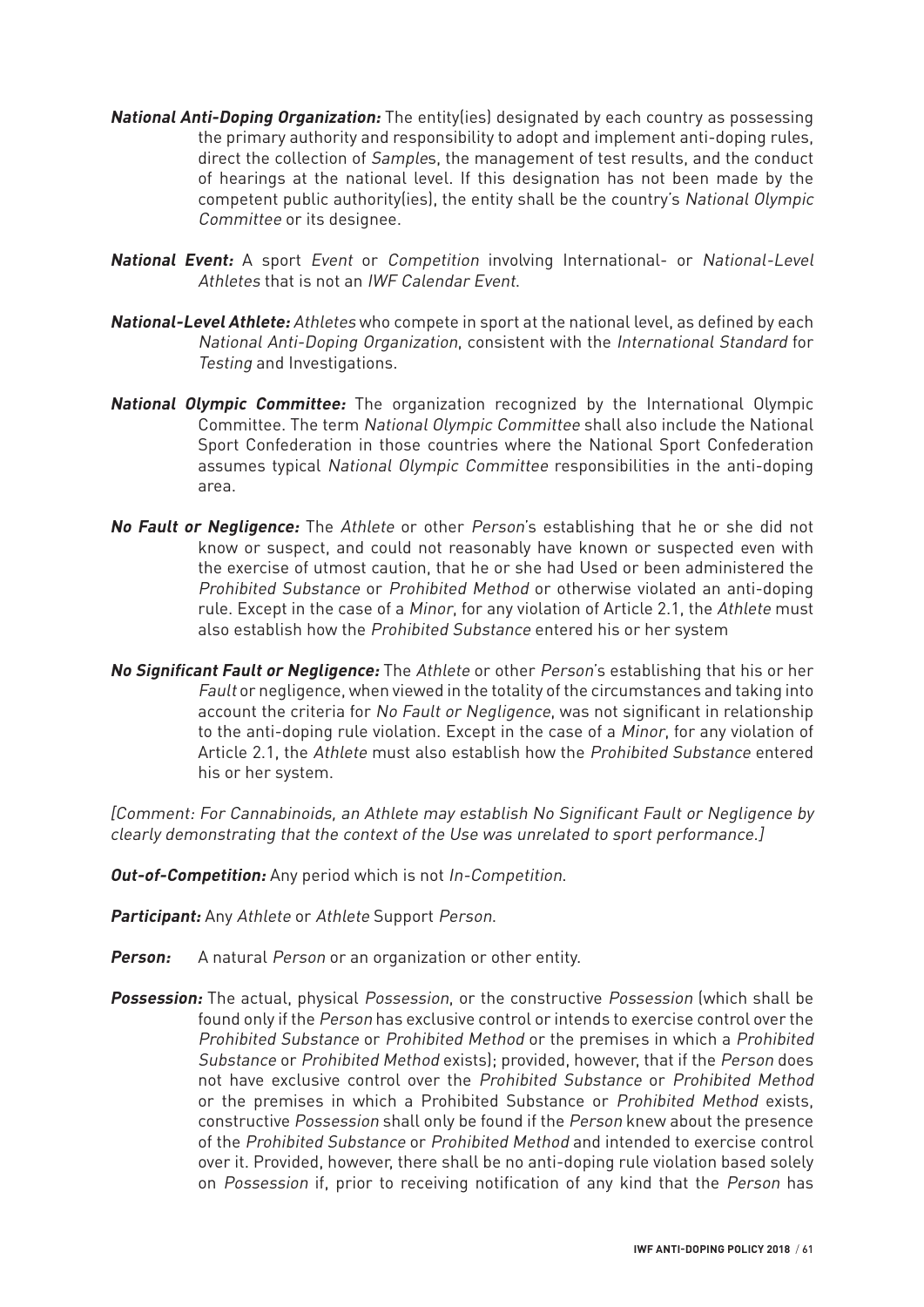committed an anti-doping rule violation, the Person has taken concrete action demonstrating that the Person never intended to have Possession and has renounced Possession by explicitly declaring it to an Anti-Doping Organization. Notwithstanding anything to the contrary in this definition, the purchase (including by any electronic or other means) of a Prohibited Substance or Prohibited Method constitutes Possession by the Person who makes the purchase.

[Comment: Under this definition, steroids found in an Athlete's car would constitute a violation unless the Athlete establishes that someone else used the car; in that event, the Anti-Doping Organization must establish that, even though the Athlete did not have exclusive control over the car, the Athlete knew about the steroids and intended to have control over the steroids. Similarly, in the example of steroids found in a home medicine cabinet under the joint control of an Athlete and spouse, the Anti-Doping Organization must establish that the Athlete knew the steroids were in the cabinet and that the Athlete intended to exercise control over the steroids. The act of purchasing a Prohibited Substance alone constitutes Possession, even where, for example, the product does not arrive, is received by someone else, or is sent to a third party address.]

**Prohibited List:** The List identifying the Prohibited Substances and Prohibited Methods.

**Prohibited Method:** Any method so described on the Prohibited List.

- **Prohibited Substance:** Any substance, or class of substances, so described on the Prohibited List.
- **Provisional Hearing:** For purposes of Article 7.9, an expedited abbreviated hearing occurring prior to a hearing under Article 8 that provides the Athlete with notice and an opportunity to be heard in either written or oral form.

[Comment: A Provisional Hearing is only a preliminary proceeding which may not involve a full review of the facts of the case. Following a Provisional Hearing, the Athlete remains entitled to a subsequent full hearing on the merits of the case. By contrast, an "expedited hearing," as that term is used in Article 7.9, is a full hearing on the merits conducted on an expedited time schedule.]

**Provisional Suspension:** See Consequences of Anti-Doping Rule Violations above.

**Publicly Disclose or Publicly Report:** See Consequences of Anti-Doping Rule Violations above.

- **Regional Anti-Doping Organization:** A regional entity designated by member countries to coordinate and manage delegated areas of their national anti-doping programs, which may include the adoption and implementation of anti-doping rules, the planning and collection of Samples, the management of results, the review of TUEs, the conduct of hearings, and the conduct of educational programs at a regional level.
- **Registered Testing Pool:** The pool of highest priority Athletes established separately at the international level by International Federation and at the national level by National Anti-Doping Organizations, who are subject to focused In-Competition and Outof-Competition Testing as part of that International Federation's or National Anti-Doping Organization's test distribution plan and therefore are required to provide whereabouts information as provided in Article 5.6 of the Code and the International Standard for Testing and Investigations.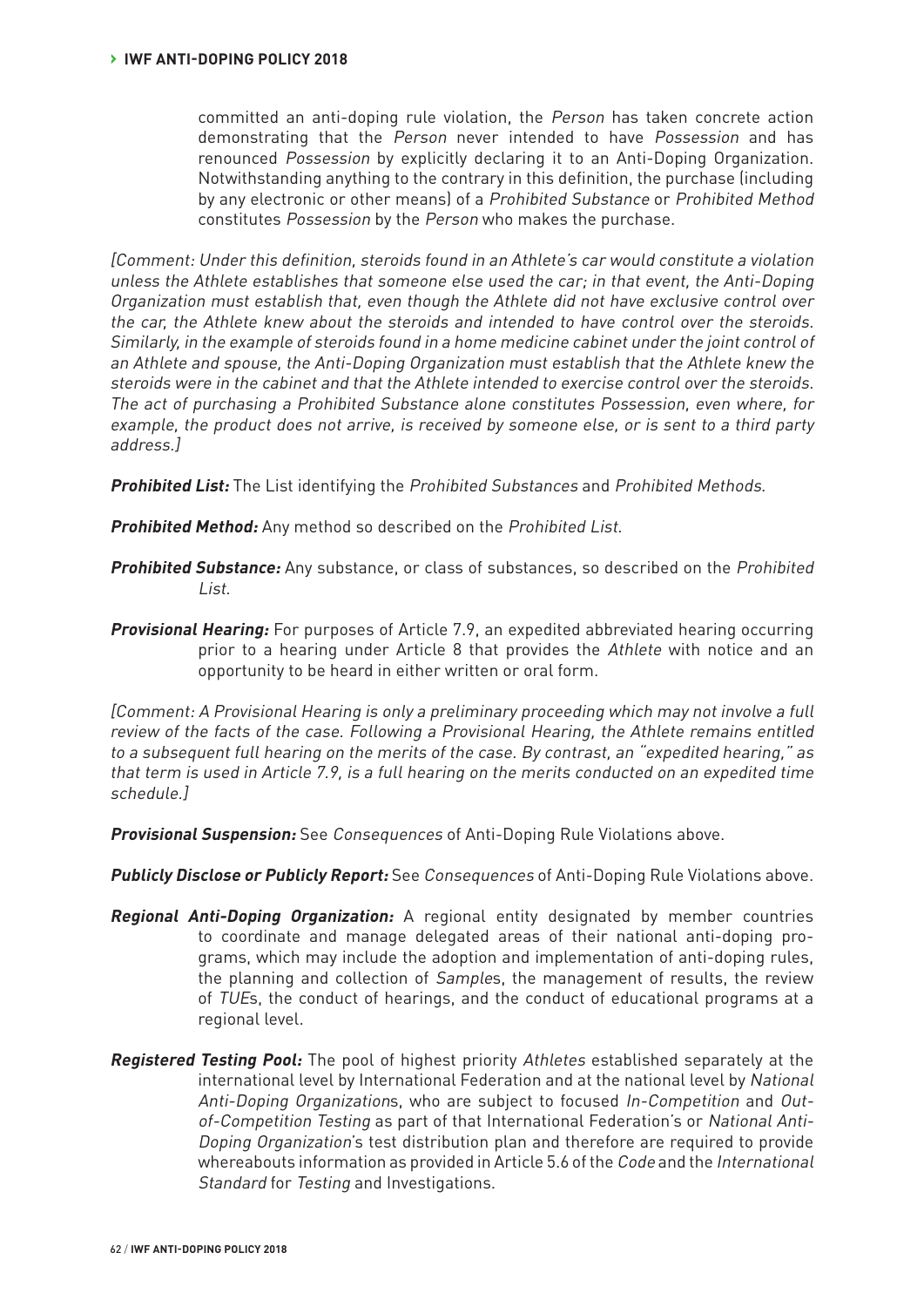**Sample or Specimen:** Any biological material collected for the purposes of Doping Control.

[Comment: It has sometimes been claimed that the collection of blood Samples violates the tenets of certain religious or cultural groups. It has been determined that there is no basis for any such claim.]

- **Signatories:** Those entities signing the Code and agreeing to comply with the Code, as provided in Article 23 of the Code.
- **Specified Substance:** See Article 4.2.2.
- **Strict Liability:** The rule which provides that under Article 2.1 and Article 2.2, it is not necessary that intent, Fault, negligence, or knowing Use on the Athlete's part be demonstrated by the Anti-Doping Organization in order to establish an anti-doping rule violation.
- **Substantial Assistance:** For purposes of Article 10.6.1, a Person providing Substantial Assistance must: (1) fully disclose in a signed written statement all information he or she possesses in relation to anti-doping rule violations, and (2) fully cooperate with the investigation and adjudication of any case related to that information, including, for example, presenting testimony at a hearing if requested to do so by an Anti-Doping Organization or Hearing Panel. Further, the information provided must be credible and must comprise an important part of any case which is initiated or, if no case is initiated, must have provided a sufficient basis on which a case could have been brought.
- **Tampering:** Altering for an improper purpose or in an improper way; bringing improper influence to bear; interfering improperly; obstructing, misleading or engaging in any fraudulent conduct to alter results or prevent normal procedures from occurring.
- **Target Testing:** Selection of specific Athletes for Testing based on criteria set forth in the International Standard for Testing and Investigations.
- **Team Sport:** A sport in which the substitution of players is permitted during a *Competition*.
- **Testing:** The parts of the Doping Control process involving test distribution planning, Sample collection, Sample handling, and Sample transport to the laboratory.
- **Trafficking:** Selling, giving, transporting, sending, delivering or distributing (or Possessing for any such purpose) a Prohibited Substance or Prohibited Method (either physically or by any electronic or other means) by an Athlete, Athlete Support Person or any other Person subject to the jurisdiction of an Anti-Doping Organization to any third party; provided, however, this definition shall not include the actions of "bona fide" medical personnel involving a Prohibited Substance used for genuine and legal therapeutic purposes or other acceptable justification, and shall not include actions involving Prohibited Substances which are not prohibited in Outof-Competition Testing unless the circumstances as a whole demonstrate such Prohibited Substances are not intended for genuine and legal therapeutic purposes or are intended to enhance sport performance.
- **TUE:** Therapeutic Use Exemption, as described in Article 4.4.

**UNESCO Convention:** The International Convention against Doping in Sport adopted by the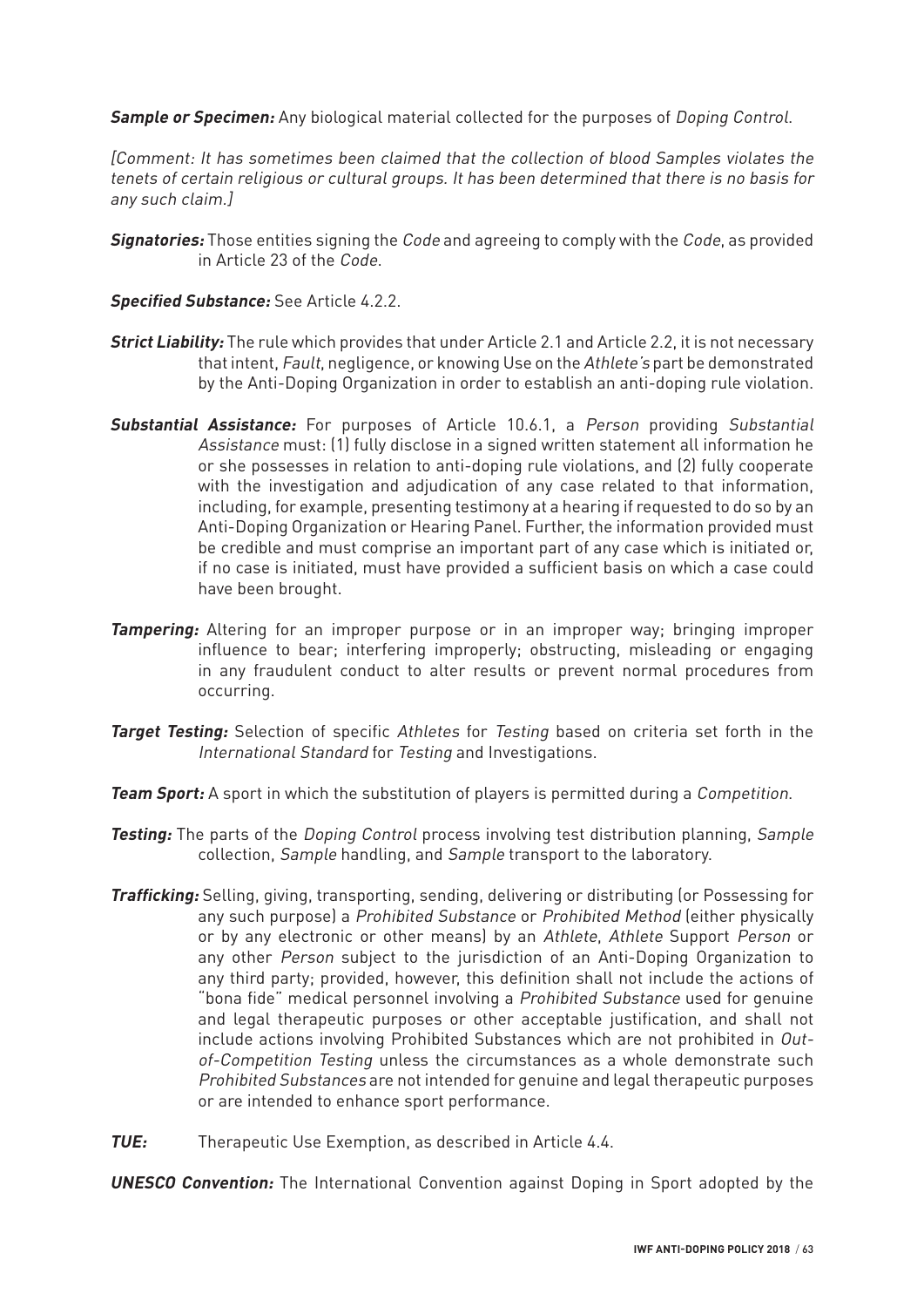33<sup>rd</sup> session of the UNESCO General Conference on 19 October, 2005 including any and all amendments adopted by the States Parties to the Convention and the Conference of Parties to the International Convention against Doping in Sport.

- **Use:** The utilization, application, ingestion, injection or consumption by any means whatsoever of any Prohibited Substance or Prohibited Method.
- **WADA:** The World Anti-Doping Agency.

[Comment: Defined terms shall include their plural and possessive forms, as well as those terms used as other parts of speech].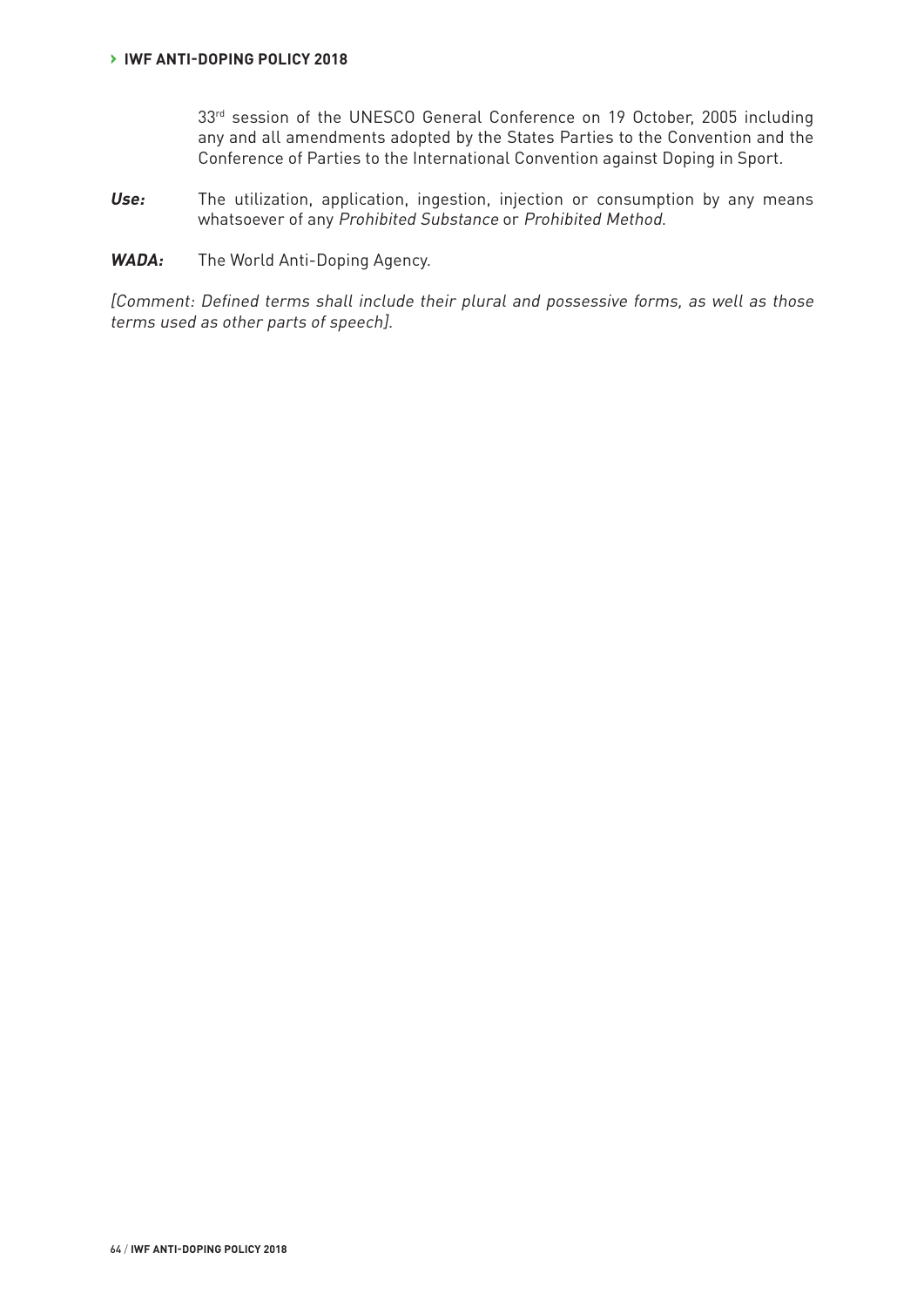# **APPENDIX 2 EXAMPLES OF THE APPLICATION OF ARTICLE 10**

# 

### **EXAMPLE 1.**

**Facts:** An Adverse Analytical Finding results from the presence of an anabolic steroid in an In-Competition test (Article 2.1); the Athlete promptly admits the anti-doping rule violation; the Athlete establishes No Significant Fault or Negligence; and the Athlete provides Substantial Assistance.

- 1. The starting point would be Article 10.2. Because the Athlete is deemed to have No Significant Fault that would be sufficient corroborating evidence (Articles 10.2.1.1 and 10.2.3) that the anti-doping rule violation was not intentional, the period of Ineligibility would thus be two years, not four years (Article 10.2.2).
- 2. In a second step, the panel would analyze whether the Fault-related reductions (Articles 10.4 and 10.5) apply. Based on No Significant Fault or Negligence (Article 10.5.2) since the anabolic steroid is not a Specified Substance, the applicable range of sanctions would be reduced to a range of two years to one year (minimum one-half of the two year sanction). The panel would then determine the applicable period of Ineligibility within this range based on the Athlete's degree of Fault. (Assume for purposes of illustration in this example that the panel would otherwise impose a period of *Ineligibility* of 16 months.)
- 3. In a third step, the panel would assess the possibility for suspension or reduction under Article 10.6 (reductions not related to Fault). In this case, only Article 10.6.1 (Substantial Assistance) applies. (Article 10.6.3, Prompt Admission, is not applicable because the period of Ineligibility is already below the two-year minimum set forth in Article 10.6.3.) Based on Substantial Assistance, the period of Ineligibility could be suspended by three-quarters of 16 months.\* The minimum period of *Ineligibility* would thus be four months. (Assume for purposes of illustration in this example that the panel suspends ten months and the period of *Ineligibility* would thus be six months.)
- 4. Under Article 10.11, the period of Ineligibility, in principle, starts on the date of the final hearing decision. However, because the Athlete promptly admitted the anti-doping rule violation, the period of Ineligibility could start as early as the date of Sample collection, but in any event the Athlete would have to serve at least one-half of the Ineligibility period (i.e., three months) after the date of the hearing decision (Article 10.11.2).
- 5. Since the Adverse Analytical Finding was committed in a Competition, the panel would have to automatically Disqualify the result obtained in that Competition (Article 9).
- 6. According to Article 10.8, all results obtained by the Athlete subsequent to the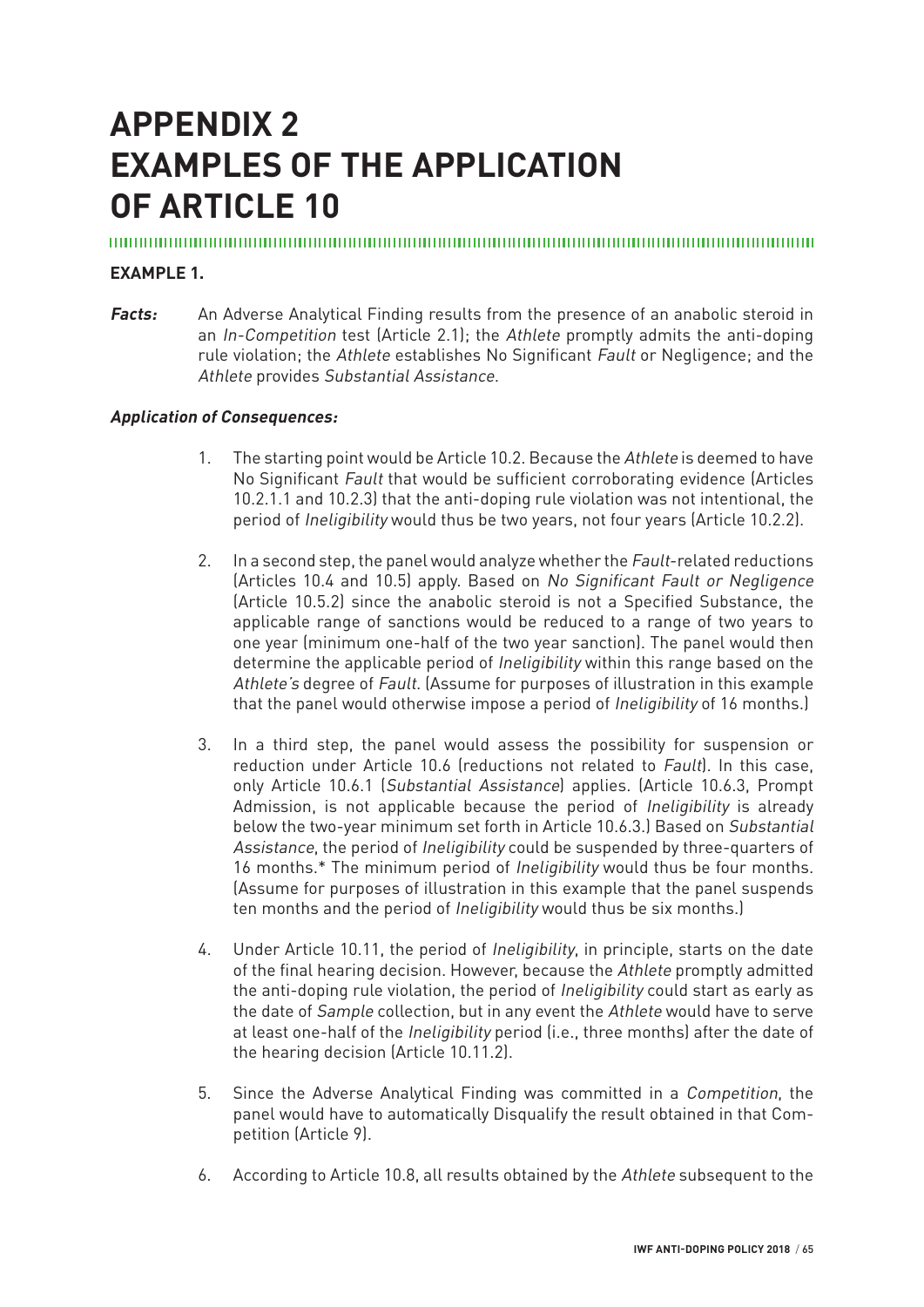date of the Sample collection until the start of the period of Ineligibility would also be Disqualified unless fairness requires otherwise.

- 7. The information referred to in Article 14.3.2 must be Publicly Disclosed, unless the Athlete is a Minor, since this is a mandatory part of each sanction (Article 10.13).
- 8. The Athlete is not allowed to participate in any capacity in a Competition or other sport-related activity under the authority of any Signatory or its affiliates during the Athlete's period of Ineligibility (Article 10.12.1). However, the Athlete may return to train with a team or to use the facilities of a club or other member organization of a Signatory or its affiliates during the shorter of: (a) the last two months of the Athlete's period of Ineligibility, or (b) the last one-quarter of the period of Ineligibility imposed (Article 10.12.2). Thus, the Athlete would be allowed to return to training one and one-half months before the end of the period of Ineligibility.

### **EXAMPLE 2.**

**Facts:** An Adverse Analytical Finding results from the presence of a stimulant which is a Specified Substance in an In-Competition test (Article 2.1); the Anti-Doping Organization is able to establish that the Athlete committed the anti-doping rule violation intentionally; the Athlete is not able to establish that the Prohibited Substance was Used Out-of-Competition in a context unrelated to sport performance; the Athlete does not promptly admit the anti-doping rule violation as alleged; the Athlete does provide Substantial Assistance.

- 1. The starting point would be Article 10.2. Because the Anti-Doping Organization can establish that the anti-doping rule violation was committed intentionally and the Athlete is unable to establish that the substance was permitted Outof-Competition and the Use was unrelated to the Athlete's sport performance (Article 10.2.3), the period of Ineligibility would be four years (Article 10.2.1.2).
- 2. Because the violation was intentional, there is no room for a reduction based on Fault (no application of Articles 10.4 and 10.5). Based on Substantial Assistance, the sanction could be suspended by up to three-quarters of the four years.\* The minimum period of Ineligibility would thus be one year.
- 3. Under Article 10.11, the period of Ineligibility would start on the date of the final hearing decision.
- 4. Since the Adverse Analytical Finding was committed in a Competition, the panel would automatically Disqualify the result obtained in the Competition.
- 5. According to Article 10.8, all results obtained by the Athlete subsequent to the date of Sample collection until the start of the period of Ineligibility would also be Disqualified unless fairness requires otherwise.
- 6. The information referred to in Article 14.3.2 must be Publicly Disclosed, unless the Athlete is a Minor, since this is a mandatory part of each sanction (Article 10.13).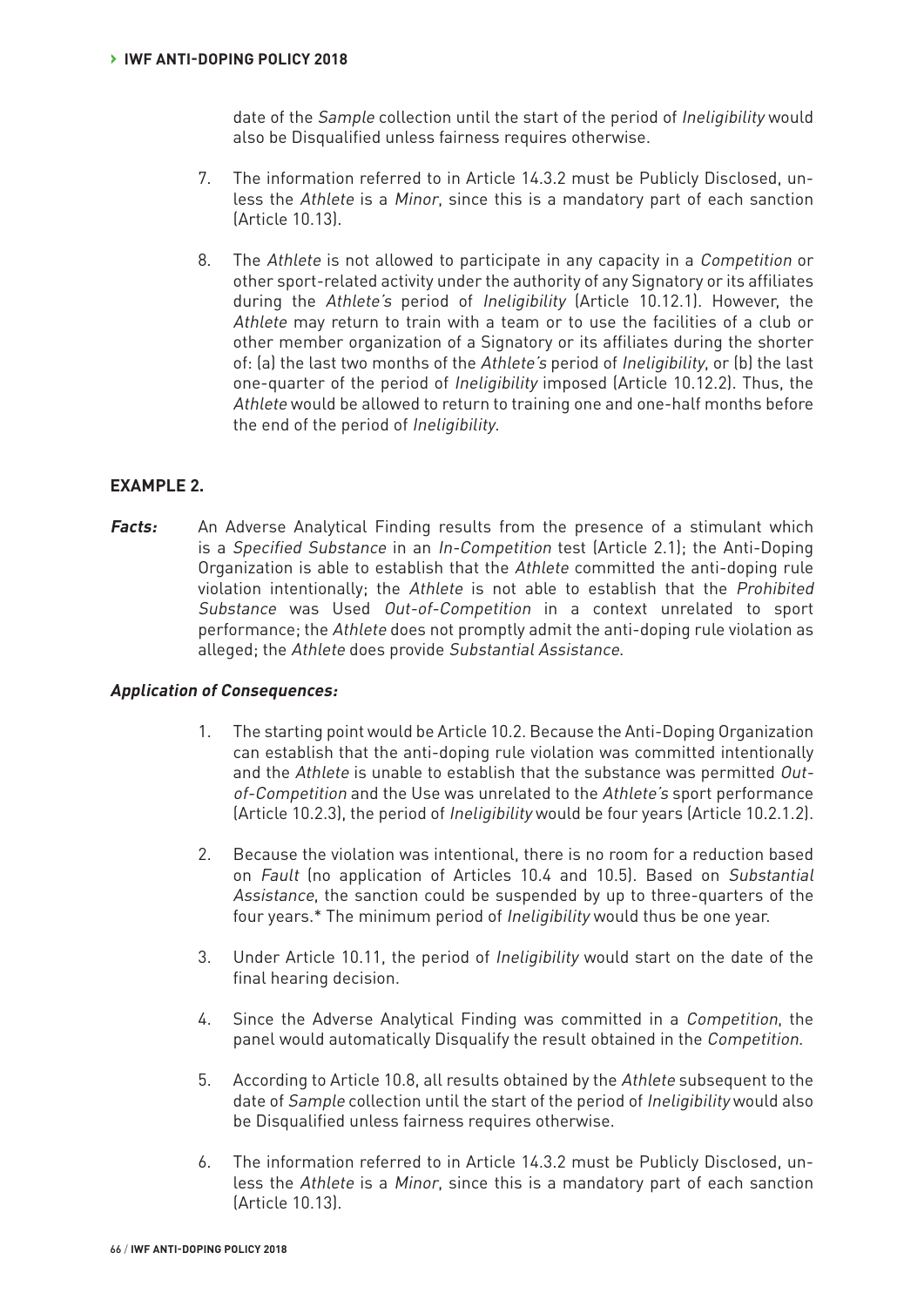7. The Athlete is not allowed to participate in any capacity in a Competition or other sport-related activity under the authority of any Signatory or its affiliates during the Athlete's period of Ineligibility (Article 10.12.1). However, the Athlete may return to train with a team or to use the facilities of a club or other member organization of a Signatory or its affiliates during the shorter of: (a) the last two months of the Athlete's period of Ineligibility, or (b) the last one-quarter of the period of Ineligibility imposed (Article 10.12.2). Thus, the Athlete would be allowed to return to training two months before the end of the period of Ineligibility.

# **EXAMPLE 3.**

**Facts:** An Adverse Analytical Finding results from the presence of an anabolic steroid in an Out-of-Competition test (Article 2.1); the Athlete establishes No Significant Fault or Negligence; the Athlete also establishes that the Adverse Analytical Finding was caused by a Contaminated Product.

- 1. The starting point would be Article 10.2. Because the Athlete can establish through corroborating evidence that he did not commit the anti-doping rule violation intentionally, i.e., he had No Significant Fault in Using a Contaminated Product (Articles 10.2.1.1 and 10.2.3), the period of Ineligibility would be two years (Articles 10.2.2).
- 2. In a second step, the panel would analyze the Fault-related possibilities for reductions (Articles 10.4 and 10.5). Since the Athlete can establish that the anti-doping rule violation was caused by a Contaminated Product and that he acted with No Significant Fault or Negligence based on Article 10.5.1.2, the applicable range for the period of Ineligibility would be reduced to a range of two years to a reprimand. The panel would determine the period of *Ineligibility* within this range, based on the Athlete's degree of Fault. (Assume for purposes of illustration in this example that the panel would otherwise impose a period of Ineligibility of four months.)
- 3. According to Article 10.8, all results obtained by the Athlete subsequent to the date of Sample collection until the start of the period of Ineligibility would be Disqualified unless fairness requires otherwise.
- 4. The information referred to in Article 14.3.2 must be Publicly Disclosed, unless the Athlete is a Minor, since this is a mandatory part of each sanction (Article 10.13).
- 5. The Athlete is not allowed to participate in any capacity in a Competition or other sport-related activity under the authority of any Signatory or its affiliates during the Athlete's period of Ineligibility (Article 10.12.1). However, the Athlete may return to train with a team or to use the facilities of a club or other member organization of a Signatory or its affiliates during the shorter of: (a) the last two months of the Athlete's period of Ineligibility, or (b) the last one-quarter of the period of Ineligibility imposed (Article 10.12.2). Thus, the Athlete would be allowed to return to training one month before the end of the period of Ineligibility.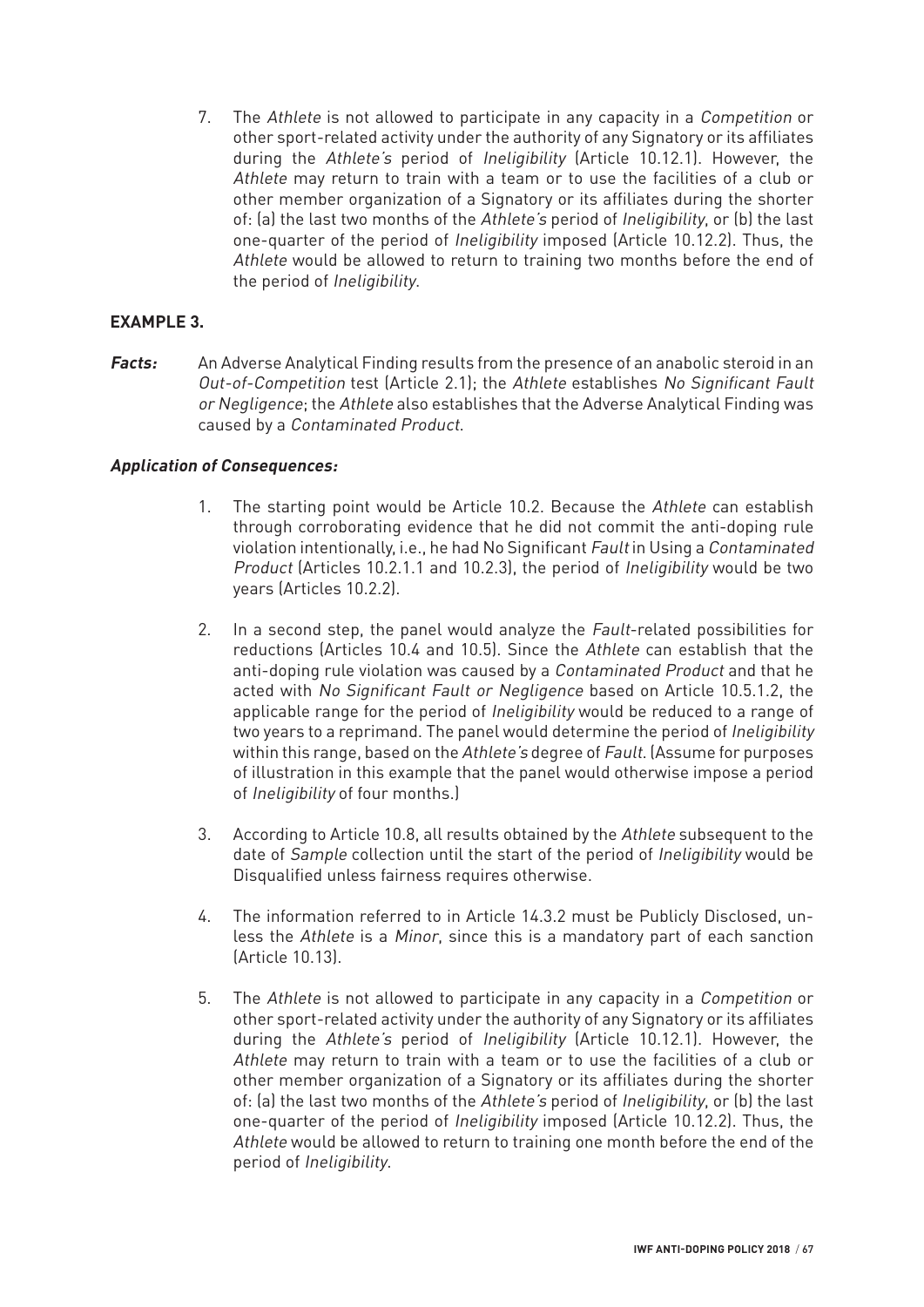#### **EXAMPLE 4.**

**Facts:** An Athlete who has never had an Adverse Analytical Finding or been confronted with an anti-doping rule violation spontaneously admits that she Used an anabolic steroid to enhance her performance. The Athlete also provides Substantial Assistance.

#### **Application of Consequences:**

- 1. Since the violation was intentional, Article 10.2.1 would be applicable and the basic period of Ineligibility imposed would be four years.
- 2. There is no room for Fault-related reductions of the period of Ineligibility (no application of Articles 10.4 and 10.5).
- 3. Based on the Athlete's spontaneous admission (Article 10.6.2) alone, the period of Ineligibility could be reduced by up to one-half of the four years. Based on the Athlete's Substantial Assistance (Article 10.6.1) alone, the period of Ineligibility could be suspended up to three-quarters of the four years.\* Under Article 10.6.4, in considering the spontaneous admission and Substantial Assistance together, the most the sanction could be reduced or suspended would be up to three-quarters of the four years. The minimum period of Ineligibility would be one year.
- 4. The period of Ineligibility, in principle, starts on the day of the final hearing decision (Article 10.11). If the spontaneous admission is factored into the reduction of the period of Ineligibility, an early start of the period of Ineligibility under Article 10.11.2 would not be permitted. The provision seeks to prevent an Athlete from benefitting twice from the same set of circumstances. However, if the period of Ineligibility was suspended solely on the basis of Substantial Assistance, Article 10.11.2 may still be applied, and the period of Ineligibility started as early as the Athlete's last Use of the anabolic steroid.
- 5. According to Article 10.8, all results obtained by the Athlete subsequent to the date of the anti-doping rule violation until the start of the period of Ineligibility would be Disqualified unless fairness requires otherwise.
- 6. The information referred to in Article 14.3.2 must be Publicly Disclosed, unless the Athlete is a Minor, since this is a mandatory part of each sanction (Article 10.13).
- 7. The Athlete is not allowed to participate in any capacity in a Competition or other sport-related activity under the authority of any Signatory or its affiliates during the Athlete's period of Ineligibility (Article 10.12.1). However, the Athlete may return to train with a team or to use the facilities of a club or other member organization of a Signatory or its affiliates during the shorter of: (a) the last two months of the Athlete's period of Ineligibility, or (b) the last one-quarter of the period of Ineligibility imposed (Article 10.12.2). Thus, the Athlete would be allowed to return to training two months before the end of the period of Ineligibility.

#### **EXAMPLE 5.**

**Facts:** An Athlete Support Person helps to circumvent a period of Ineligibility imposed on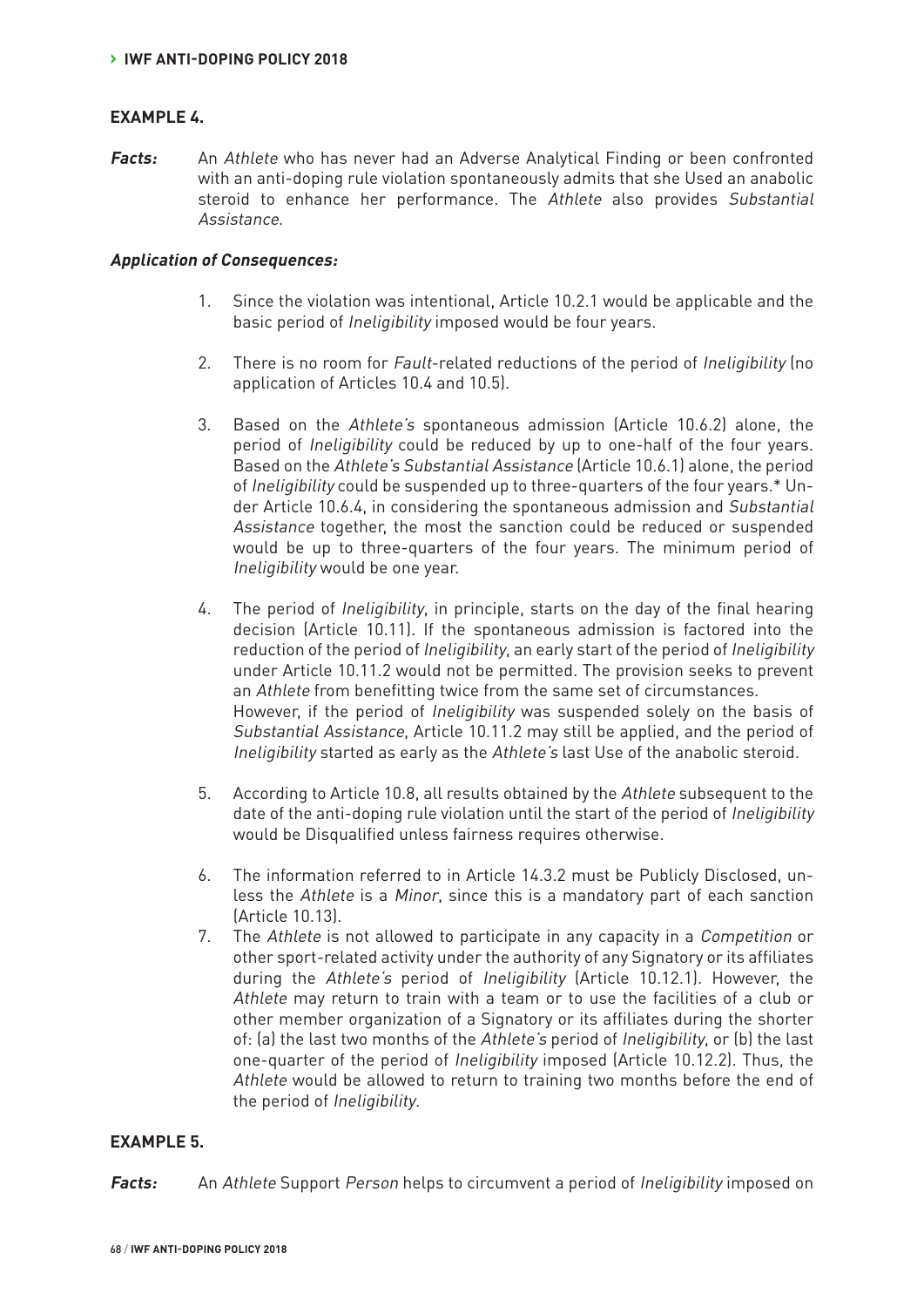an Athlete by entering him into a *Competition* under a false name. The Athlete Support Person comes forward with this anti-doping rule violation (Article 2.9) spontaneously before being notified of an anti-doping rule violation by an Anti-Doping Organization.

# **Application of Consequences:**

- 1. According to Article 10.3.4, the period of Ineligibility would be from two up to four years, depending on the seriousness of the violation. (Assume for purposes of illustration in this example that the panel would otherwise impose a period of Ineligibility of three years.)
- 2. There is no room for *Fault-related reductions since intent is an element of the* anti-doping rule violation in Article 2.9 (see comment to Article 10.5.2).
- 3. According to Article 10.6.2, provided that the admission is the only reliable evidence, the period of Ineligibility may be reduced down to one-half. (Assume for purposes of illustration in this example that the panel would impose a period of Ineligibility of 18 months.)
- 4. The information referred to in Article 14.3.2 must be Publicly Disclosed unless the Athlete Support Person is a Minor, since this is a mandatory part of each sanction (Article 10.13).

# **EXAMPLE 6.**

**Facts:** An Athlete was sanctioned for a first anti-doping rule violation with a period of Ineligibility of 14 months, of which four months were suspended because of Substantial Assistance. Now, the Athlete commits a second anti-doping rule violation resulting from the presence of a stimulant which is not a Specified Substance in an In-Competition test (Article 2.1); the Athlete establishes No Significant Fault or Negligence; and the Athlete provided Substantial Assistance. If this were a first violation, the panel would sanction the Athlete with a period of Ineligibility of 16 months and suspend six months for Substantial Assistance.

- 1. Article 10.7 is applicable to the second anti-doping rule violation because Article 10.7.4.1 and Article 10.7.5 apply.
- 2. Under Article 10.7.1, the period of Ineligibility would be the greater of:
	- a) six months;
	- b) one-half of the period of *Ineligibility* imposed for the first anti-doping rule violation without taking into account any reduction under Article 10.6 (in this example, that would equal one-half of 14 months, which is seven months); or
	- c) twice the period of Ineligibility otherwise applicable to the second antidoping rule violation treated as if it were a first violation, without taking into account any reduction under Article 10.6 (in this example, that would equal two times 16 months, which is 32 months).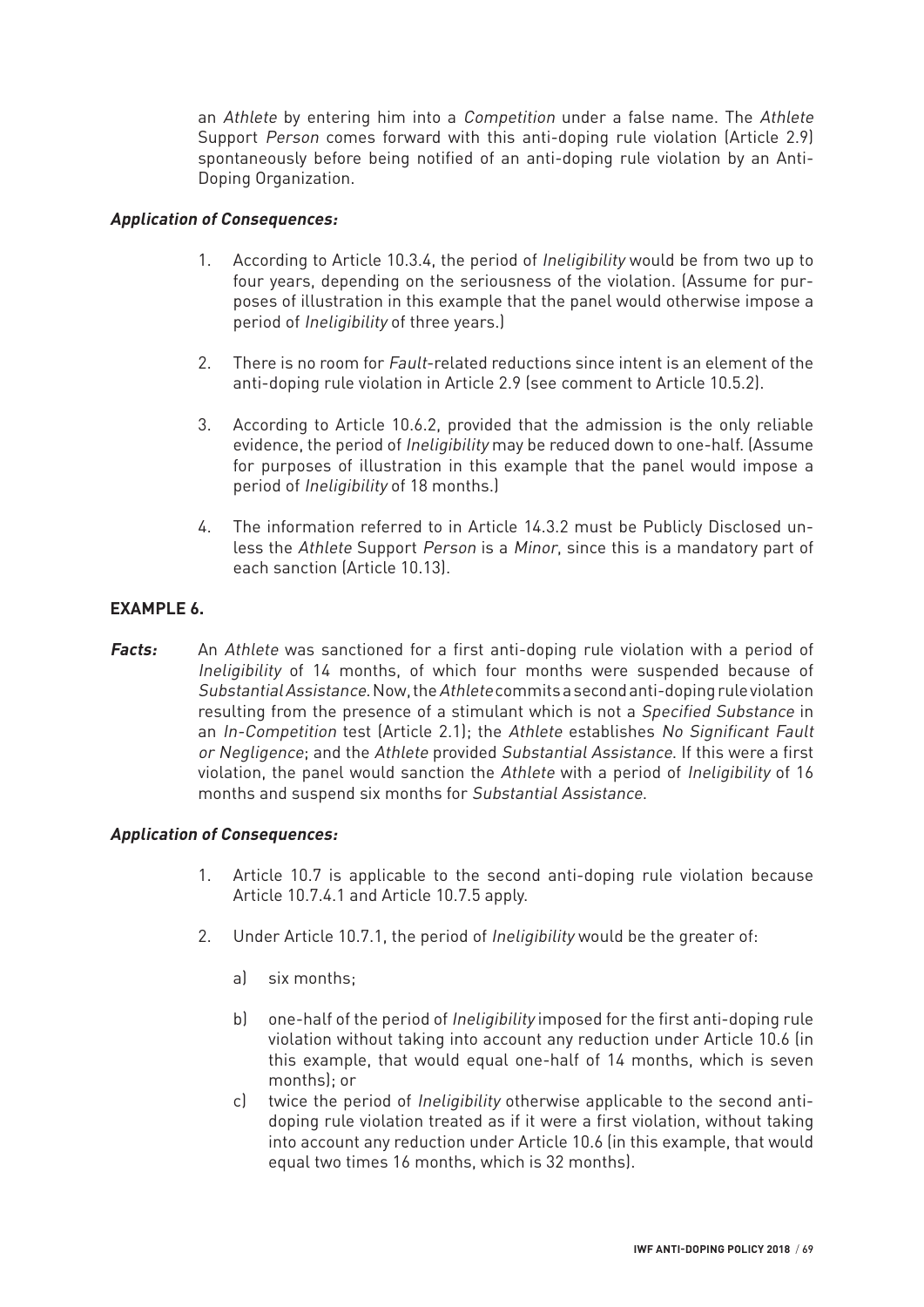Thus, the period of Ineligibility for the second violation would be the greater of (a), (b) and (c), which is a period of Ineligibility of 32 months.

- 3. In a next step, the panel would assess the possibility for suspension or reduction under Article 10.6 (non-Fault-related reductions). In the case of the second violation, only Article 10.6.1 (Substantial Assistance) applies. Based on Substantial Assistance, the period of Ineligibility could be suspended by three-quarters of 32 months.\* The minimum period of Ineligibility would thus be eight months. (Assume for purposes of illustration in this example that the panel suspends eight months of the period of Ineligibility for Substantial Assistance, thus reducing the period of *Ineligibility* imposed to two years.)
- 4. Since the Adverse Analytical Finding was committed in a Competition, the panel would automatically Disqualify the result obtained in the Competition.

According to Article 10.8, all results obtained by the Athlete subsequent to the date of Sample collection until the start of the period of Ineligibility would also be Disqualified unless fairness requires otherwise. The information referred to in Article 14.3.2 must be Publicly Disclosed, unless the Athlete is a Minor, since this is a mandatory part of each sanction (Article 10.13).

The Athlete is not allowed to participate in any capacity in a Competition or other sport-related activity under the authority of any Signatory or its affiliates during the Athlete's period of Ineligibility (Article 10.12.1). However, the Athlete may return to train with a team or to use the facilities of a club or other member organization of a Signatory or its affiliates during the shorter of: (a) the last two months of the Athlete's period of Ineligibility, or (b) the last one-quarter of the period of Ineligibility imposed (Article 10.12.2). Thus, the Athlete would be allowed to return to training two months before the end of the period of Ineligibility.

\*Upon the approval of WADA in exceptional circumstances, the maximum suspension of the period of Ineligibility for Substantial Assistance may be greater than three-quarters, and reporting and publication may be delayed.